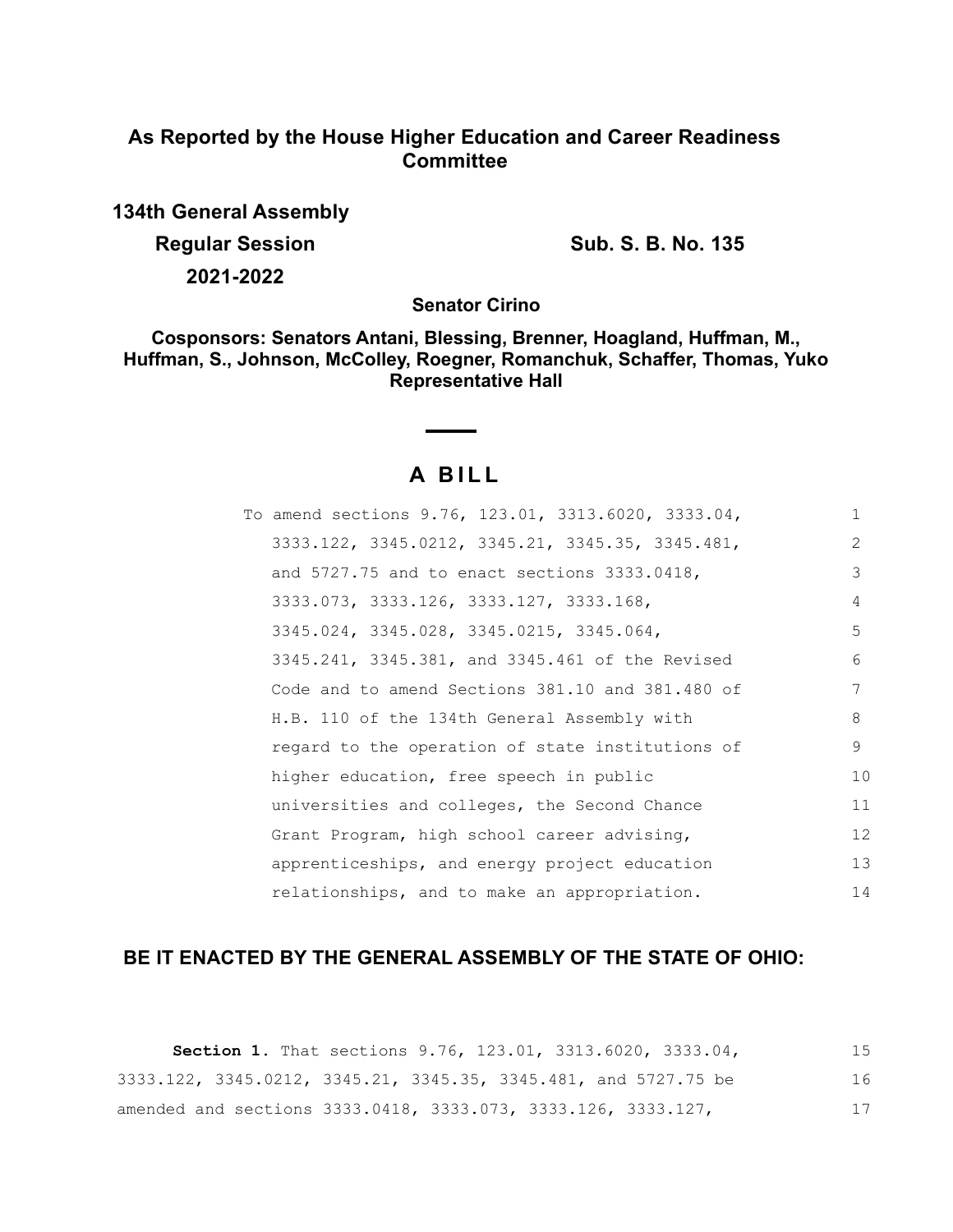3333.168, 3345.024, 3345.028, 3345.0215, 3345.064, 3345.241,

3345.381, and 3345.461 of the Revised Code be enacted to read as follows: **Sec. 9.76.** (A) As used in this section: (1) "Boycott" means engaging in refusals to deal, terminating business activities, or other actions that are intended to limit commercial relations with persons or entities in a discriminatory manner. "Boycott" does not include: (a) Boycotts to which 50 U.S.C. 4607(c) applies; (b) A decision based on business or economic reasons, or the specific conduct of a targeted person or entity; (c) A boycott against a public entity of a foreign state when the boycott is applied in a nondiscriminatory manner; and (d) Conduct necessary to comply with applicable law in the business's home jurisdiction. (2) "Company" means a sole proprietorship, partnership, corporation, national association, societe anonyme, limited liability company, limited partnership, limited liability partnership, joint venture, or other business organization, including their subsidiaries and affiliates, that operates to 19 20 21 22 23 24 25 26 27 28 29 30 31 32 33 34 35 36 37

(3) "Israel" means Israel or Israeli-controlled territories. 39 40

earn a profit.

(4) "Jurisdiction with whom this state can enjoy open trade" means any world trade organization member and any jurisdiction with which the United States has free trade or other agreements aimed at ensuring open and nondiscriminatory trade relations. 41 42 43 44 45

18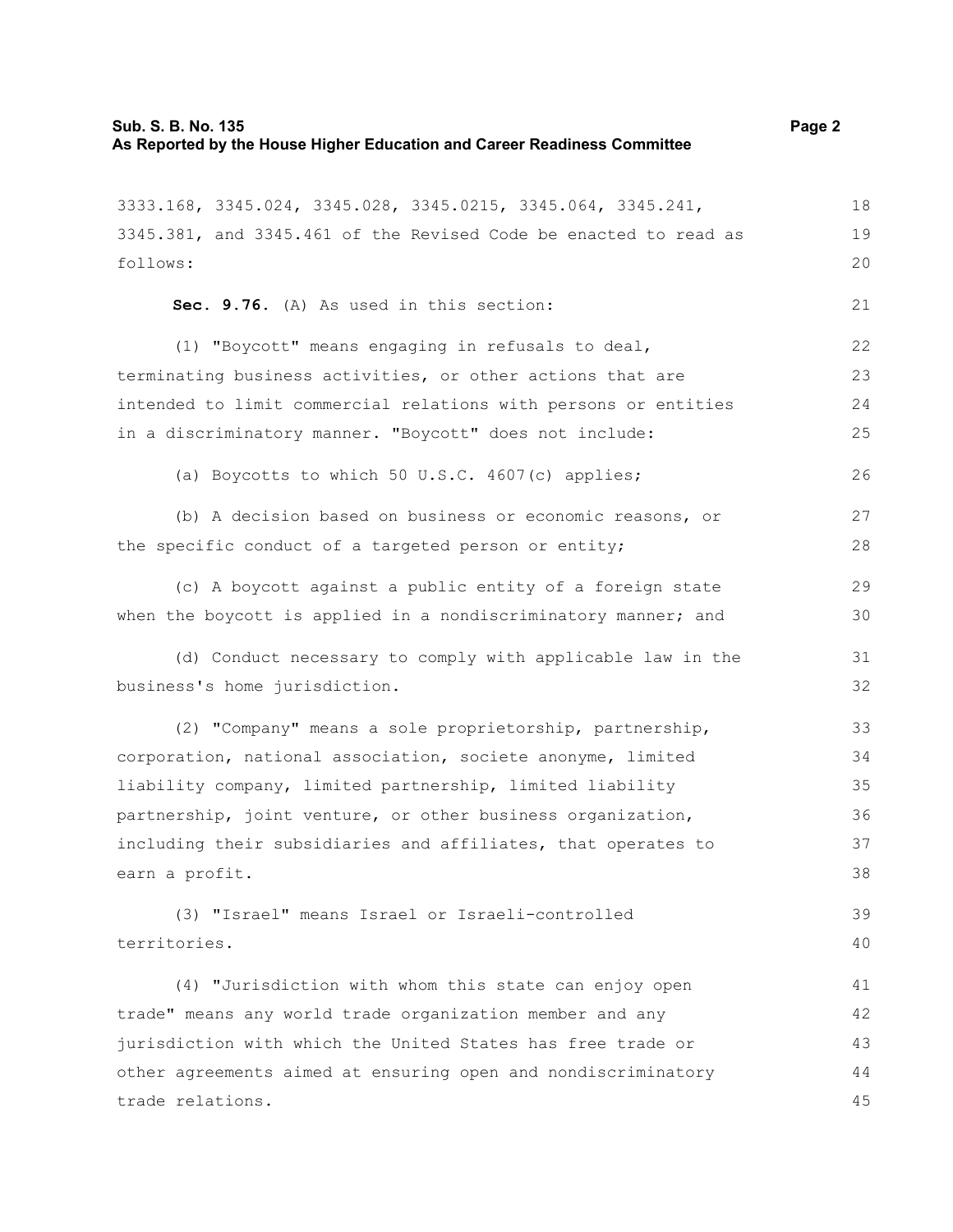# **Sub. S. B. No. 135** Page 3 **As Reported by the House Higher Education and Career Readiness Committee**

(5) "State agency" means an organized body, office, agency, institution, or other entity established by the laws of the state for the exercise of a function of state government, and includes a "state institution of higher education" as defined in section 3345.011 of the Revised Code. 46 47 48 49 50

(B) A state agency may not enter into or renew a contract with a company for the acquisition or provision of supplies, equipment, or services, or for construction services, unless the contract declares that the company is not boycotting any jurisdiction with whom this state can enjoy open trade, including Israel, and will not do so during the contract period. 51 52 53 54 55 56

**Sec. 123.01.** (A) The department of administrative services, in addition to those powers enumerated in Chapters 124. and 125. of the Revised Code and provided elsewhere by law, shall exercise the following powers: 57 58 59 60

(1) To prepare and suggest comprehensive plans for the development of grounds and buildings under the control of a state agency;

(2) To acquire, by purchase, gift, devise, lease, or grant, all real estate required by a state agency, in the exercise of which power the department may exercise the power of eminent domain, in the manner provided by sections 163.01 to 163.22 of the Revised Code; 64 65 66 67 68

(3) To erect, supervise, and maintain all public monuments and memorials erected by the state, except where the supervision and maintenance is otherwise provided by law; 70 71

(4) To procure, by lease, storage accommodations for a state agency; 72 73

(5) To lease or grant easements or licenses for 74

61 62 63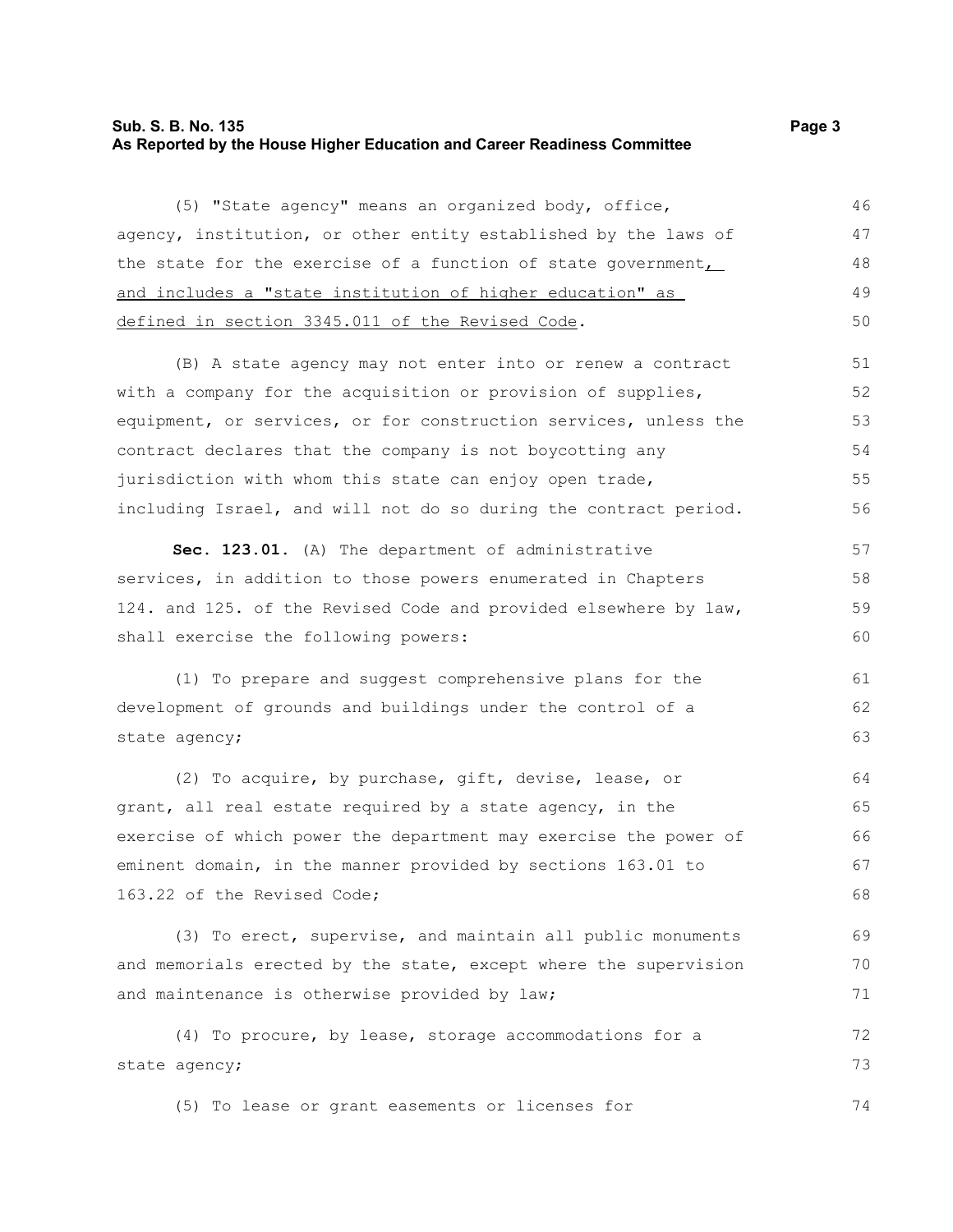# **Sub. S. B. No. 135** Page 4 **As Reported by the House Higher Education and Career Readiness Committee**

unproductive and unused lands or other property under the control of a state agency. Such leases, easements, or licenses may be granted to any person or entity, shall be for a period not to exceed fifteen years, unless a longer period is authorized by division (A)(5) of this section, and shall be executed for the state by the director of administrative services. The director shall grant leases, easements, or licenses of university land for periods not to exceed twentyfive years for purposes approved by the respective university's board of trustees wherein the uses are compatible with the uses and needs of the university and may grant leases of university land for periods not to exceed forty years for purposes approved by the respective university's board of trustees pursuant to section 123.17 of the Revised Code. The director may grant perpetual easements to public utilities, as defined in section 4905.02 of the Revised Code or described in section 4905.03 of the Revised Code. 75 76 77 78 79 80 81 82 83 84 85 86 87 88 89  $90$ 91

(6) To lease space for the use of a state agency;

(7) To have general supervision and care of the storerooms, offices, and buildings leased for the use of a state agency; 93 94 95

(8) To exercise general custodial care of all real property of the state; 96 97

(9) To assign and group together state offices in any city in the state and to establish, in cooperation with the state agencies involved, rules governing space requirements for office or storage use; 98 99 100 101

(10) To lease for a period not to exceed forty years, pursuant to a contract providing for the construction thereof 102 103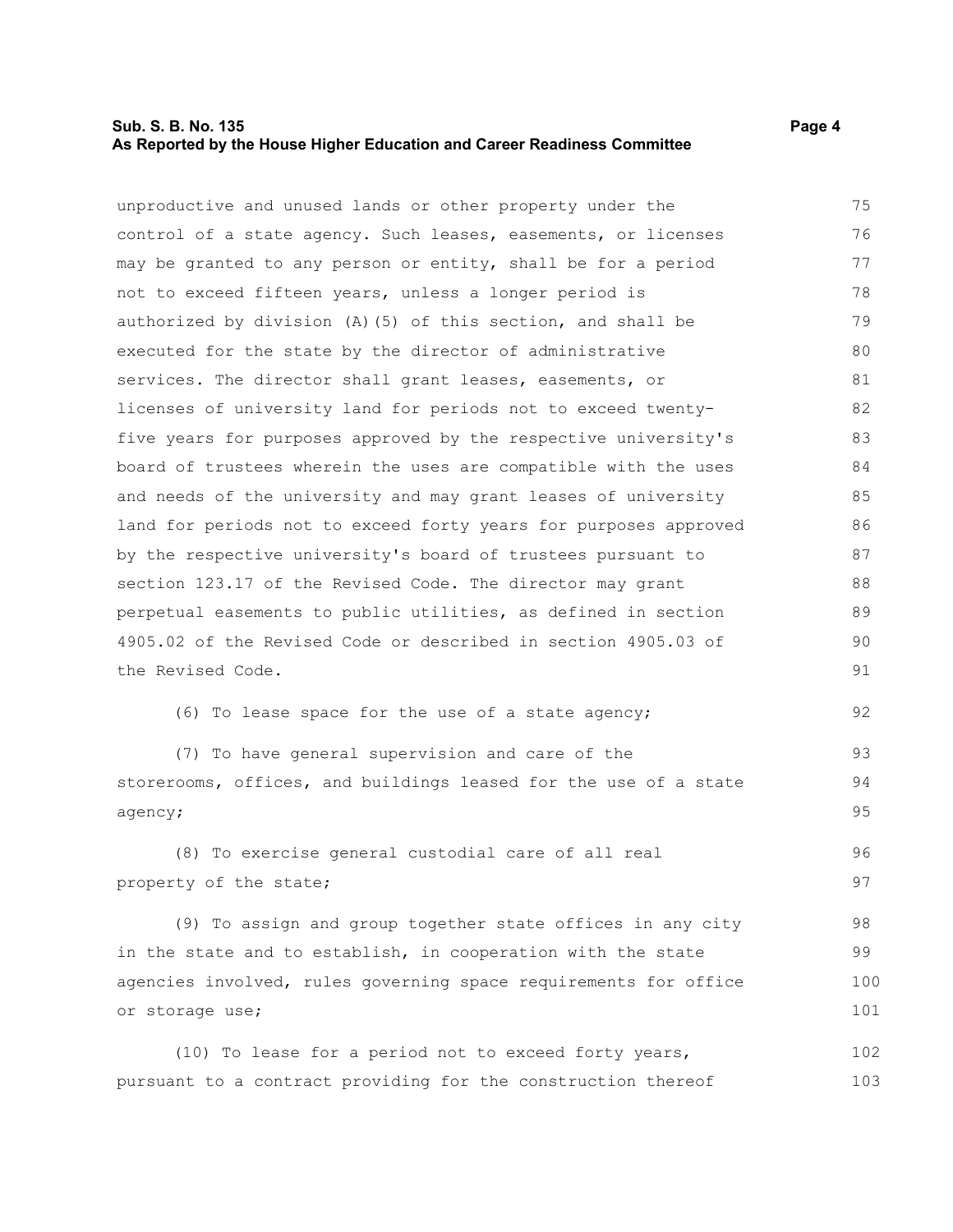# **Sub. S. B. No. 135** Page 5 **As Reported by the House Higher Education and Career Readiness Committee**

under a lease-purchase plan, buildings, structures, and other improvements for any public purpose, and, in conjunction therewith, to grant leases, easements, or licenses for lands under the control of a state agency for a period not to exceed forty years. The lease-purchase plan shall provide that at the end of the lease period, the buildings, structures, and related improvements, together with the land on which they are situated, shall become the property of the state without cost. 104 105 106 107 108 109 110 111

(a) Whenever any building, structure, or other improvement is to be so leased by a state agency, the department shall retain either basic plans, specifications, bills of materials, and estimates of cost with sufficient detail to afford bidders all needed information or, alternatively, all of the following plans, details, bills of materials, and specifications: 112 113 114 115 116 117

(i) Full and accurate plans suitable for the use of mechanics and other builders in the improvement; 118 119

(ii) Details to scale and full sized, so drawn and represented as to be easily understood; 120 121

(iii) Accurate bills showing the exact quantity of different kinds of material necessary to the construction; 122 123

(iv) Definite and complete specifications of the work to be performed, together with such directions as will enable a competent mechanic or other builder to carry them out and afford bidders all needed information; 124 125 126 127

(v) A full and accurate estimate of each item of expense and of the aggregate cost thereof. 128 129

(b) The department shall give public notice, in such newspaper, in such form, and with such phraseology as the director of administrative services prescribes, published once 130 131 132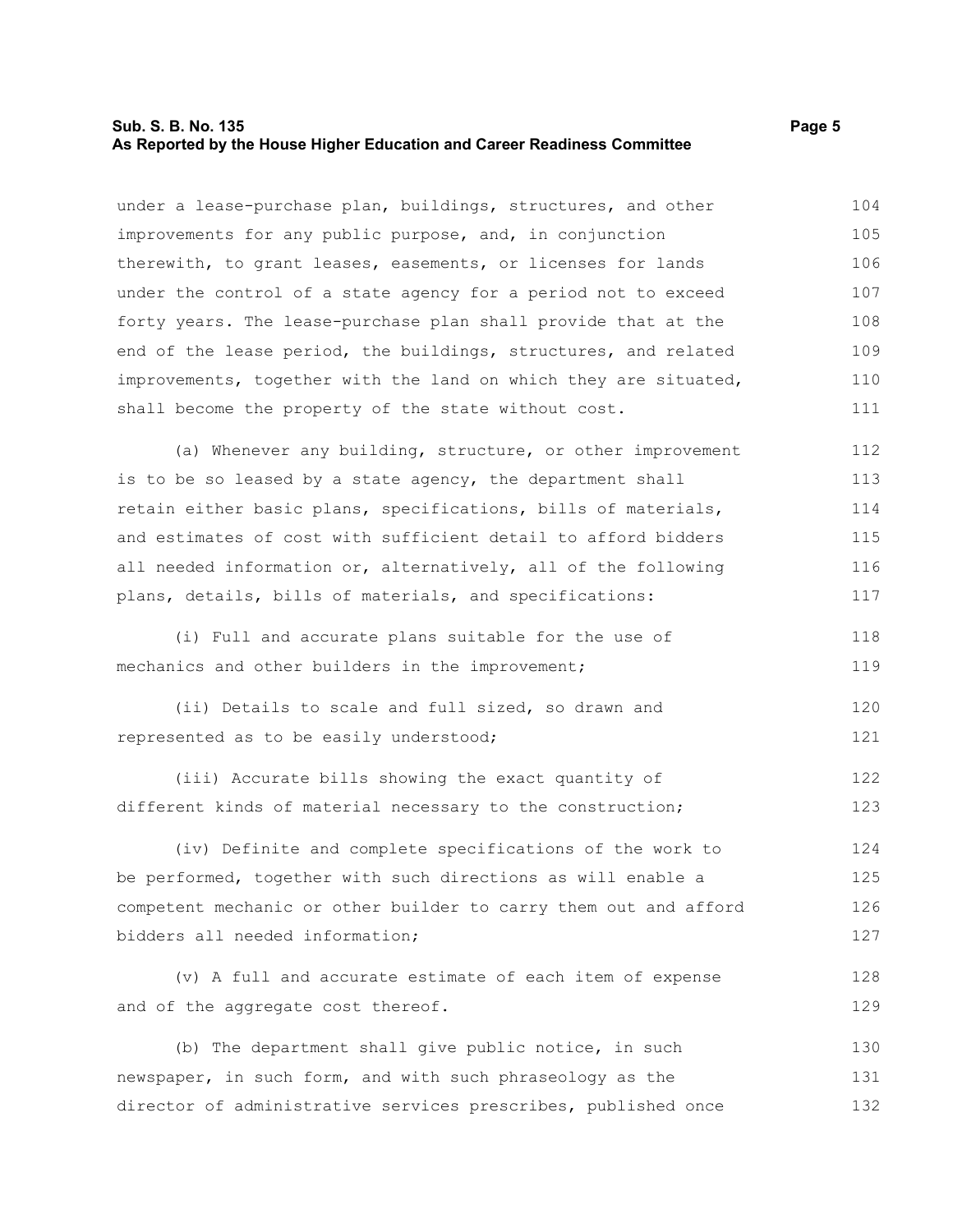# **Sub. S. B. No. 135** Page 6 **As Reported by the House Higher Education and Career Readiness Committee**

each week for four consecutive weeks, of the time when and place where bids will be received for entering into an agreement to lease to a state agency a building, structure, or other improvement. The last publication shall be at least eight days preceding the day for opening the bids. The bids shall contain the terms upon which the builder would propose to lease the building, structure, or other improvement to the state agency. The form of the bid approved by the department shall be used, and a bid is invalid and shall not be considered unless that form is used without change, alteration, or addition. Before submitting bids pursuant to this section, any builder shall comply with Chapter 153. of the Revised Code. 133 134 135 136 137 138 139 140 141 142 143 144

(c) On the day and at the place named for receiving bids for entering into lease agreements with a state agency, the director of administrative services shall open the bids and shall publicly proceed immediately to tabulate the bids upon duplicate sheets. No lease agreement shall be entered into until the bureau of workers' compensation has certified that the person to be awarded the lease agreement has complied with Chapter 4123. of the Revised Code, until, if the builder submitting the lowest and best bid is a foreign corporation, the secretary of state has certified that the corporation is authorized to do business in this state, until, if the builder submitting the lowest and best bid is a person nonresident of this state, the person has filed with the secretary of state a power of attorney designating the secretary of state as its agent for the purpose of accepting service of summons in any action brought under Chapter 4123. of the Revised Code, and until the agreement is submitted to the attorney general and the attorney general's approval is certified thereon. Within thirty days after the day on which the bids are received, the 145 146 147 148 149 150 151 152 153 154 155 156 157 158 159 160 161 162 163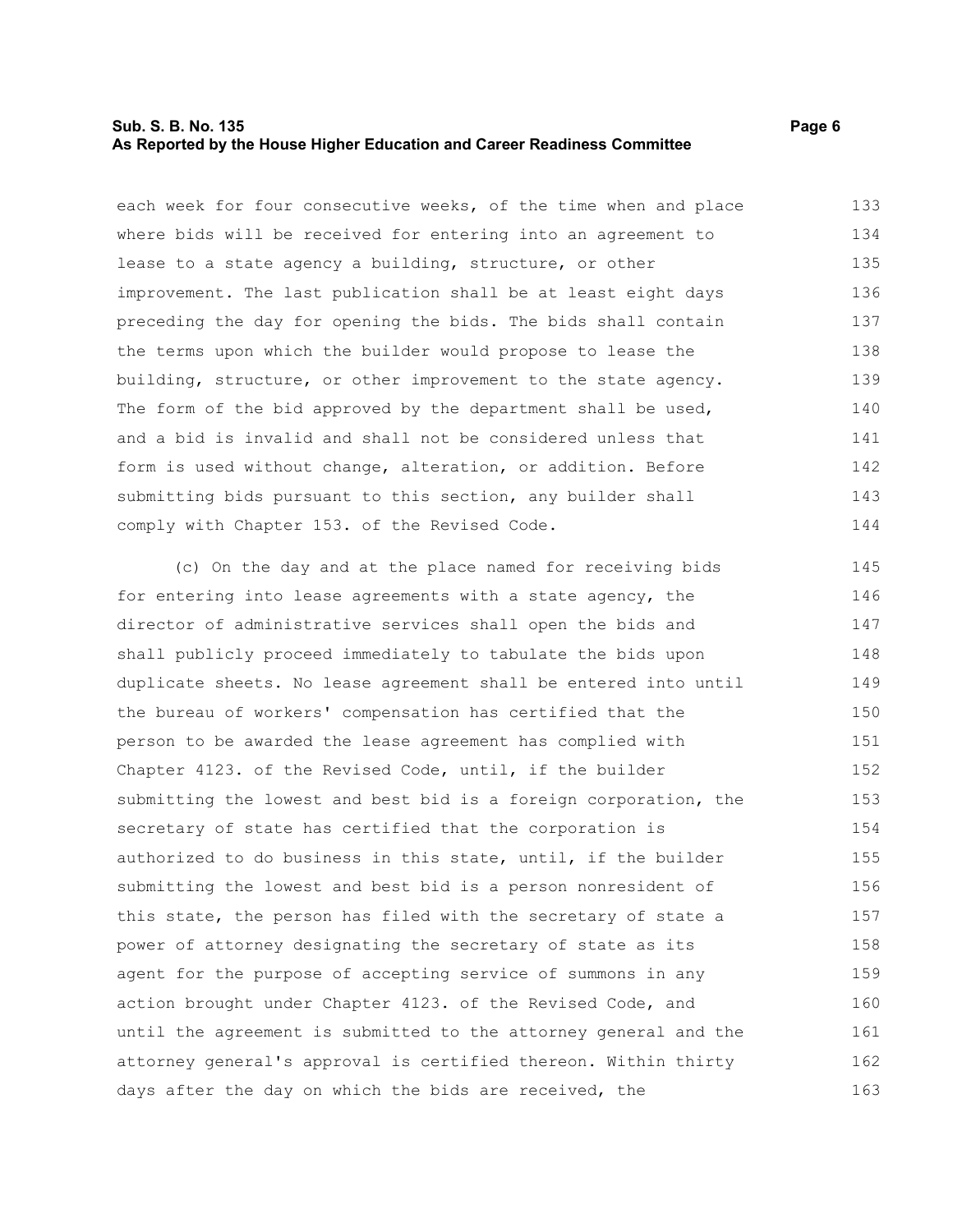# **Sub. S. B. No. 135** Page 7 **As Reported by the House Higher Education and Career Readiness Committee**

department shall investigate the bids received and shall determine that the bureau and the secretary of state have made the certifications required by this section of the builder who has submitted the lowest and best bid. Within ten days of the completion of the investigation of the bids, the department shall award the lease agreement to the builder who has submitted the lowest and best bid and who has been certified by the bureau and secretary of state as required by this section. If bidding for the lease agreement has been conducted upon the basis of basic plans, specifications, bills of materials, and estimates of costs, upon the award to the builder the department, or the builder with the approval of the department, shall appoint an architect or engineer licensed in this state to prepare such further detailed plans, specifications, and bills of materials as are required to construct the building, structure, or improvement. The department shall adopt such rules as are necessary to give effect to this section. The department may reject any bid. Where there is reason to believe there is collusion or combination among bidders, the bids of those concerned therein shall be rejected. 164 165 166 167 168 169 170 171 172 173 174 175 176 177 178 179 180 181 182 183

(11) To acquire by purchase, gift, devise, or grant and to transfer, lease, or otherwise dispose of all real property required to assist in the development of a conversion facility as defined in section 5709.30 of the Revised Code as that section existed before its repeal by Amended Substitute House Bill 95 of the 125th general assembly; 184 185 186 187 188 189

(12) To lease for a period not to exceed forty years, notwithstanding any other division of this section, the stateowned property located at 408-450 East Town Street, Columbus, Ohio, formerly the state school for the deaf, to a developer in accordance with this section. "Developer," as used in this 190 191 192 193 194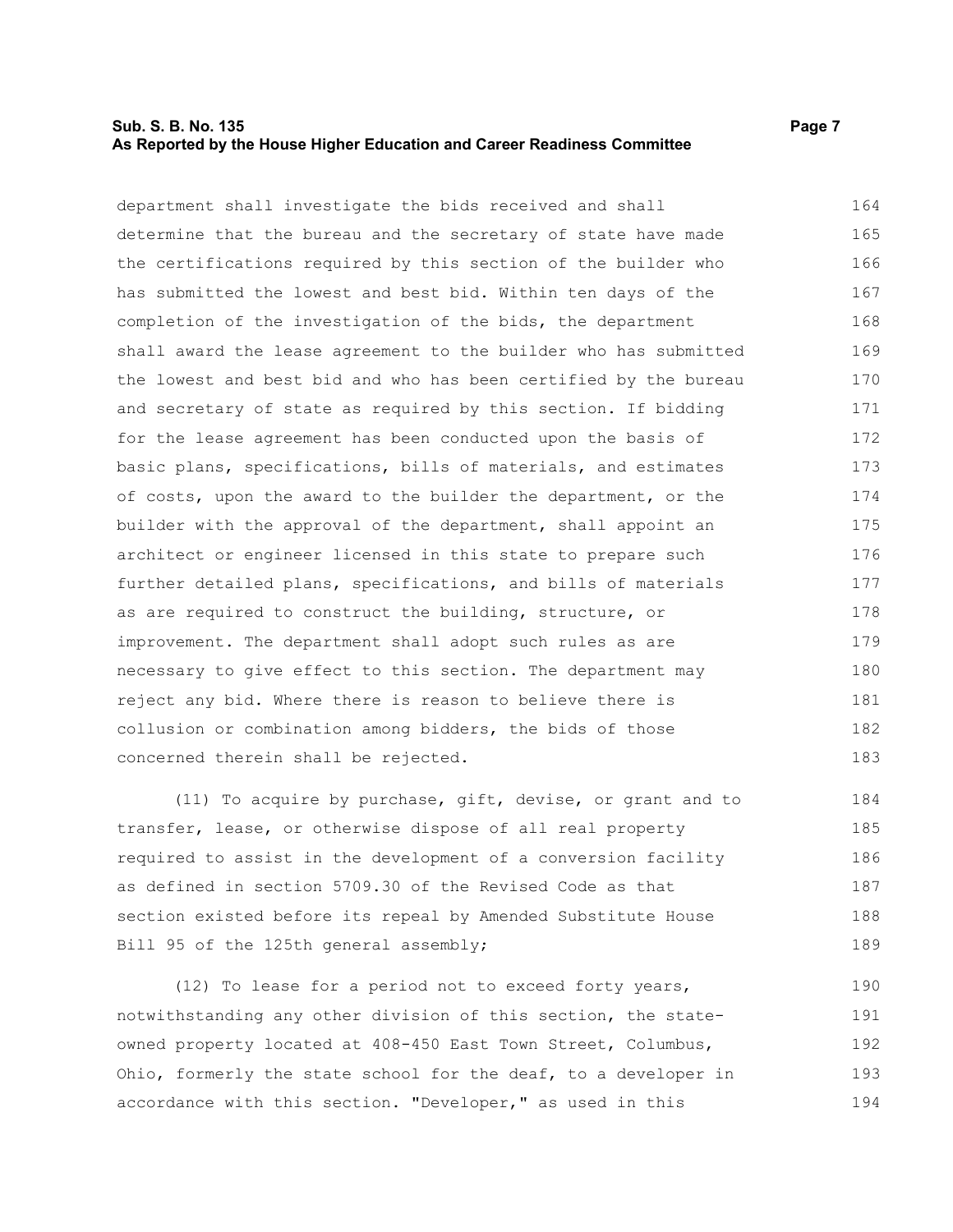# **Sub. S. B. No. 135 Page 8 As Reported by the House Higher Education and Career Readiness Committee**

| section, has the same meaning as in section 123.77 of the        | 195 |
|------------------------------------------------------------------|-----|
| Revised Code.                                                    | 196 |
| Such a lease shall be for the purpose of development of          | 197 |
| the land for use by senior citizens by constructing, altering,   | 198 |
| renovating, repairing, expanding, and improving the site as it   | 199 |
| existed on June 25, 1982. A developer desiring to lease the land | 200 |
| shall prepare for submission to the department a plan for        | 201 |
| development. Plans shall include provisions for roads, sewers,   | 202 |
| water lines, waste disposal, water supply, and similar matters   | 203 |
| to meet the requirements of state and local laws. The plans      | 204 |
| shall also include provision for protection of the property by   | 205 |
| insurance or otherwise, and plans for financing the development, | 206 |
| and shall set forth details of the developer's financial         | 207 |
| responsibility.                                                  | 208 |
| The department may employ, as employees or consultants,          | 209 |
| persons needed to assist in reviewing the development plans.     | 210 |
| Those persons may include attorneys, financial experts,          | 211 |
| engineers, and other necessary experts. The department shall     | 212 |
| review the development plans and may enter into a lease if it    | 213 |
| finds all of the following:                                      | 214 |
| (a) The best interests of the state will be promoted by          | 215 |
| entering into a lease with the developer;                        | 216 |
| (b) The development plans are satisfactory;                      | 217 |
| (c) The developer has established the developer's                | 218 |
| financial responsibility and satisfactory plans for financing    | 219 |
| the development.                                                 | 220 |
| The lease shall contain a provision that construction or         | 221 |
| renovation of the buildings, roads, structures, and other        | 222 |
| necessary facilities shall begin within one year after the date  | 223 |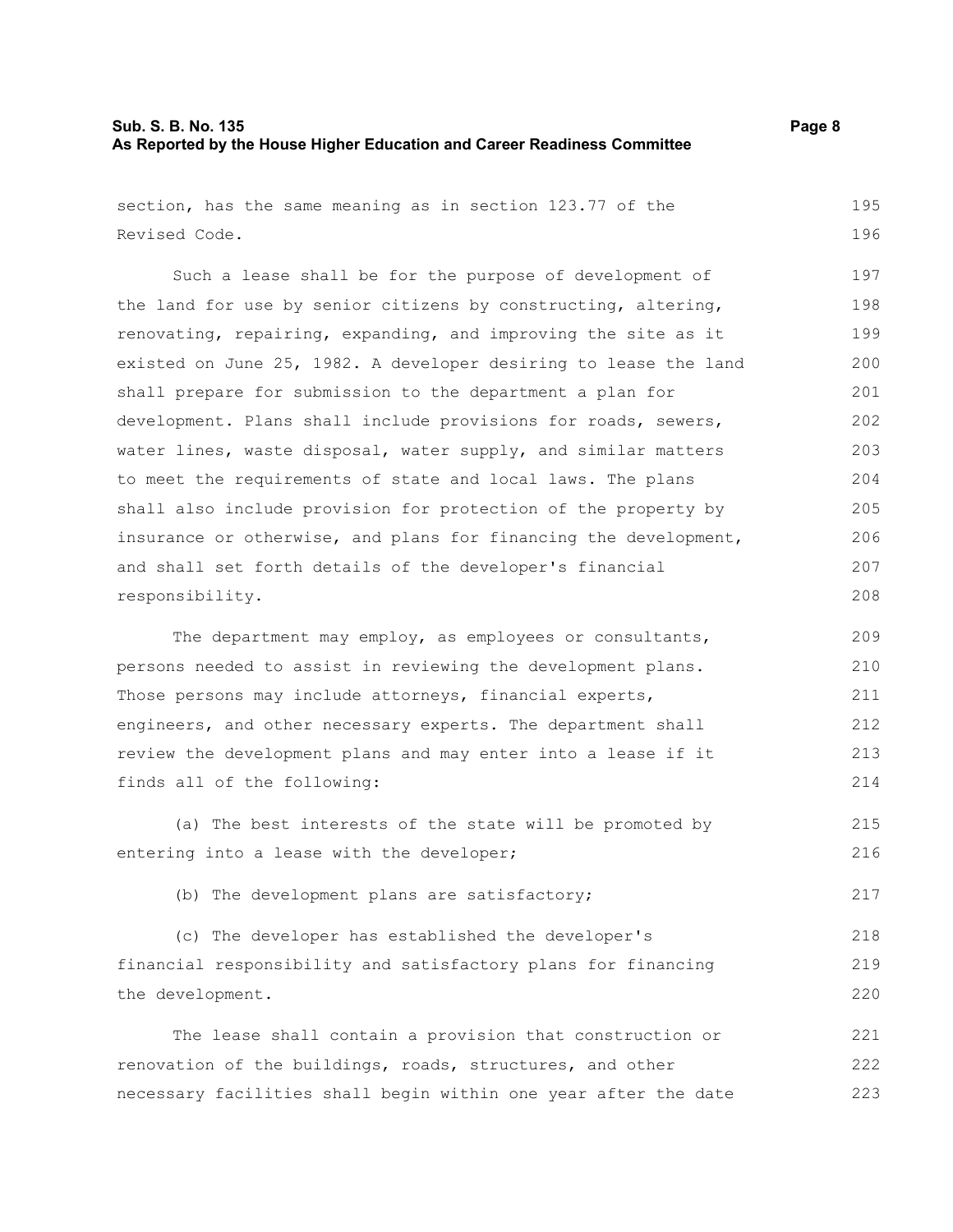# **Sub. S. B. No. 135** Page 9 **As Reported by the House Higher Education and Career Readiness Committee**

of the lease and shall proceed according to a schedule agreed to between the department and the developer or the lease will be terminated. The lease shall contain such conditions and stipulations as the director considers necessary to preserve the best interest of the state. Moneys received by the state pursuant to this lease shall be paid into the general revenue fund. The lease shall provide that at the end of the lease period the buildings, structures, and related improvements shall become the property of the state without cost. 224 225 226 227 228 229 230 231 232

(13) To manage the use of space owned and controlled by the department by doing all of the following: 233 234

(a) Biennially implementing, by state agency location, a census of agency employees assigned space; 235 236

(b) Periodically in the discretion of the director of administrative services:

(i) Requiring each state agency to categorize the use of space allotted to the agency between office space, common areas, storage space, and other uses, and to report its findings to the department; 239 240 241 242

(ii) Creating and updating a master space utilization plan for all space allotted to state agencies. The plan shall incorporate space utilization metrics. 243 244 245

(iii) Conducting a cost-benefit analysis to determine the effectiveness of state-owned buildings; 246 247

(iv) Assessing the alternatives associated with consolidating the commercial leases for buildings located in Columbus. 248 249 250

(c) Commissioning a comprehensive space utilization and 251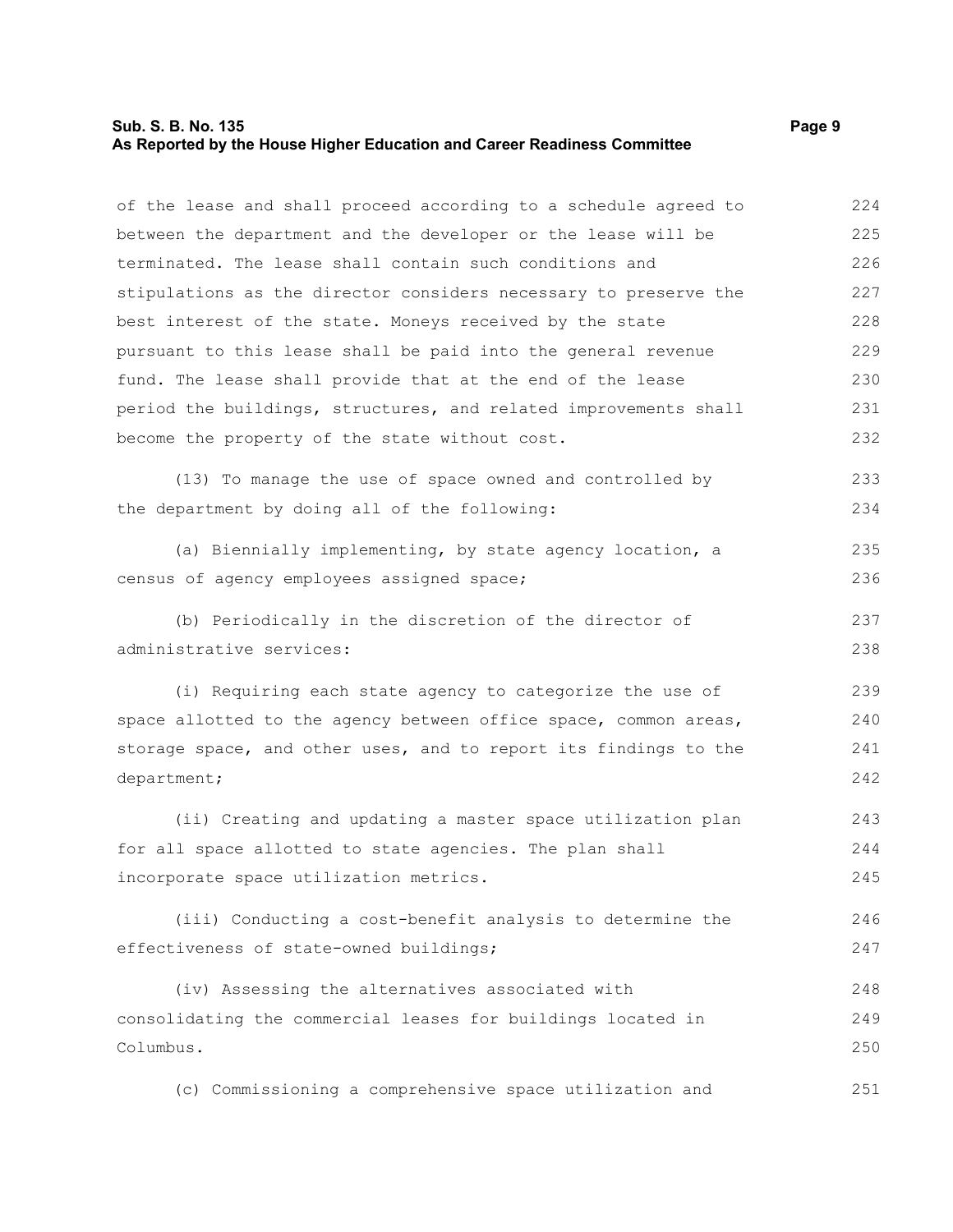# **Sub. S. B. No. 135 Page 10 As Reported by the House Higher Education and Career Readiness Committee**

capacity study in order to determine the feasibility of consolidating existing commercially leased space used by state agencies into a new state-owned facility. 252 253 254

(14) To adopt rules to ensure that energy efficiency and conservation is considered in the purchase of products and equipment, except motor vehicles, by any state agency, department, division, bureau, office, unit, board, commission, authority, quasi-governmental entity, or institution. The department may require minimum energy efficiency standards for purchased products and equipment based on federal testing and labeling if available or on standards developed by the department. When possible, the rules shall apply to the competitive selection of energy consuming systems, components, and equipment under Chapter 125. of the Revised Code. 255 256 257 258 259 260 261 262 263 264 265

(15) To ensure energy efficient and energy conserving purchasing practices by doing all of the following:

- (a) Identifying available energy efficiency and conservation opportunities; 268 269
- (b) Providing for interchange of information among purchasing agencies; 270 271

(c) Identifying laws, policies, rules, and procedures that should be modified; 272 273

(d) Monitoring experience with and the cost-effectiveness of this state's purchase and use of motor vehicles and of major energy-consuming systems, components, equipment, and products having a significant impact on energy consumption by the government; 274 275 276 277 278

(e) Providing technical assistance and training to state employees involved in the purchasing process; 279 280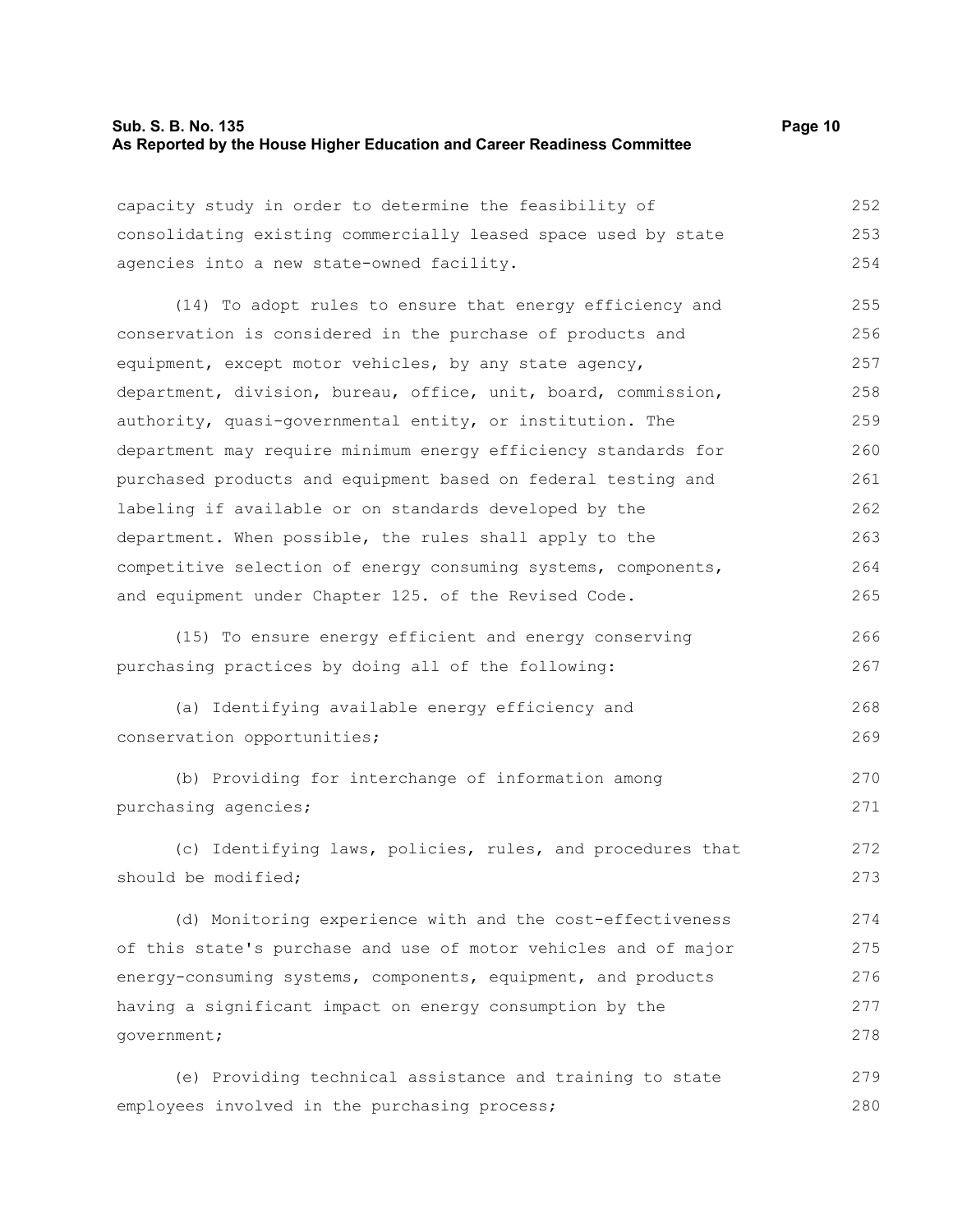# **Sub. S. B. No. 135 Page 11 As Reported by the House Higher Education and Career Readiness Committee**

(f) Working with the department of development to make recommendations regarding planning and implementation of purchasing policies and procedures that are supportive of energy efficiency and conservation. 281 282 283 284

(16) To require all state agencies, departments, divisions, bureaus, offices, units, commissions, boards, authorities, quasi-governmental entities, institutions, and state institutions of higher education to implement procedures to ensure that all of the passenger automobiles they acquire in each fiscal year, except for those passenger automobiles acquired for use in law enforcement or emergency rescue work, achieve a fleet average fuel economy of not less than the fleet average fuel economy for that fiscal year as the department shall prescribe by rule. The department shall adopt the rule prior to the beginning of the fiscal year, in accordance with the average fuel economy standards established by federal law for passenger automobiles manufactured during the model year that begins during the fiscal year. 285 286 287 288 289 290 291 292 293 294 295 296 297 298

Each state agency, department, division, bureau, office, unit, commission, board, authority, quasi-governmental entity, institution, and state institution of higher education shall determine its fleet average fuel economy by dividing the total number of passenger vehicles acquired during the fiscal year, except for those passenger vehicles acquired for use in law enforcement or emergency rescue work, by a sum of terms, each of which is a fraction created by dividing the number of passenger vehicles of a given make, model, and year, except for passenger vehicles acquired for use in law enforcement or emergency rescue work, acquired during the fiscal year by the fuel economy measured by the administrator of the United States environmental protection agency, for the given make, model, and year of 299 300 301 302 303 304 305 306 307 308 309 310 311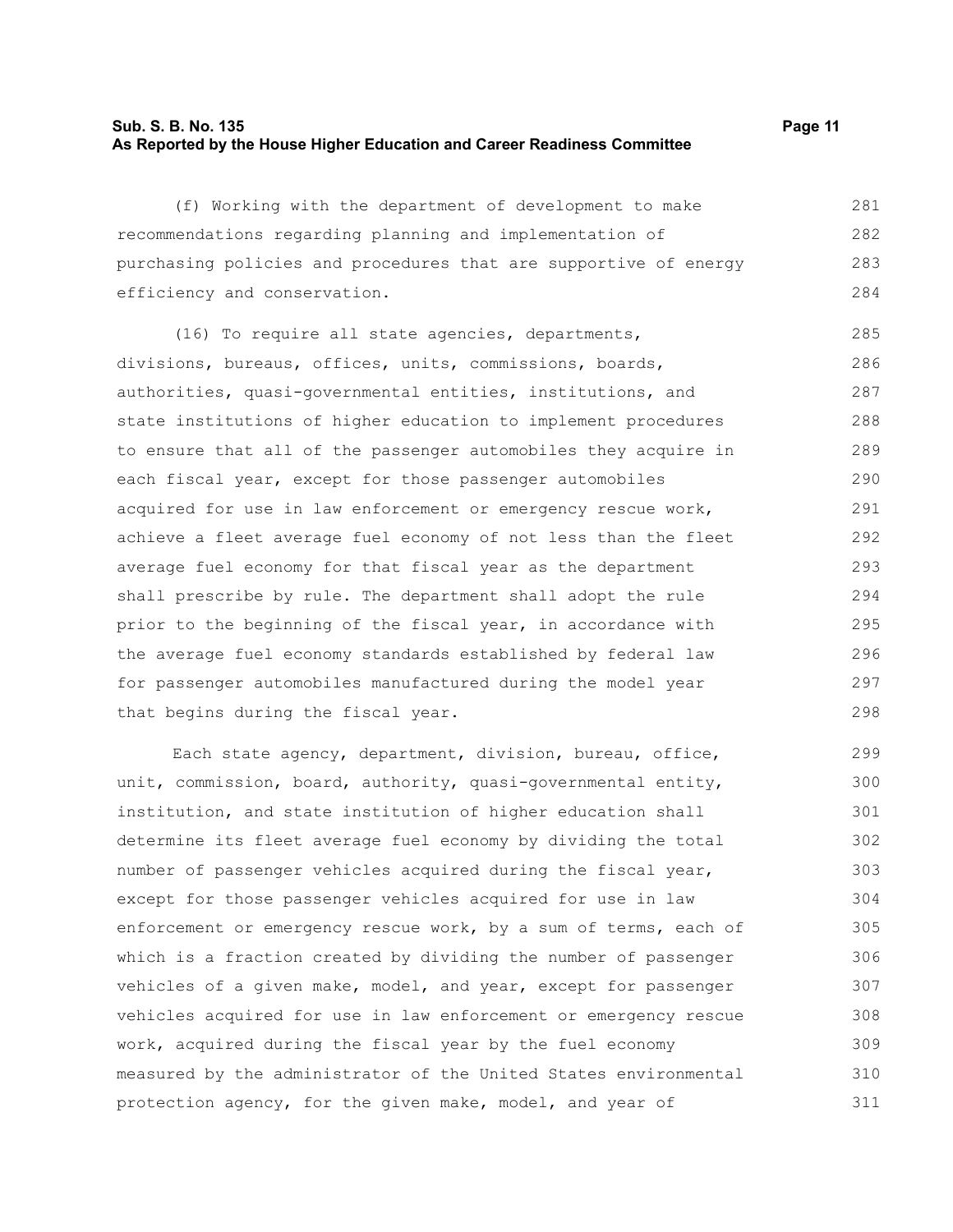# **Sub. S. B. No. 135 Page 12 As Reported by the House Higher Education and Career Readiness Committee**

vehicle, that constitutes an average fuel economy for combined city and highway driving. As used in division (A)(16) of this section, "acquired" means leased for a period of sixty continuous days or more, or purchased. (17) To correct legal descriptions or title defects, or release fractional interests in real property, as necessary to cure title clouds reflected in public records, including those resulting from boundary disputes, ingress or egress issues, title transfers precipitated through retirement of bond requirements, and the retention of fractional interests in real estate otherwise disposed of in previous title transfers. (18)(a) To, with controlling board approval, sell state-312 313 314 315 316 317 318 319 320 321 322 323 324

owned real property that is not held for the benefit of an institution of higher education and is appraised at not more than one hundred thousand dollars by an independent third-party appraiser. 325 326 327 328

(b) To sell state-owned real property that is held for the benefit of an institution of higher education, provided all of the following are true: 329 330 331

(i) The board of trustees of the institution of higher education, or, in the case of a university branch district, any other managing authority, adopts a resolution approving the sale; 332 333 334 335

(ii) The real property is appraised at not more than ten million dollars by an independent third-party appraiser; 336 337

(iii) The controlling board approves the sale. 338

Notwithstanding any provision of law to the contrary, net 339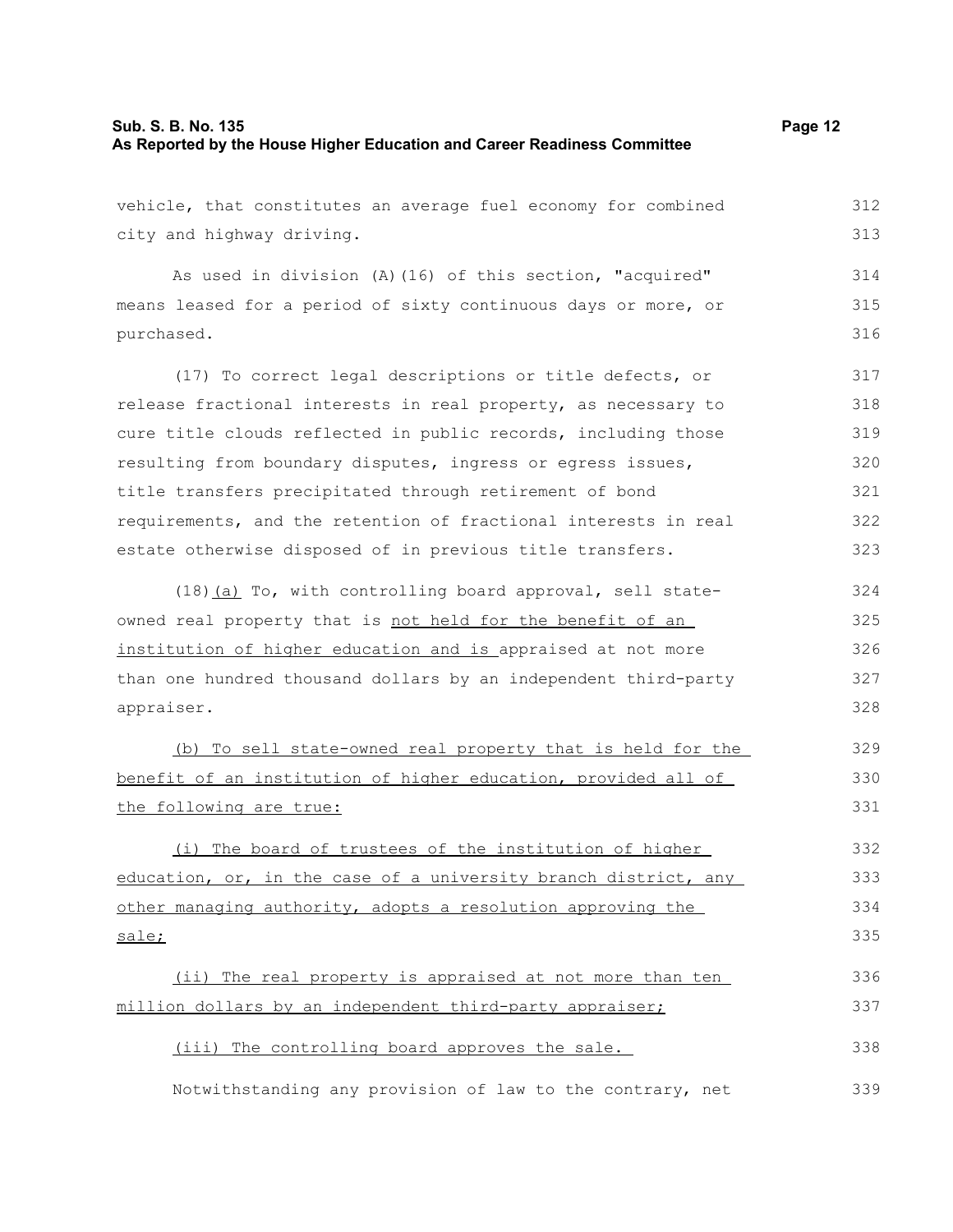# **Sub. S. B. No. 135 Page 13 As Reported by the House Higher Education and Career Readiness Committee**

proceeds from any disposition of real property made pursuant to division (A)(18) of this section shall, at the direction of the director of budget and management, be credited to a fund or funds in the state treasury, or to accounts held by a state an institution of higher education for purposes to be determined by the institution. 340 341 342 343 344 345

As used in division (A)(18) of this section, "institution of higher education" has the same meaning as in section 3345.12 of the Revised Code.

(B) This section and section 125.02 of the Revised Code shall not interfere with any of the following: 349 350

(1) The power of the adjutant general to purchase military supplies, or with the custody of the adjutant general of property leased, purchased, or constructed by the state and used for military purposes, or with the functions of the adjutant general as director of state armories;

(2) The power of the director of transportation in acquiring rights-of-way for the state highway system, or the leasing of lands for division or resident district offices, or the leasing of lands or buildings required in the maintenance operations of the department of transportation, or the purchase of real property for garage sites or division or resident district offices, or in preparing plans and specifications for and constructing such buildings as the director may require in the administration of the department; 356 357 358 359 360 361 362 363 364

(3) The power of the director of public safety and the registrar of motor vehicles to purchase or lease real property and buildings to be used solely as locations to which a deputy registrar is assigned pursuant to division (B) of section 365 366 367 368

346 347 348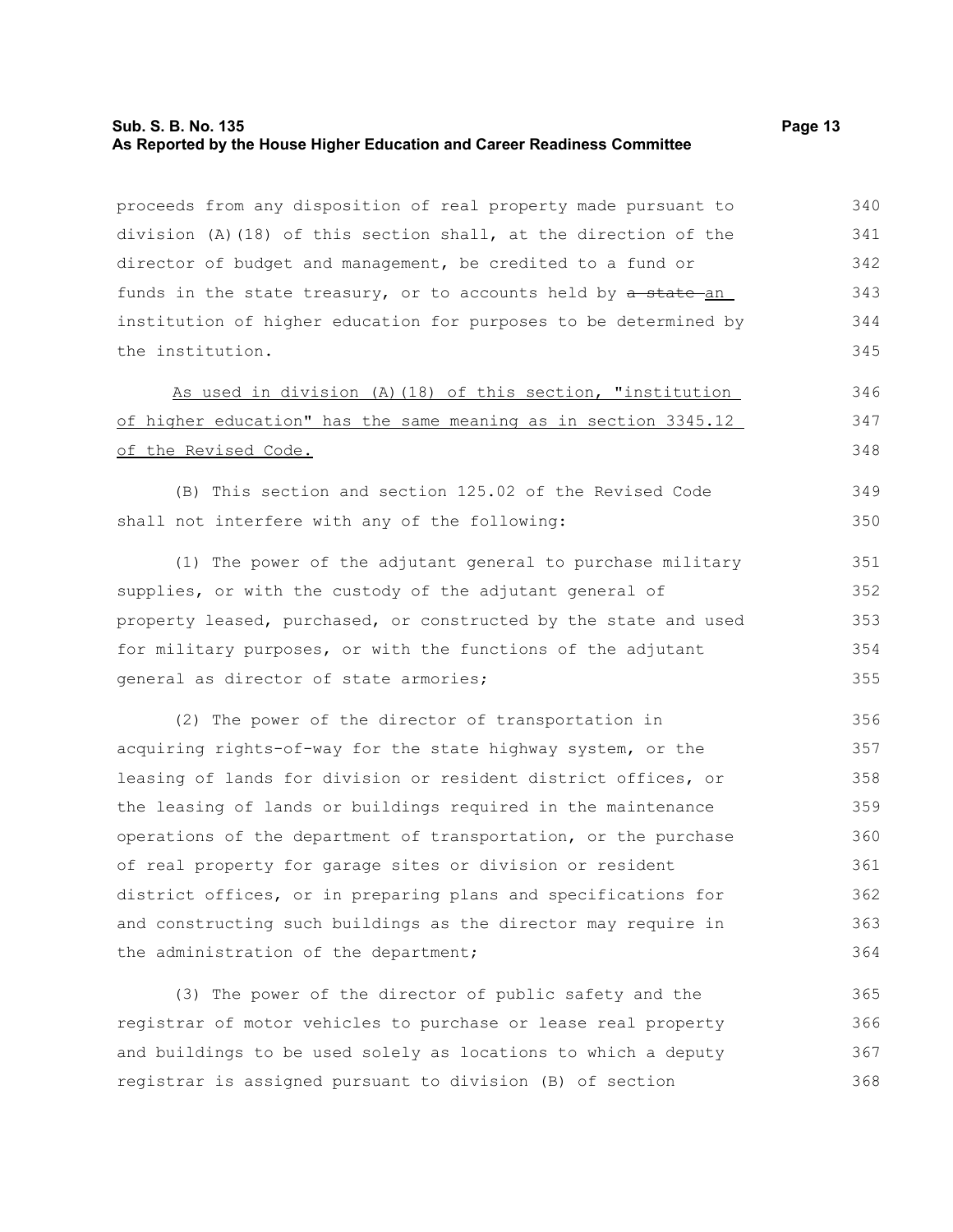# **Sub. S. B. No. 135 Page 14 As Reported by the House Higher Education and Career Readiness Committee**

4507.011 of the Revised Code and from which the deputy registrar is to conduct the deputy registrar's business, the power of the director of public safety to purchase or lease real property and buildings to be used as locations for division or district offices as required in the maintenance of operations of the department of public safety, and the power of the superintendent of the state highway patrol in the purchase or leasing of real property and buildings needed by the patrol, to negotiate the sale of real property owned by the patrol, to rent or lease real property owned or leased by the patrol, and to make or cause to be made repairs to all property owned or under the control of the patrol; 369 370 371 372 373 374 375 376 377 378 379 380

(4) The power of the division of liquor control in the leasing or purchasing of retail outlets and warehouse facilities for the use of the division;

(5) The power of the director of development to enter into leases of real property, buildings, and office space to be used solely as locations for the state's foreign offices to carry out the purposes of section 122.05 of the Revised Code; 384 385 386 387

(6) The power of the director of environmental protection to enter into environmental covenants, to grant and accept easements, or to sell property pursuant to division (G) of section 3745.01 of the Revised Code; 388 389 390 391

(7) The power of the department of public safety under section 5502.01 of the Revised Code to direct security measures and operations for the Vern Riffe center and the James A. Rhodes state office tower. The department of administrative services shall implement all security measures and operations at the Vern Riffe center and the James A. Rhodes state office tower as directed by the department of public safety. 392 393 394 395 396 397 398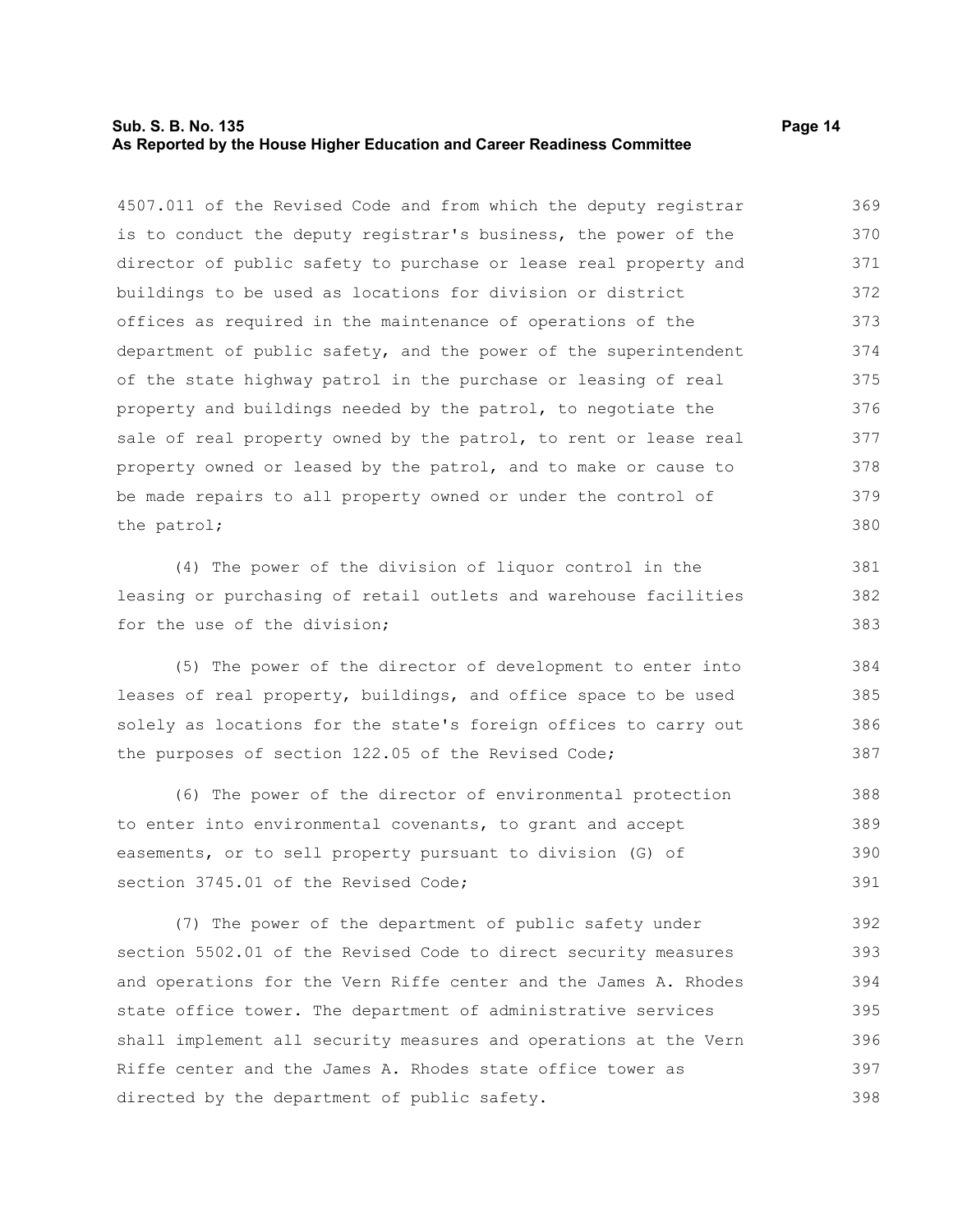# **Sub. S. B. No. 135 Page 15 As Reported by the House Higher Education and Career Readiness Committee**

(C) Purchases for, and the custody and repair of, buildings under the management and control of the capitol square review and advisory board, the opportunities for Ohioans with disabilities agency, the bureau of workers' compensation, or the departments of public safety, job and family services, mental health and addiction services, developmental disabilities, and rehabilitation and correction; buildings of educational and benevolent institutions under the management and control of boards of trustees; and purchases or leases for, and the custody and repair of, office space used for the purposes of any agency of the legislative branch of state government are not subject to the control and jurisdiction of the department of administrative services. 399 400 401 402 403 404 405 406 407 408 409 410 411

An agency of the legislative branch of state government that uses office space in a building under the management and control of the department of administrative services may exercise the agency's authority to improve the agency's office space as authorized under this division only if, upon review, the department of administrative services concludes the proposed improvements do not adversely impact the structural integrity of the building. 412 413 414 415 416 417 418 419

If an agency of the legislative branch of state government, except the capitol square review and advisory board, so requests, the agency and the director of administrative services may enter into a contract under which the department of administrative services agrees to perform any services requested by the agency that the department is authorized under this section to perform. In performing such services, the department shall not use competitive selection. As used in this division, "competitive selection" has the meaning defined in section 125.01 of the Revised Code and includes any other type of 420 421 422 423 424 425 426 427 428 429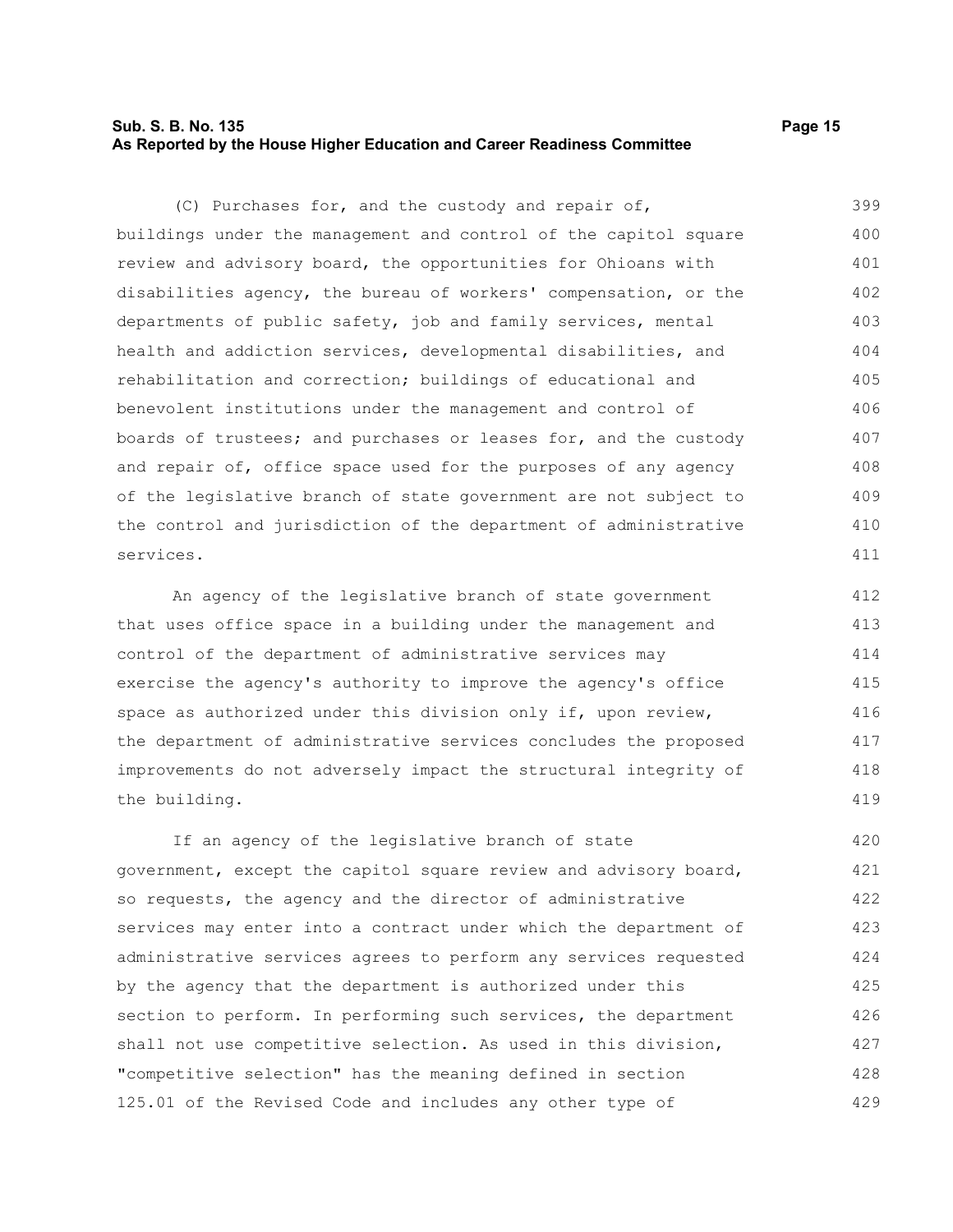# **Sub. S. B. No. 135 Page 16 As Reported by the House Higher Education and Career Readiness Committee**

competitive process for the selection of persons producing or dealing in the services to be provided. (D) Any instrument by which real property is acquired pursuant to this section shall identify the agency of the state that has the use and benefit of the real property as specified in section 5301.012 of the Revised Code. **Sec. 3313.6020.** (A)(1) Beginning in the 2015-2016 school year, the board of education of each city, local, exempted village, and joint vocational school district shall adopt a policy on career advising that complies with this section. Thereafter, the policy shall be updated at least once every two years. (2) The board shall make the policy publicly available to students, parents, guardians, or custodians, local postsecondary institutions, and residents of the district. The district shall post the policy in a prominent location on its web site, if it has one. (B) The policy on career advising shall specify how the district will do all of the following: (1) Provide students with grade-level examples that link their schoolwork to one or more career fields. A district may use career connections developed under division (B)(2) of section 3301.079 of the Revised Code for this purpose. 430 431 432 433 434 435 436 437 438 439 440 441 442 443 444 445 446 447 448 449 450 451 452

(2) Create a plan to provide career advising to students in grades six through twelve; 453 454

(3) Beginning in the 2015-2016 school year, provide additional interventions and career advising for students who are identified as at risk of dropping out of school in accordance with division (C) of this section; 455 456 457 458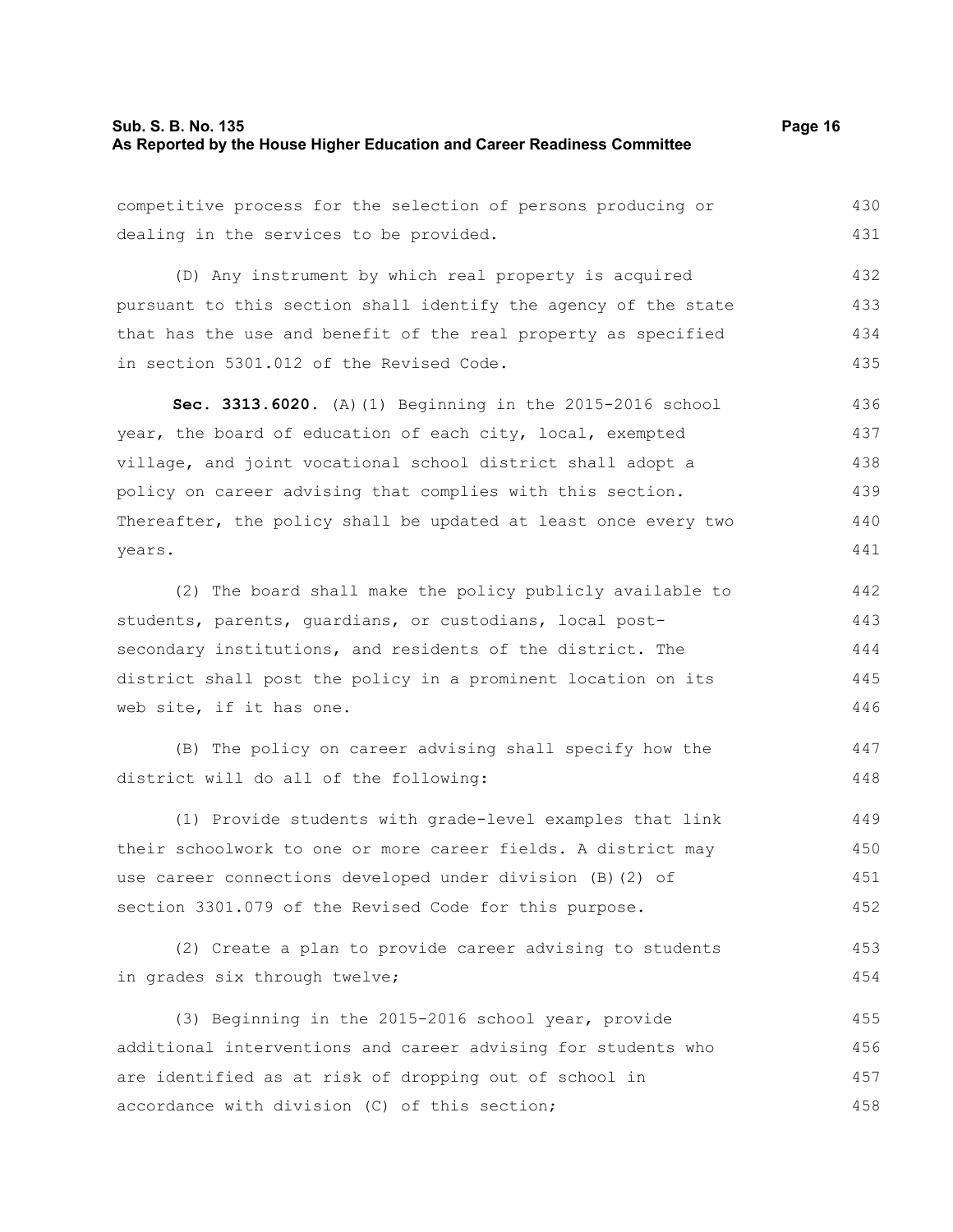(4) Train its employees on how to advise students on career pathways, including training on advising students using online tools; 459 460 461

(5) Develop multiple, clear academic pathways through high school that students may choose in order to earn a high school diploma; 462 463 464

(6) Identify and publicize courses that can award students both traditional academic and career-technical credit; 465 466

(7) Document the career advising provided to each student for review by the student, the student's parent, guardian, or custodian, and future schools that the student may attend. A district shall not otherwise release this information without the written consent of the student's parent, guardian, or custodian, if the student is less than eighteen years old, or the written consent of the student, if the student is at least eighteen years old. 467 468 469 470 471 472 473 474

(8) Prepare students for their transition from high school to their post-secondary destinations, including any special interventions that are necessary for students in need of remediation in mathematics or English language arts; 475 476 477 478

(9) Include information regarding career fields that require an industry-recognized credential, certificate, associate's degree, bachelor's degree, graduate degree, or professional degree; 479 480 481 482

(10) Provide students with information about ways a student may offset the costs of a post-secondary education, including programs such as all of the following: 483 484 485

(a) The reserve officer training corps;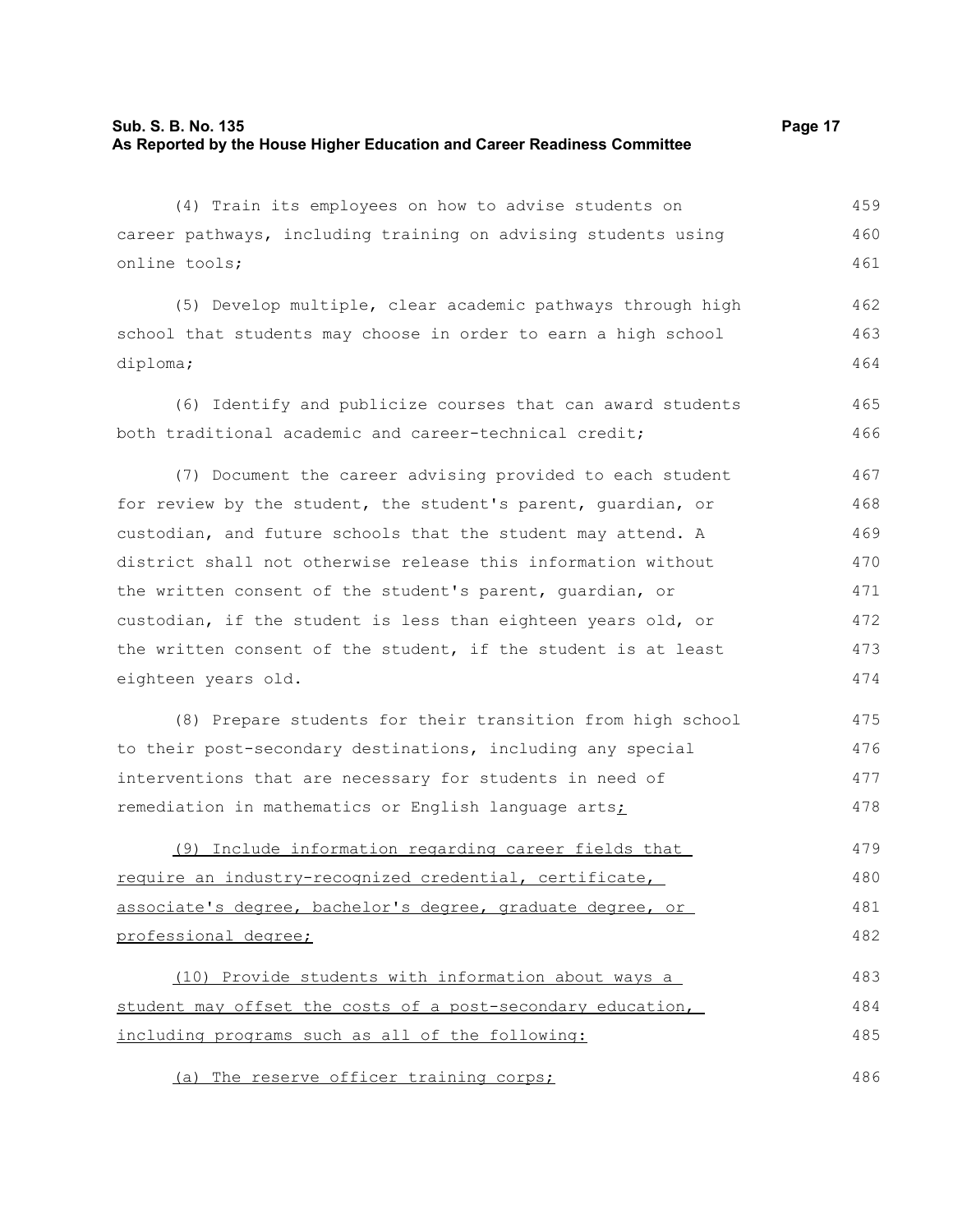| (b) The college credit plus program established under            | 487 |
|------------------------------------------------------------------|-----|
| Chapter 3365. of the Revised Code;                               | 488 |
| (c) The Ohio quaranteed transfer pathways initiative             | 489 |
| established under section 3333.168 of the Revised Code;          | 490 |
| (d) Joint academic programming or dual enrollment                | 491 |
| opportunities required under section 3333.168 of the Revised     | 492 |
| Code.                                                            | 493 |
| The chancellor of higher education shall develop                 | 494 |
| informational materials that illustrate cost saving estimates    | 495 |
| for each of the options listed under division (B) (10) of this   | 496 |
| section. The chancellor shall develop a list of individual       | 497 |
| college courses that are transferable under section 3333.16 of   | 498 |
| the Revised Code.                                                | 499 |
| (C)(1) Beginning in the 2015-2016 school year, each              | 500 |
| district shall identify students who are at risk of dropping out | 501 |
| of school using a method that is both research-based and         | 502 |
| locally-based and that is developed with input from the          | 503 |
| district's classroom teachers and guidance counselors. If a      | 504 |
| student is identified as at risk of dropping out of school, the  | 505 |
| district shall develop a student success plan that addresses the | 506 |
| student's academic pathway to a successful graduation and the    | 507 |
| role of career-technical education, competency-based education,  | 508 |
| and experiential learning, as appropriate, in that pathway.      | 509 |
| (2) Prior to developing a student success plan for a             | 510 |
| student, the district shall invite the student's parent,         | 511 |
| guardian, or custodian to assist in developing the plan. If the  | 512 |
| student's parent, guardian, or custodian does not participate in | 513 |
| the development of the plan, the district shall provide to the   | 514 |
| parent, guardian, or custodian a copy of the student's success   | 515 |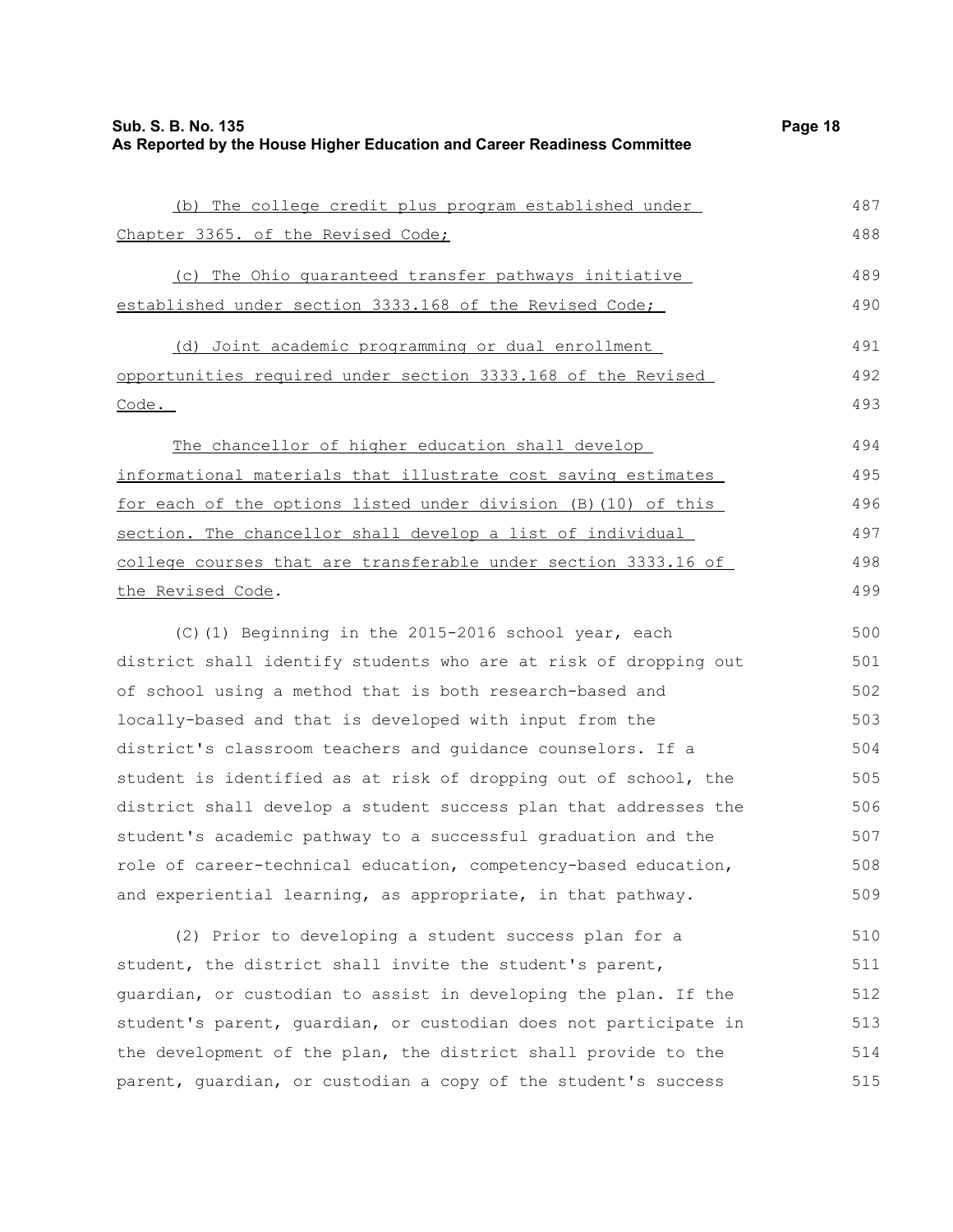plan and a statement of the importance of a high school diploma and the academic pathways available to the student in order to successfully graduate. 516 517 518

(3) Following the development of a student success plan for a student, the district shall provide career advising to the student that is aligned with the plan and, beginning in the 2015-2016 school year, the district's plan to provide career advising created under division (B)(2) of this section. 519 520 521 522 523

(D)(1) Not later than December 1, 2014, the department of education shall develop and post on its web site model policies on career advising and model student success plans. 524 525 526

(2) Not later than July 1, 2015, the department shall create an online clearinghouse of research related to proven practices for policies on career advising and student success plans that districts may access when fulfilling the requirements of this section. 527 528 529 530 531

**Sec. 3333.04.** The chancellor of higher education shall: 532

(A) Make studies of state policy in the field of higher education and formulate a master plan for higher education for the state, considering the needs of the people, the needs of the state, and the role of individual public and private institutions within the state in fulfilling these needs; 533 534 535 536 537

(B)(1) Report annually to the governor and the general assembly on the findings from the chancellor's studies and the master plan for higher education for the state; 538 539 540

(2) Report at least semiannually to the general assembly and the governor the enrollment numbers at each state-assisted institution of higher education. 541 542 543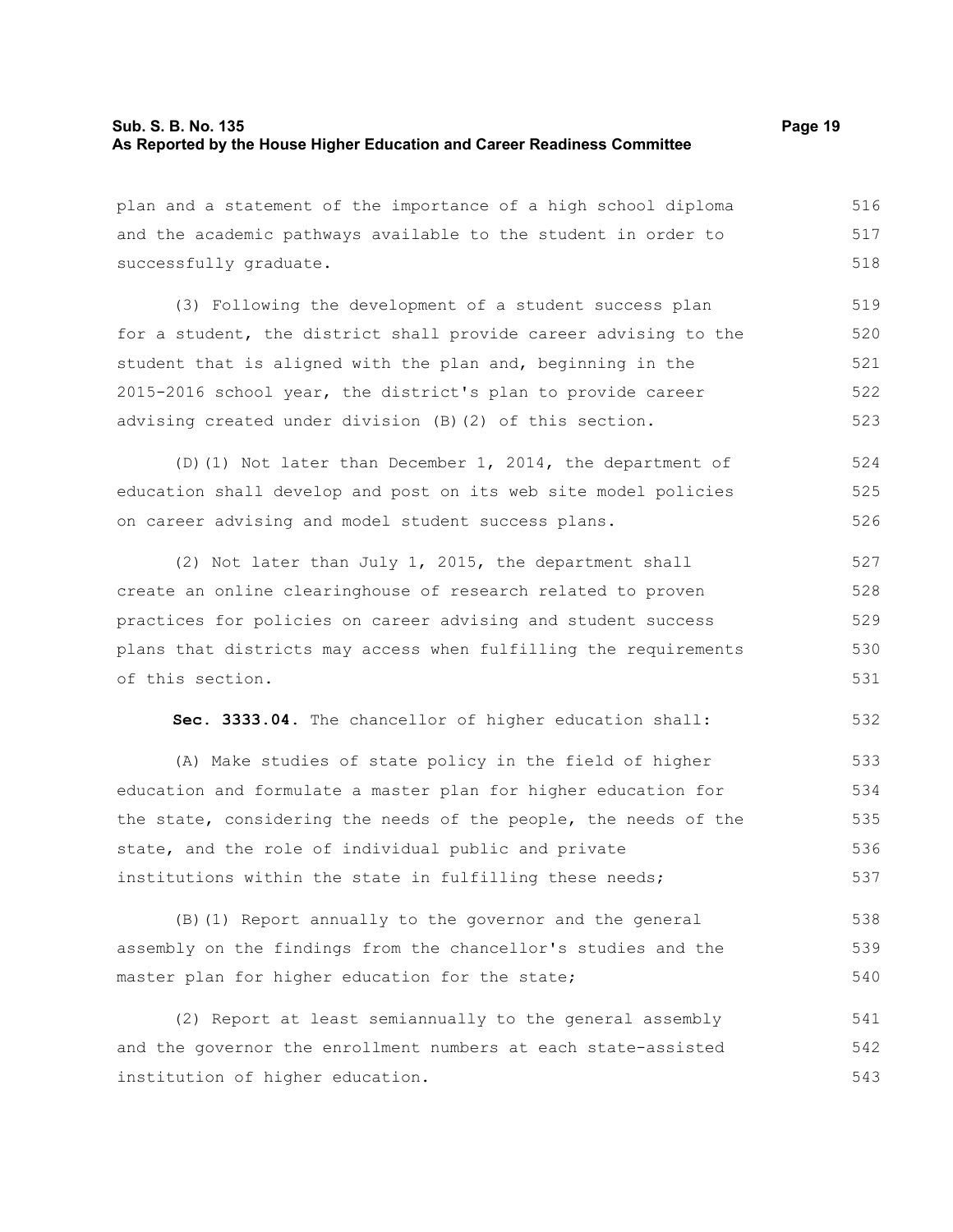# **Sub. S. B. No. 135 Page 20 As Reported by the House Higher Education and Career Readiness Committee**

(C) Approve or disapprove the establishment of new branches or academic centers of state colleges and universities; 544 545

(D) Approve or disapprove the establishment of state technical colleges or any other state institution of higher education; 546 547 548

(E) Recommend the nature of the programs, undergraduate, graduate, professional, state-financed research, and public services which should be offered by the state colleges, universities, and other state-assisted institutions of higher education in order to utilize to the best advantage their facilities and personnel; 549 550 551 552 553 554

(F) Recommend to the state colleges, universities, and other state-assisted institutions of higher education graduate or professional programs, including, but not limited to, doctor of philosophy, doctor of education, and juris doctor programs, that could be eliminated because they constitute unnecessary duplication, as shall be determined using the process developed pursuant to this division, or for other good and sufficient cause. Prior to recommending a program for elimination, the chancellor shall request the board of regents to hold at least one public hearing on the matter and advise the chancellor on whether the program should be recommended for elimination. The board shall provide notice of each hearing within a reasonable amount of time prior to its scheduled date. Following the hearing, the board shall issue a recommendation to the chancellor. The chancellor shall consider the board's recommendation but shall not be required to accept it. 555 556 557 558 559 560 561 562 563 564 565 566 567 568 569 570

For purposes of determining the amounts of any state instructional subsidies paid to state colleges, universities, and other state-assisted institutions of higher education, the 571 572 573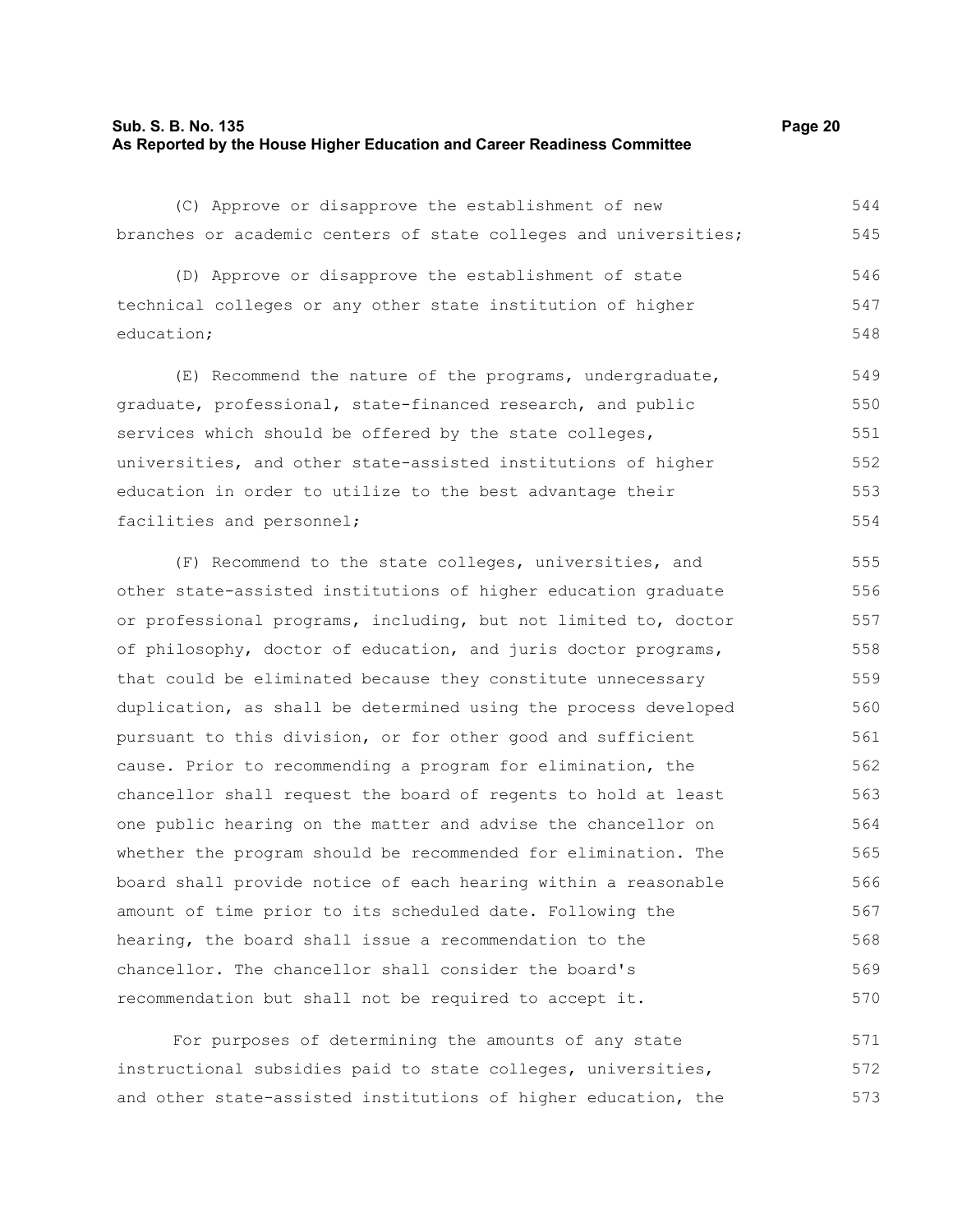# **Sub. S. B. No. 135 Page 21 As Reported by the House Higher Education and Career Readiness Committee**

chancellor may exclude students enrolled in any program that the chancellor has recommended for elimination pursuant to this division except that the chancellor shall not exclude any such student who enrolled in the program prior to the date on which the chancellor initially commences to exclude students under this division. 574 575 576 577 578 579

The chancellor and state colleges, universities, and other state-assisted institutions of higher education shall jointly develop a process for determining which existing graduate or professional programs constitute unnecessary duplication. 580 581 582 583

(G) Recommend to the state colleges, universities, and other state-assisted institutions of higher education programs which should be added to their present programs; 584 585 586

(H) Conduct studies for the state colleges, universities, and other state-assisted institutions of higher education to assist them in making the best and most efficient use of their existing facilities and personnel; 587 588 589 590

(I) Make recommendations to the governor and general assembly concerning the development of state-financed capital plans for higher education; the establishment of new state colleges, universities, and other state-assisted institutions of higher education; and the establishment of new programs at the existing state colleges, universities, and other institutions of higher education; 591 592 593 594 595 596 597

(J) Review the appropriation requests of the public community colleges and the state colleges and universities and submit to the office of budget and management and to the chairpersons of the finance committees of the house of representatives and of the senate the chancellor's 598 599 600 601 602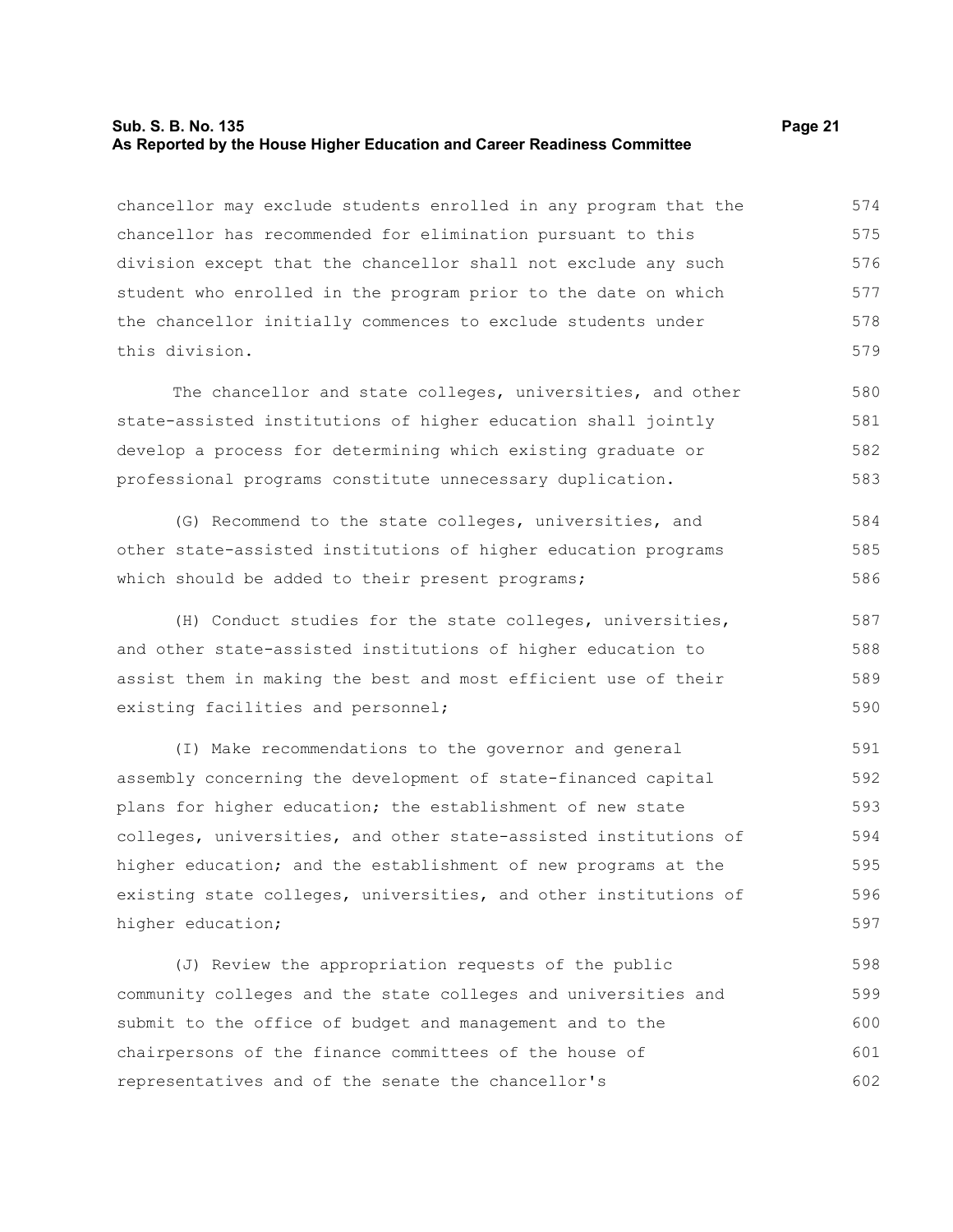### **Sub. S. B. No. 135 Page 22 As Reported by the House Higher Education and Career Readiness Committee**

recommendations in regard to the biennial higher education appropriation for the state, including appropriations for the

individual state colleges and universities and public community colleges. For the purpose of determining the amounts of instructional subsidies to be paid to state-assisted colleges and universities, the chancellor shall define "full-time equivalent student" by program per academic year. The definition may take into account the establishment of minimum enrollment levels in technical education programs below which support allowances will not be paid. Except as otherwise provided in this section, the chancellor shall make no change in the definition of "full-time equivalent student" in effect on November 15, 1981, which would increase or decrease the number of subsidy-eligible full-time equivalent students, without first submitting a fiscal impact statement to the president of the senate, the speaker of the house of representatives, the legislative service commission, and the director of budget and management. The chancellor shall work in close cooperation with the director of budget and management in this respect and in all other matters concerning the expenditures of appropriated funds by state colleges, universities, and other institutions of higher education. 605 606 607 608 609 610 611 612 613 614 615 616 617 618 619 620 621 622 623 624

(K) Seek the cooperation and advice of the officers and trustees of both public and private colleges, universities, and other institutions of higher education in the state in performing the chancellor's duties and making the chancellor's plans, studies, and recommendations;

(L) Appoint advisory committees consisting of persons associated with public or private secondary schools, members of the state board of education, or personnel of the state department of education; 630 631 632 633

603 604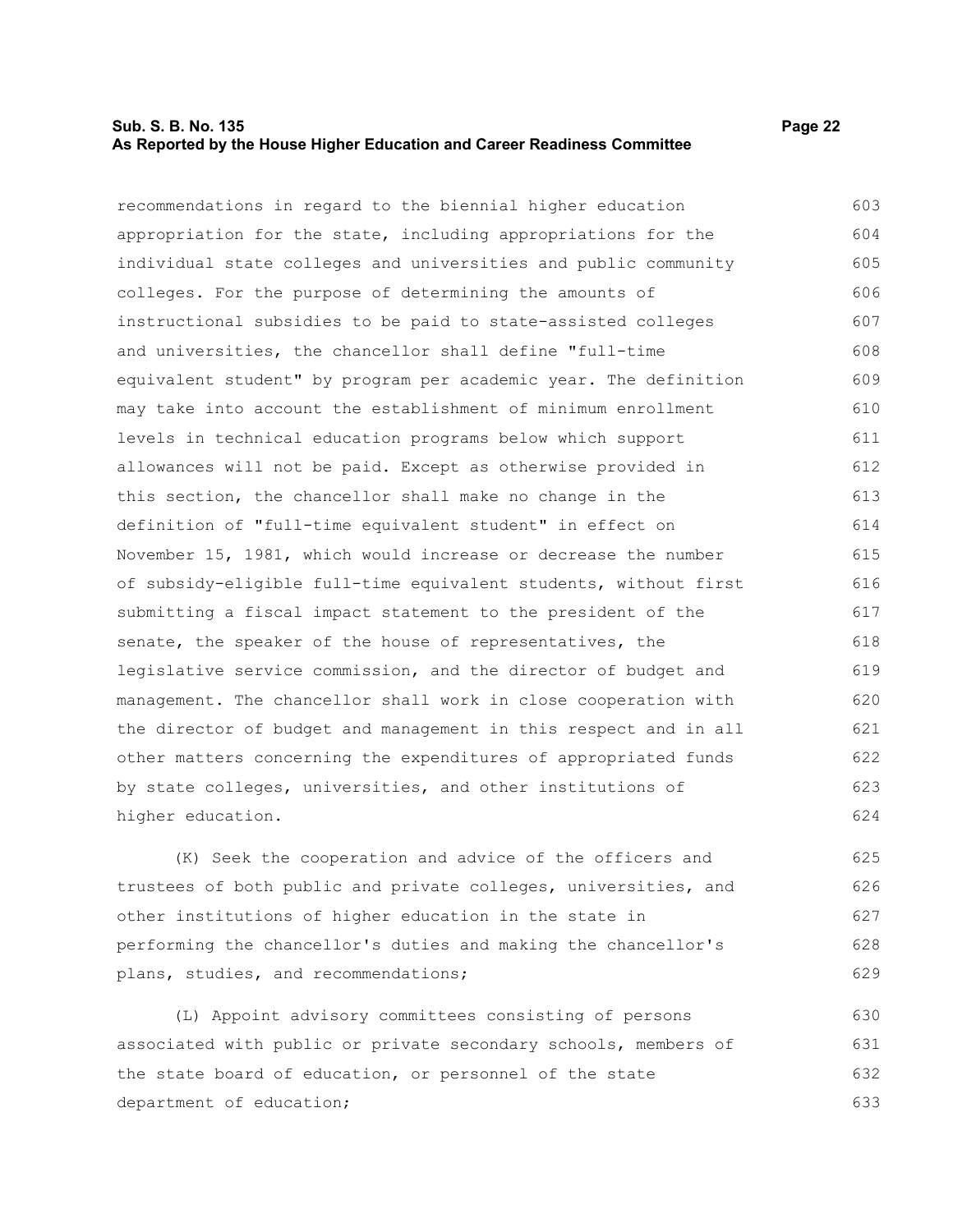# **Sub. S. B. No. 135 Page 23 As Reported by the House Higher Education and Career Readiness Committee**

(M) Appoint advisory committees consisting of college and university personnel, or other persons knowledgeable in the field of higher education, or both, in order to obtain their advice and assistance in defining and suggesting solutions for the problems and needs of higher education in this state; 634 635 636 637 638

(N) Approve or disapprove all new degrees and new degree programs at all state colleges, universities, and other stateassisted institutions of higher education $\div$ . 639 640 641

When considering approval of a new degree or degree program for a state institution of higher education, as defined in section 3345.011 of the Revised Code, the chancellor shall take into account the extent to which the degree or degree program aligns with the state's workforce development priorities.

(O) Adopt such rules as are necessary to carry out the chancellor's duties and responsibilities. The rules shall prescribe procedures for the chancellor to follow when taking actions associated with the chancellor's duties and responsibilities and shall indicate which types of actions are subject to those procedures. The procedures adopted under this division shall be in addition to any other procedures prescribed by law for such actions. However, if any other provision of the Revised Code or rule adopted by the chancellor prescribes different procedures for such an action, the procedures adopted under this division shall not apply to that action to the extent they conflict with the procedures otherwise prescribed by law. The procedures adopted under this division shall include at least the following: 648 649 650 651 652 653 654 655 656 657 658 659 660 661

(1) Provision for public notice of the proposed action; 662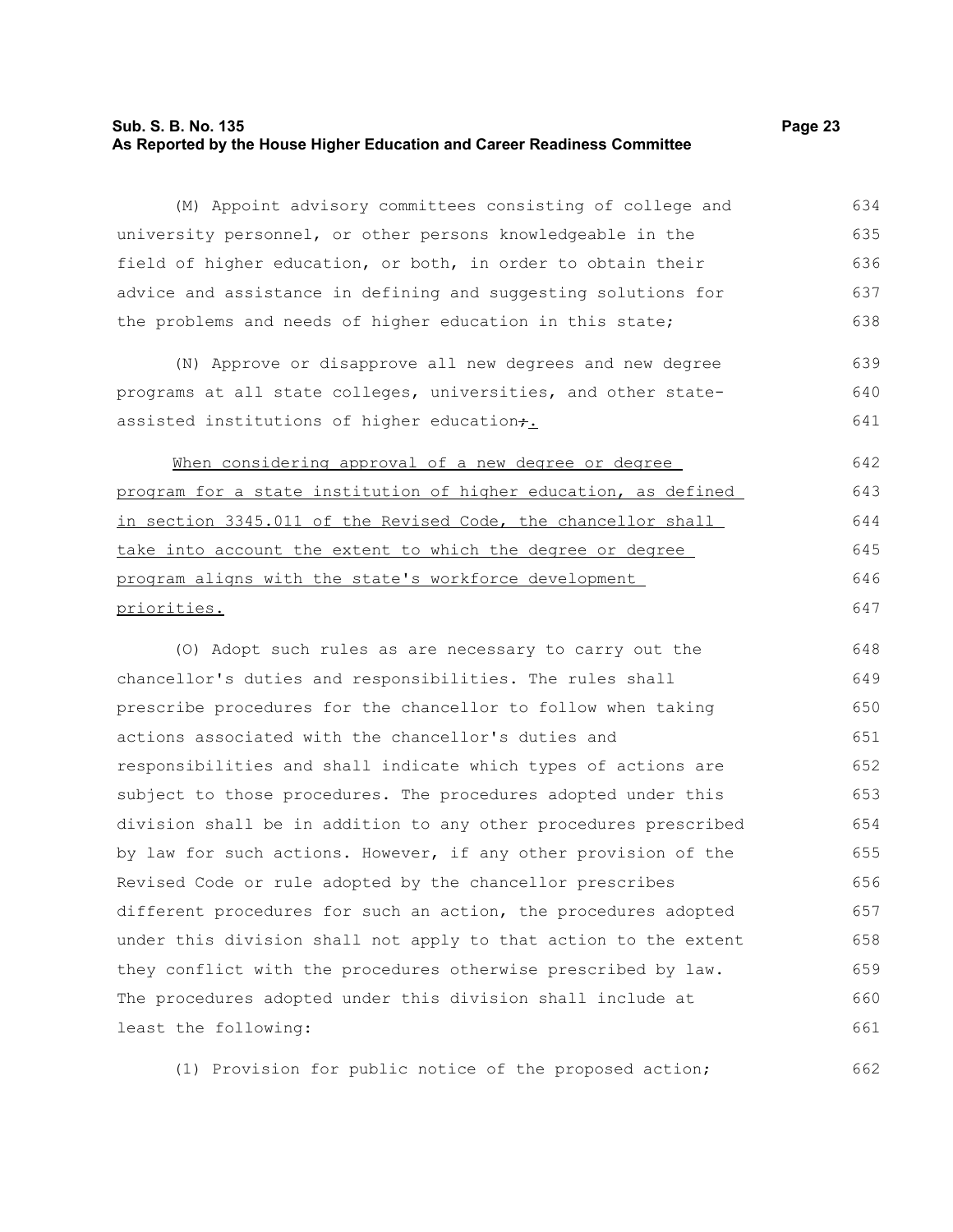# **Sub. S. B. No. 135 Page 24 As Reported by the House Higher Education and Career Readiness Committee**

| (2) An opportunity for public comment on the proposed           | 663 |
|-----------------------------------------------------------------|-----|
| action, which may include a public hearing on the action by the | 664 |
| board of regents;                                               | 665 |
| (3) Methods for parties that may be affected by the             | 666 |
| proposed action to submit comments during the public comment    | 667 |
| period;                                                         | 668 |
| (4) Submission of recommendations from the board of             | 669 |
| regents regarding the proposed action, at the request of the    | 670 |
| chancellor;                                                     | 671 |
| (5) Written publication of the final action taken by the        | 672 |
| chancellor and the chancellor's rationale for the action;       | 673 |
| (6) A timeline for the process described in divisions (0)       | 674 |
| $(1)$ to $(5)$ of this section.                                 | 675 |
| (P) Make recommendations to the governor and the general        | 676 |
| assembly regarding the design and funding of the student        | 677 |
| financial aid programs specified in sections 3333.12, 3333.122, | 678 |
| 3333.21 to 3333.26, and 5910.02 of the Revised Code;            | 679 |
| (Q) Participate in education-related state or federal           | 680 |
| programs on behalf of the state and assume responsibility for   | 681 |
| the administration of such programs in accordance with          | 682 |
| applicable state or federal law;                                | 683 |
| (R) Adopt rules for student financial aid programs as           | 684 |
| required by sections 3333.12, 3333.122, 3333.21 to 3333.26,     | 685 |
| 3333.28, and 5910.02 of the Revised Code, and perform any other | 686 |
| administrative functions assigned to the chancellor by those    | 687 |
| sections;                                                       | 688 |
| (S) Conduct enrollment audits of state-supported                | 689 |
| institutions of higher education;                               | 690 |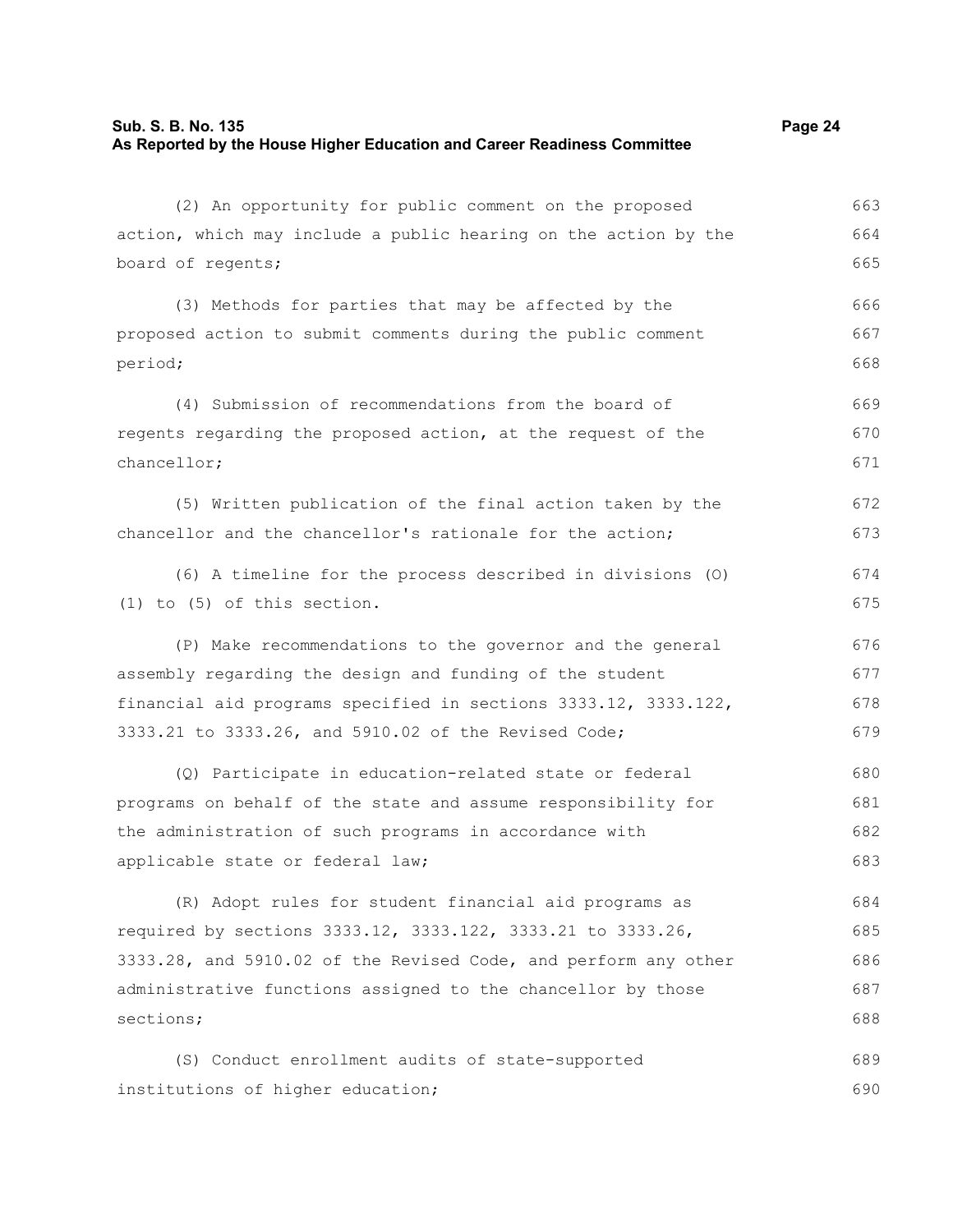# **Sub. S. B. No. 135 Page 25 As Reported by the House Higher Education and Career Readiness Committee**

| (T) Appoint consortia of college and university personnel        | 691 |
|------------------------------------------------------------------|-----|
| to advise or participate in the development and operation of     | 692 |
| statewide collaborative efforts, including the Ohio              | 693 |
| supercomputer center, the Ohio academic resources network,       | 694 |
| OhioLink, and the Ohio learning network. For each consortium,    | 695 |
| the chancellor shall designate a college or university to serve  | 696 |
| as that consortium's fiscal agent, financial officer, and        | 697 |
| employer. Any funds appropriated for the consortia shall be      | 698 |
| distributed to the fiscal agents for the operation of the        | 699 |
| consortia. A consortium shall follow the rules of the college or | 700 |
| university that serves as its fiscal agent. The chancellor may   | 701 |
| restructure existing consortia, appointed under this division,   | 702 |
| in accordance with procedures adopted under divisions (0) (1) to | 703 |
| (6) of this section.                                             | 704 |
| (U) Adopt rules establishing advisory duties and                 | 705 |
| responsibilities of the board of regents not otherwise           | 706 |
| prescribed by law;                                               | 707 |
| (V) Respond to requests for information about higher             | 708 |
| education from members of the general assembly and direct staff  | 709 |
| to conduct research or analysis as needed for this purpose.      | 710 |
| Sec. 3333.0418. (A) As used in this section, "state              | 711 |
| institution of higher education" has the same meaning as in      | 712 |
| section 3345.011 of the Revised Code.                            | 713 |
| (B) The chancellor of higher education annually shall            | 714 |
| issue, to the extent practicable, a report about the mental      | 715 |
| health and wellness services and initiatives of state            | 716 |
| institutions of higher education. The report shall include all   | 717 |
| of the following:                                                | 718 |
| (1) A description of each state institution of higher            | 719 |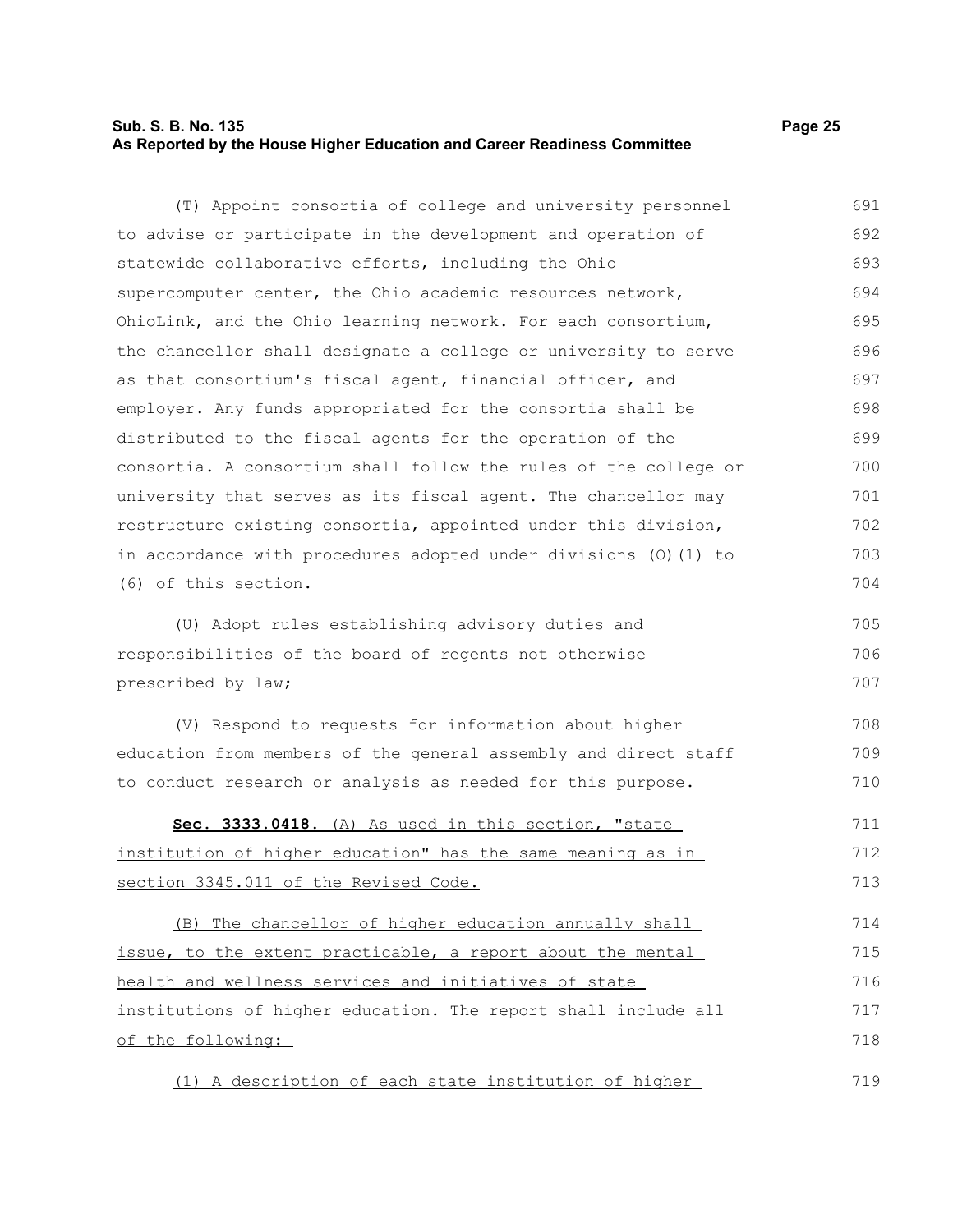| education's mental health and wellness services and initiatives; | 720 |
|------------------------------------------------------------------|-----|
| (2) A summary of how much funding each state institution         | 721 |
| of higher education dedicates to mental health and wellness      | 722 |
| services and initiatives, including the percentage of that       | 723 |
| funding that is used for administrative costs;                   | 724 |
| (3) Any other information the chancellor determines              | 725 |
| appropriate.                                                     | 726 |
| (C) Each state institution of higher education shall             | 727 |
| submit to the chancellor, in a form and manner prescribed by the | 728 |
| chancellor, any information or data the chancellor requires to   | 729 |
| issue the report prescribed under this section.                  | 730 |
| (D) The chancellor shall submit the report prescribed            | 731 |
| under this section to the general assembly in accordance with    | 732 |
| section 101.68 of the Revised Code.                              | 733 |
| The chancellor may adopt rules to implement this<br>(E)          | 734 |
| section.                                                         | 735 |
| Sec. 3333.073. The chancellor of higher education may            | 736 |
| require a state institution of higher education, as defined in   | 737 |
| section 3345.011 of the Revised Code, to conduct a viability     | 738 |
| analysis of any program offered at that institution and submit   | 739 |
| the findings of the analysis to the chancellor, if the           | 740 |
| chancellor determines that the program has a low completion      | 741 |
| rate, low enrollment rate, or meets other criteria determined    | 742 |
| relevant by the chancellor. The chancellor may adopt rules to    | 743 |
| implement this section.                                          | 744 |
| Sec. 3333.122. (A) The chancellor of higher education            | 745 |
| shall adopt rules to carry out this section and as authorized    | 746 |
| under section 3333.123 of the Revised Code. The rules shall      | 747 |
| include definitions of the terms "resident," "expected family    | 748 |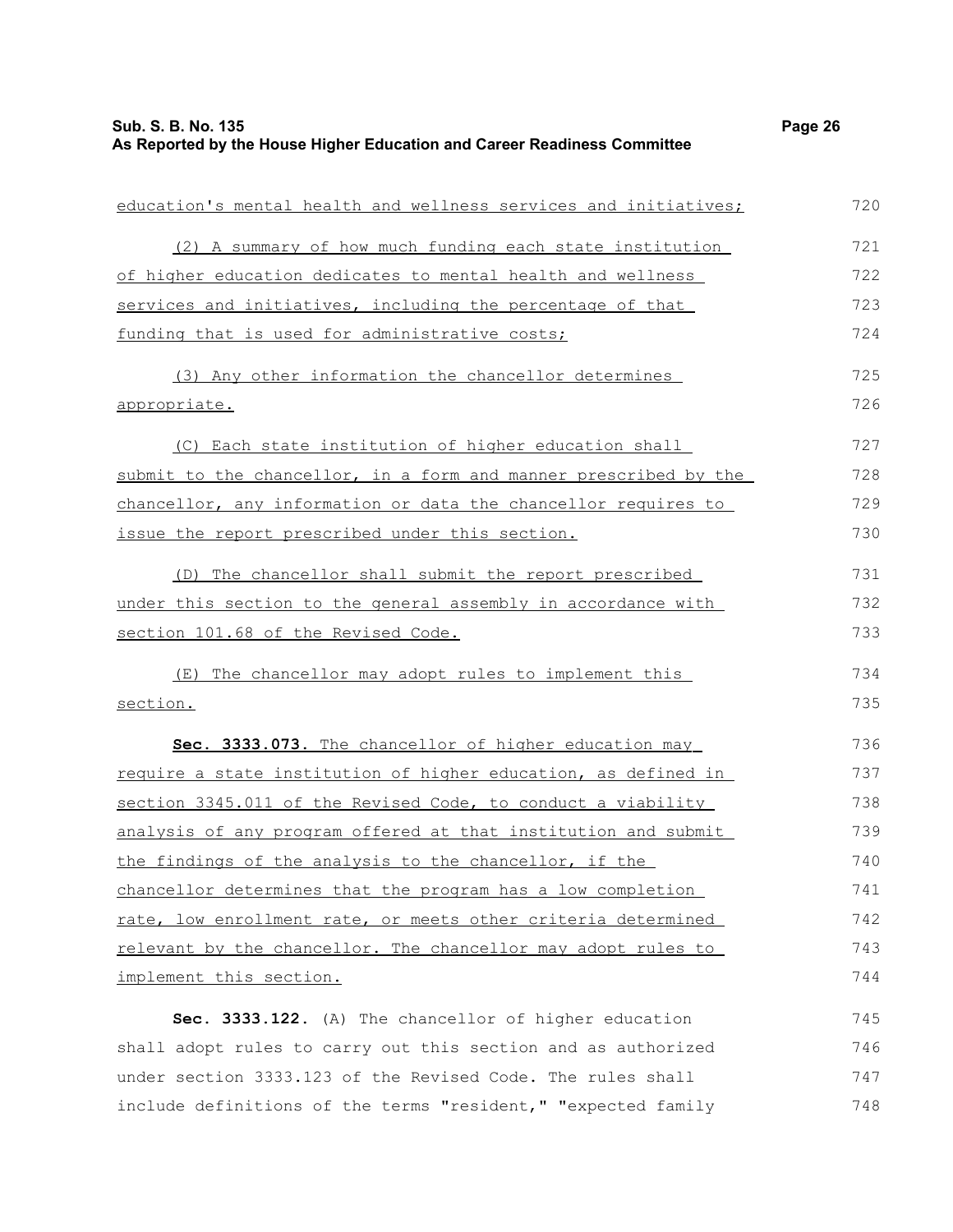# **Sub. S. B. No. 135 Page 27 As Reported by the House Higher Education and Career Readiness Committee**

contribution," "full-time student," "three-quarters-time student," "half-time student," "one-quarter-time student," "state cost of attendance," and "accredited" for the purpose of those sections. 749 750 751 752

(B) Only an Ohio resident who meets both of the following is eligible for a grant awarded under this section: 753 754

(1) The resident has an expected family contribution of two thousand one hundred ninety or less; 755 756

(2) The resident enrolls in one of the following:

(a) An undergraduate program, or a nursing diploma program approved by the board of nursing under section 4723.06 of the Revised Code, at a state-assisted state institution of higher education, as defined in section 3345.12 of the Revised Code, that meets the requirements of Title VI of the Civil Rights Act of 1964; 758 759 760 761 762 763

(b) An undergraduate program, or a nursing diploma program approved by the board of nursing under section 4723.06 of the Revised Code, at a private, nonprofit institution in this state holding a certificate of authorization pursuant to Chapter 1713. of the Revised Code; 764 765 766 767 768

(c) An undergraduate program, or a nursing diploma program approved by the board of nursing under section 4723.06 of the Revised Code, at a career college in this state that holds a certificate of registration from the state board of career colleges and schools under Chapter 3332. of the Revised Code or at a private institution exempt from regulation under Chapter 3332. of the Revised Code as prescribed in section 3333.046 of the Revised Code, if the program has a certificate of authorization pursuant to Chapter 1713. of the Revised Code. 769 770 771 772 773 774 775 776 777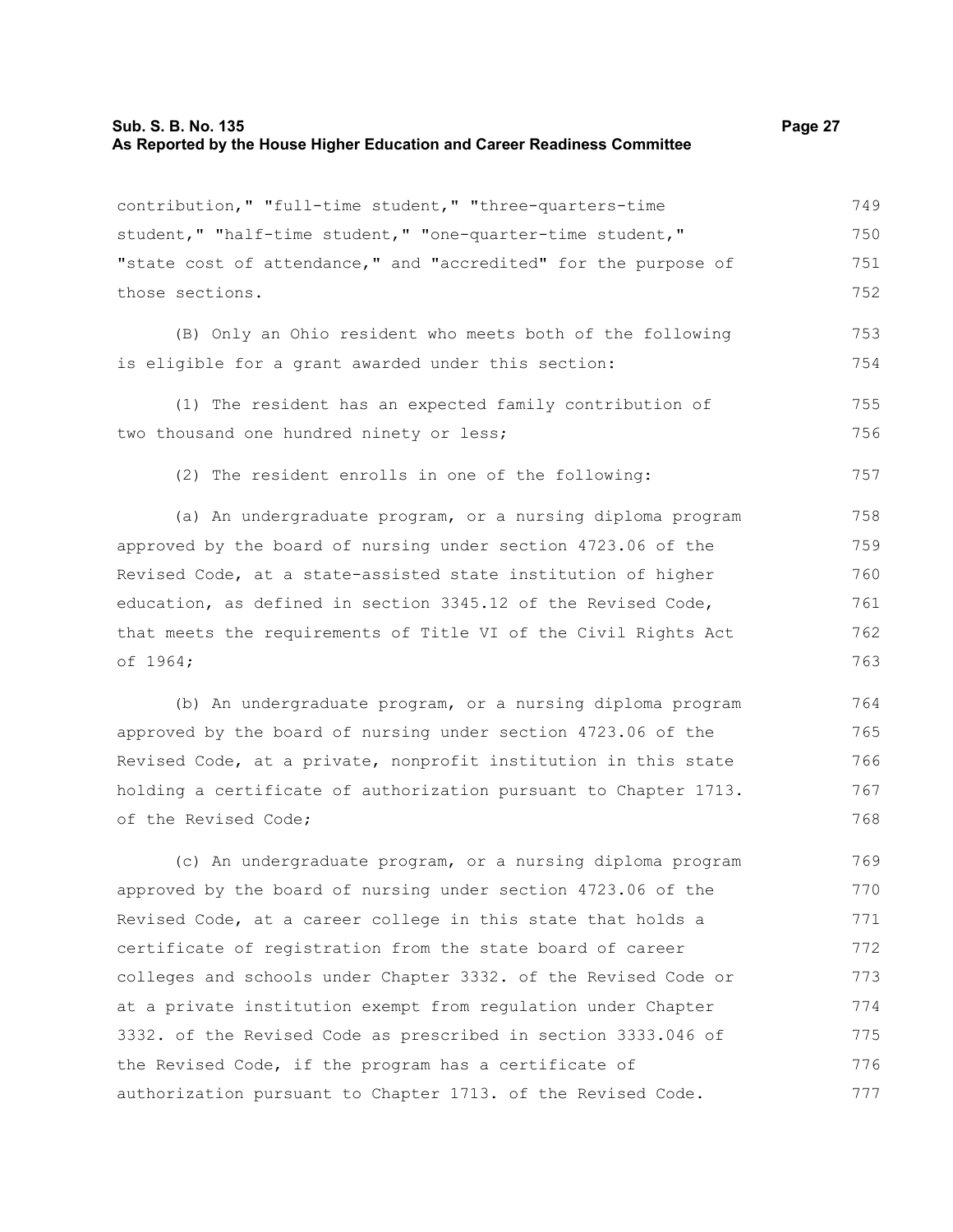# **Sub. S. B. No. 135 Page 28 As Reported by the House Higher Education and Career Readiness Committee**

(d) A comprehensive transition and postsecondary program that is certified by the United States department of education. For purposes of this section, a "comprehensive transition and postsecondary program" means a degree, certificate, or nondegree program that is designed to support persons with intellectual disabilities who are receiving academic, career, technical, and independent living instruction at an institution of higher education in order to prepare for gainful employment as defined in 20 U.S.C. 1140. 778 779 780 781 782 783 784 785 786

(C)(1) The chancellor shall establish and administer a needs-based financial aid grants program based on the United States department of education's method of determining financial need. The program shall be known as the Ohio college opportunity grant program. The general assembly shall support the needsbased financial aid program by such sums and in such manner as it may provide, but the chancellor also may receive funds from other sources to support the program. If, for any academic year, the amounts available for support of the program are inadequate to provide grants to all eligible students, the chancellor shall do one of the following: 787 788 789 790 791 792 793 794 795 796 797

(a) Give preference in the payment of grants based upon expected family contribution, beginning with the lowest expected family contribution category and proceeding upward by category to the highest expected family contribution category; 798 799 800 801

(b) Proportionately reduce the amount of each grant to be awarded for the academic year under this section; 802 803

(c) Use an alternate formula for such grants that addresses the shortage of available funds and has been submitted to and approved by the controlling board. 804 805 806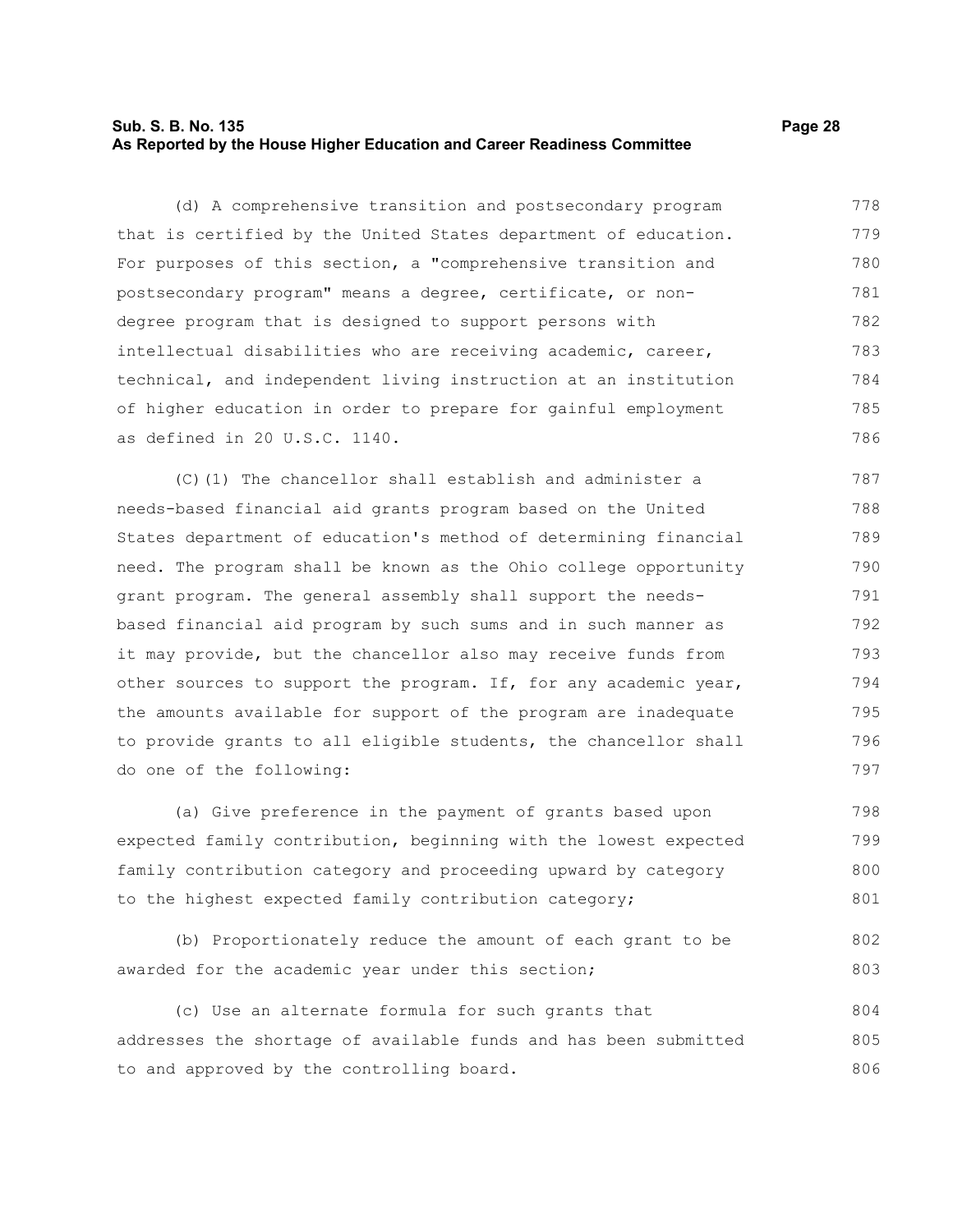# **Sub. S. B. No. 135 Page 29 As Reported by the House Higher Education and Career Readiness Committee**

832 833 834

(2) The needs-based financial aid grant shall be paid to the eligible student through the institution in which the student is enrolled, except that no needs-based financial aid grant shall be paid to any person serving a term of imprisonment. Applications for the grants shall be made as prescribed by the chancellor, and such applications may be made in conjunction with and upon the basis of information provided in conjunction with student assistance programs funded by agencies of the United States government or from financial resources of the institution of higher education. The institution shall certify that the student applicant meets the requirements set forth in division (B) of this section. Needsbased financial aid grants shall be provided to an eligible student only as long as the student is making appropriate progress toward a nursing diploma, an associate or bachelor's degree, or completion of a comprehensive transition and postsecondary program. No student shall be eligible to receive a grant for more than ten semesters, fifteen quarters, or the equivalent of five academic years. A grant made to an eligible student on the basis of less than full-time enrollment shall be based on the number of credit hours for which the student is enrolled and shall be computed in accordance with a formula adopted by rule issued by the chancellor. No student shall receive more than one grant on the basis of less than full-time enrollment. 807 808 809 810 811 812 813 814 815 816 817 818 819 820 821 822 823 824 825 826 827 828 829 830 831

(D)(1) Except as provided in divisions (D)(4) and (5) of this section, no grant awarded under this section shall exceed the total state cost of attendance.

(2) Subject to divisions (D)(1),  $(3)$ ,  $(4)$ , and  $(5)$  of this section, the chancellor shall determine the maximum per student award amount for each institutional sector by subtracting the 835 836 837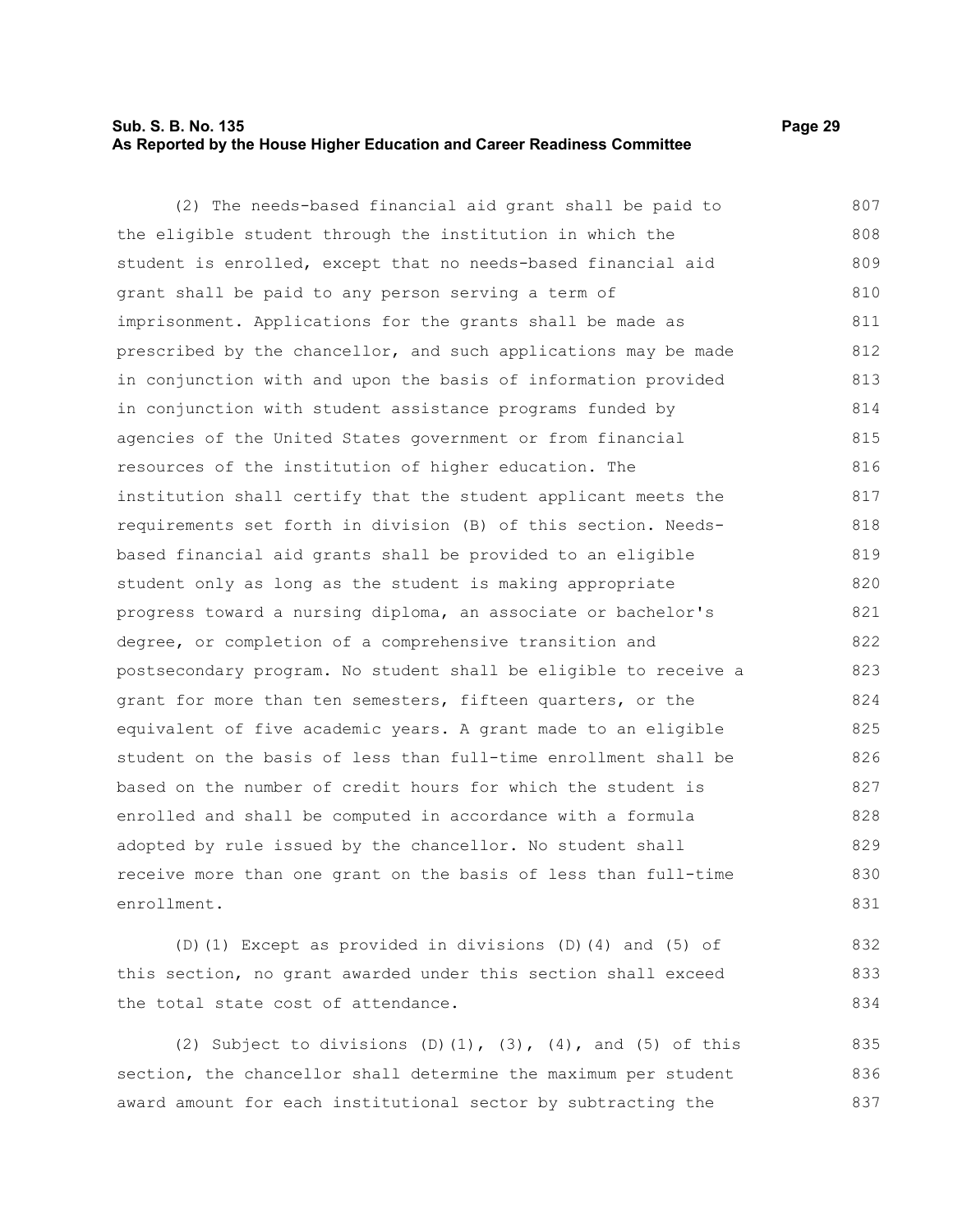# **Sub. S. B. No. 135 Page 30 As Reported by the House Higher Education and Career Readiness Committee**

sum of the maximum Pell grant and maximum expected family contribution amounts, as determined by the chancellor, from the average instructional and general fees charged by the institutional sector. The department of higher education shall publish on its web site an annual Ohio college opportunity award table. In Except as provided for in section 3333.126 of the Revised Code, in no case, shall the grant amount for such a student exceed any maximum that the chancellor may set by rule. 838 839 840 841 842 843 844 845

(3) For a student enrolled for a semester or quarter in addition to the portion of the academic year covered by a grant under this section, the maximum grant amount shall be a percentage of the maximum specified in any table established in rules adopted by the chancellor as provided in division (A) of this section. The maximum grant for a fourth quarter shall be one-third of the maximum amount so prescribed. The maximum grant for a third semester shall be one-half of the maximum amount so prescribed. 846 847 848 849 850 851 852 853 854

(4) If a student is enrolled in a two-year institution of higher education and is eligible for an education and training voucher through the Ohio education and training voucher program that receives federal funding under the John H. Chafee foster care independence program, 42 U.S.C. 677, the amount of a grant awarded under this section may exceed the total state cost of attendance to additionally cover housing costs. 855 856 857 858 859 860 861

(5) For a student who is receiving federal veterans' benefits under the "All-Volunteer Force Educational Assistance Program," 38 U.S.C. 3001 et seq., or "Post-9/11 Veterans Educational Assistance Program," 38 U.S.C. 3301 et seq., or any successor program, the amount of a grant awarded under this section shall be applied toward the total state cost of 862 863 864 865 866 867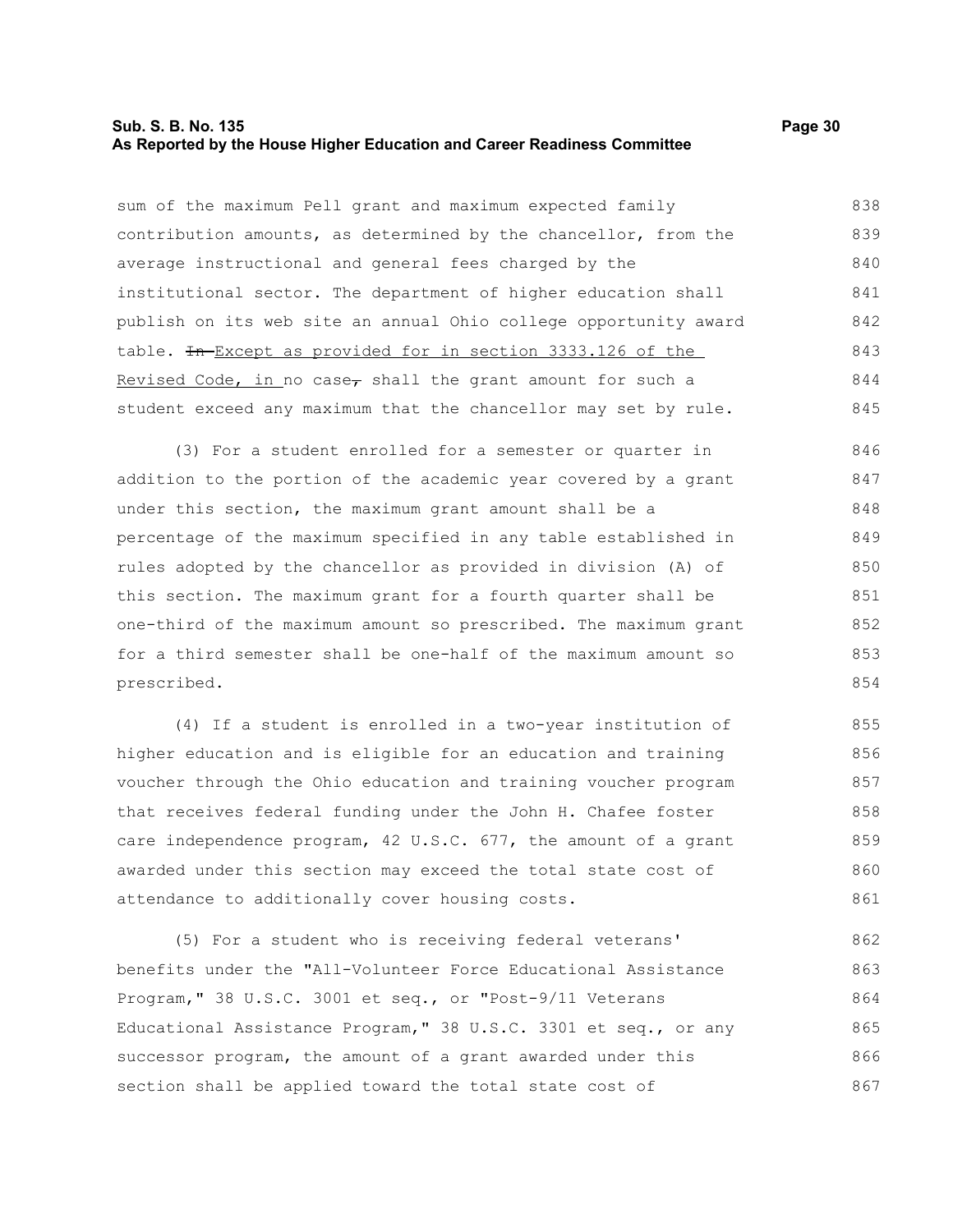attendance and the student's housing costs and living expenses. Living expenses shall include reasonable costs for room and board. 868 869 870

(E) No grant shall be made to any student in a course of study in theology, religion, or other field of preparation for a religious profession unless such course of study leads to an accredited bachelor of arts, bachelor of science, associate of arts, or associate of science degree. 871 872 873 874 875

(F)(1) Except as provided in division (F)(2) of this section, no grant shall be made to any student for enrollment during a fiscal year in an institution with a cohort default rate determined by the United States secretary of education pursuant to the "Higher Education Amendments of 1986," 100 Stat. 1278, 1408, 20 U.S.C.A. 1085, as amended, as of the fifteenth day of June preceding the fiscal year, equal to or greater than thirty per cent for each of the preceding two fiscal years. 876 877 878 879 880 881 882 883

(2) Division (F)(1) of this section does not apply in the case of either of the following:

(a) The institution pursuant to federal law appeals its loss of eligibility for federal financial aid and the United States secretary of education determines its cohort default rate after recalculation is lower than the rate specified in division (F)(1) of this section or the secretary determines due to mitigating circumstances that the institution may continue to participate in federal financial aid programs. The chancellor shall adopt rules requiring any such appellant to provide information to the chancellor regarding an appeal. 886 887 888 889 890 891 892 893 894

(b) Any student who has previously received a grant pursuant to any provision of this section, including prior to 895 896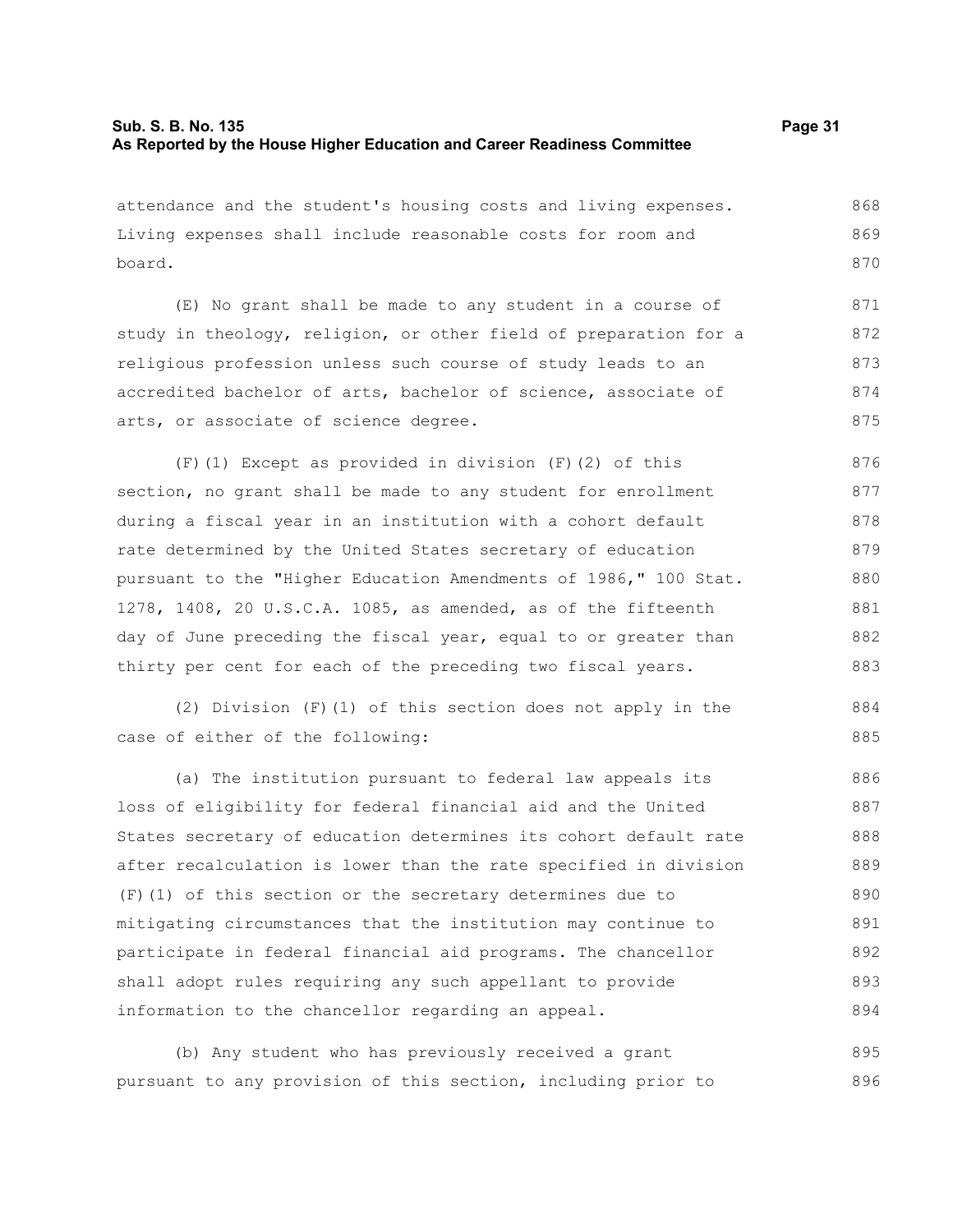# **Sub. S. B. No. 135 Page 32 As Reported by the House Higher Education and Career Readiness Committee**

the section's amendment by H.B. 1 of the 128th general assembly, effective July 17, 2009, and who meets all other eligibility requirements of this section.

(3) The chancellor shall adopt rules for the notification of all institutions whose students will be ineligible to participate in the grant program pursuant to division (F)(1) of this section. 900 901 902 903

(4) A student's attendance at any institution whose students are ineligible for grants due to division (F)(1) of this section shall not affect that student's eligibility to receive a grant when enrolled in another institution. 904 905 906 907

(G) Institutions of higher education that enroll students receiving needs-based financial aid grants under this section shall report to the chancellor all students who have received such needs-based financial aid grants but are no longer eligible for all or part of those grants and shall refund any moneys due the state within thirty days after the beginning of the quarter or term immediately following the quarter or term in which the student was no longer eligible to receive all or part of the student's grant. There shall be an interest charge of one per cent per month on all moneys due and payable after such thirtyday period. The chancellor shall immediately notify the office of budget and management and the legislative service commission of all refunds so received. 908 909 910 911 912 913 914 915 916 917 918 919 920

| Sec. 3333.126. (A) As used in this section, "eligible        | 921 |
|--------------------------------------------------------------|-----|
| student" means a student to whom all of the following apply: | 922 |
| (1) The student receives an Ohio college opportunity grant   | 923 |
| under section 3333.122 of the Revised Code.                  | 924 |

(2) The student has completed at least two years of a 925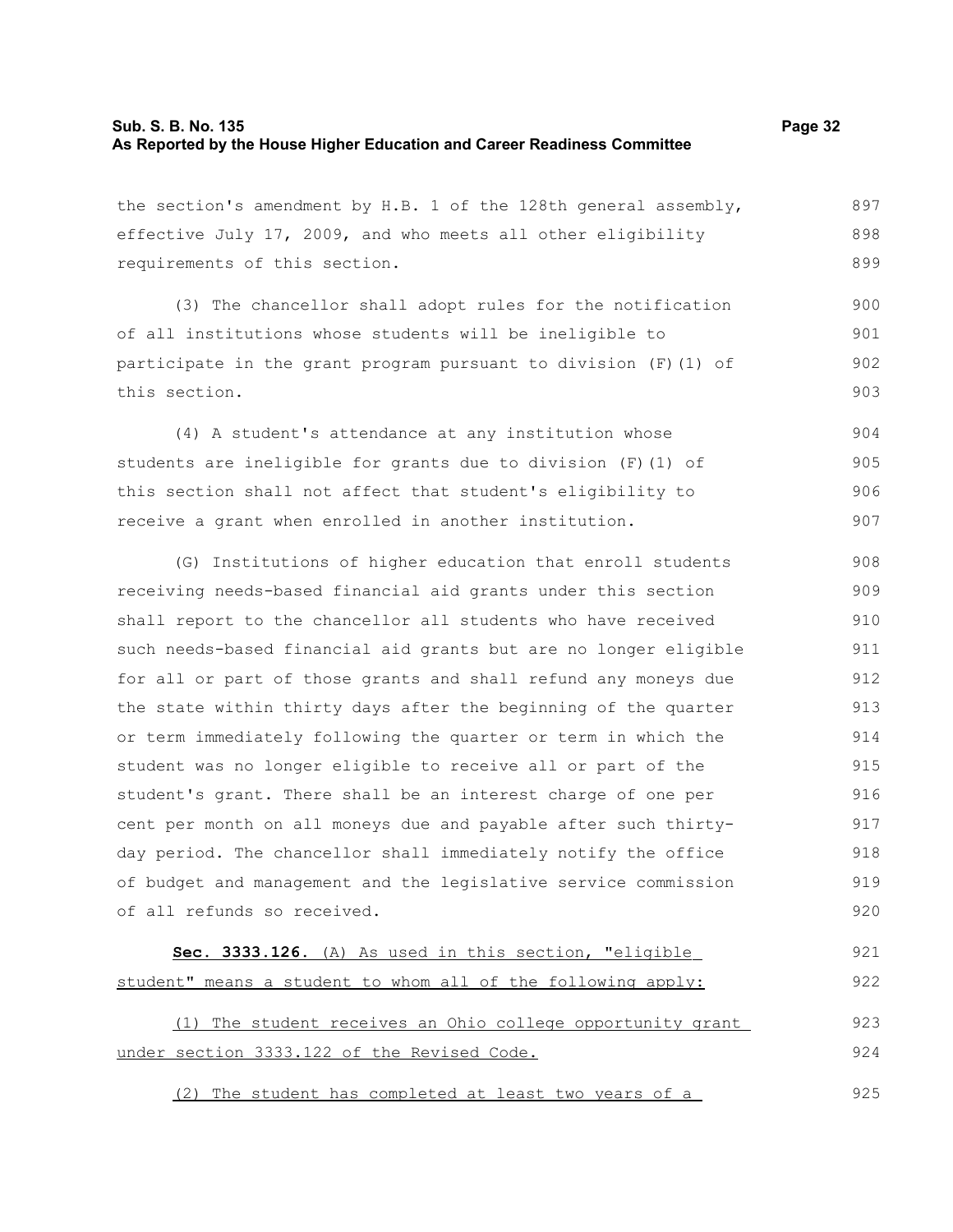| Sub. S. B. No. 135<br>As Reported by the House Higher Education and Career Readiness Committee | Page 33 |
|------------------------------------------------------------------------------------------------|---------|
|                                                                                                |         |
| bachelor's degree program.                                                                     | 926     |
| (3) The student is making progress toward completing the                                       | 927     |
| student's bachelor's degree program.                                                           | 928     |
| (B) In addition to the Ohio college opportunity grant a                                        | 929     |
| student is awarded under section 3333.122 of the Revised Code,                                 | 930     |
| the chancellor shall award an eligible student with a                                          | 931     |
| supplemental grant. Funding for this supplemental grant shall be                               | 932     |
| paid for from funds appropriated for grants awarded under                                      | 933     |
| section 3333.122 of the Revised Code. Supplemental grants                                      | 934     |
| awarded under this section shall be subject to the same                                        | 935     |
| <u>requirements</u> as a grant awarded under section 3333.122 of the                           | 936     |
| Revised Code, including divisions (D) (1) and (E) of that                                      | 937     |
| section.                                                                                       | 938     |
| The chancellor shall award supplemental grants under this                                      | 939     |
| section only if the chancellor determines that sufficient funds                                | 940     |
| remain for that purpose after the chancellor awards grants under                               | 941     |
| section 3333.122 of the Revised Code.                                                          | 942     |
| (C) The chancellor shall adopt rules to implement this                                         | 943     |
| section. The rules shall include a method to calculate                                         | 944     |
| supplemental grant amounts.                                                                    | 945     |
| Sec. 3333.127. (A) As used in this section:                                                    | 946     |
| (1) "Cost of attendance" has the same meaning as in 20                                         | 947     |
| <u>U.S.C. 108711.</u>                                                                          | 948     |
| (2) "Eligible student" means a student to whom all of the                                      | 949     |
| following apply:                                                                               | 950     |
| (a) The student is a resident of this state under rules                                        | 951     |
| adopted by the chancellor of higher education under section                                    | 952     |
| 3333.31 of the Revised Code.                                                                   | 953     |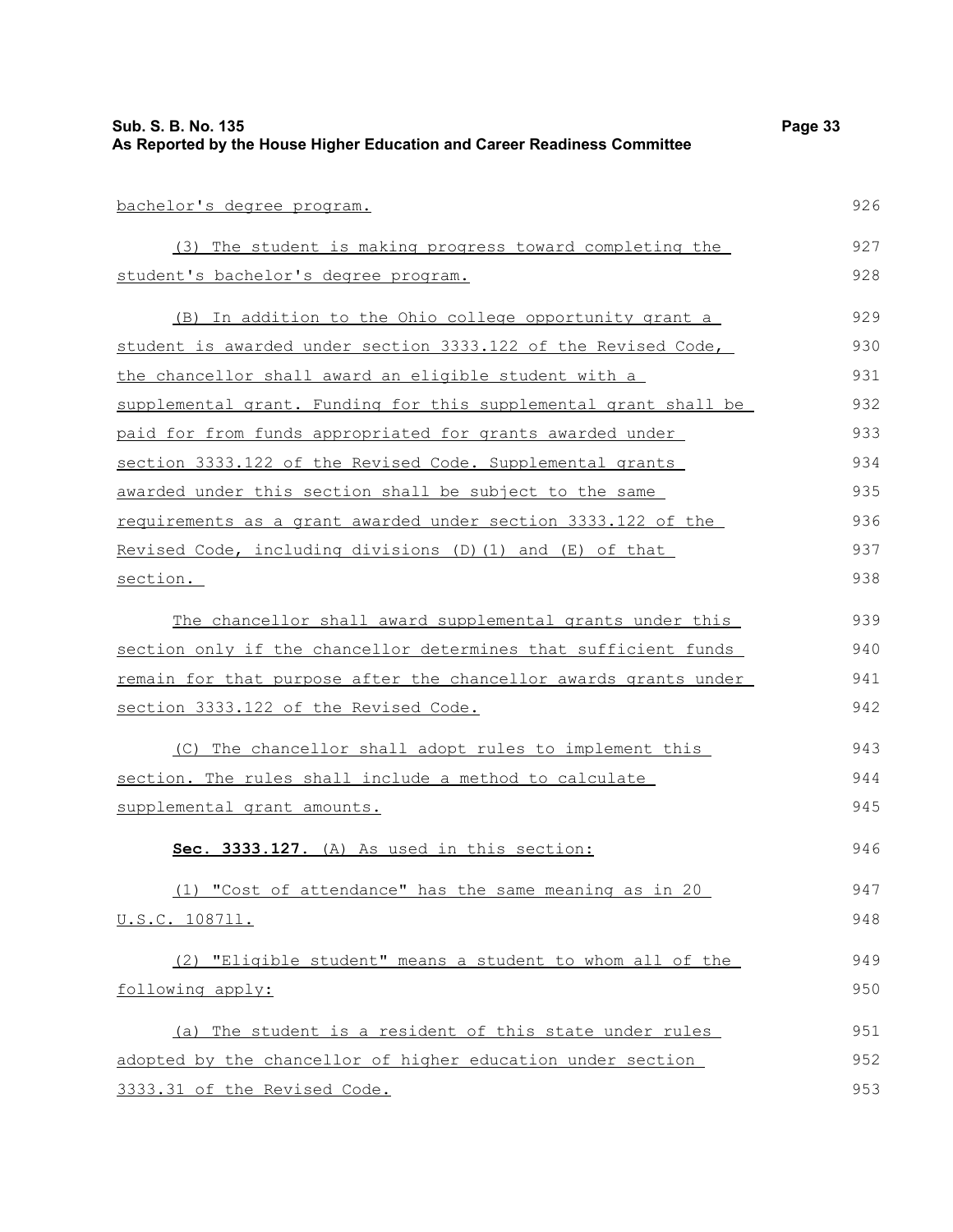| (b) The student has not attained a bachelor's degree from        | 954 |
|------------------------------------------------------------------|-----|
| a qualifying institution or an institution of higher education   | 955 |
| in another state prior to applying for a grant under this        | 956 |
| section.                                                         | 957 |
| (c) The student, while in good standing, disenrolled from        | 958 |
| a qualifying institution and did not transfer to a qualifying    | 959 |
| institution or an institution of higher education in another     | 960 |
| state in the two semesters immediately following the student's   | 961 |
| disenrollment. For the purposes of this division, "good          | 962 |
| standing" includes being in good academic standing and not       | 963 |
| having a record of disciplinary issues, including being          | 964 |
| suspended or expelled from the qualifying institution.           | 965 |
| (d) Subject to division (A)(2)(c) of this section, the           | 966 |
| student enrolls in a qualifying institution within five years of | 967 |
| disenrolling from the qualifying institution.                    | 968 |
| (e) The student is not enrolled in the college credit plus       | 969 |
| program established under Chapter 3365. of the Revised Code.     | 970 |
| (f) The student meets any other eligibility criteria             | 971 |
| determined necessary by the chancellor.                          | 972 |
| (3) "Qualifying institution" means any of the following:         | 973 |
| (a) A state institution of higher education, as defined in       | 974 |
| section 3345.011 of the Revised Code;                            | 975 |
| (b) A private nonprofit institution of higher education          | 976 |
| that holds a certificate of authorization pursuant to Chapter    | 977 |
| 1713. of the Revised Code;                                       | 978 |
| (c) An institution with a certificate of registration from       | 979 |
| the state board of career colleges and schools under Chapter     | 980 |
| 3332. of the Revised Code;                                       | 981 |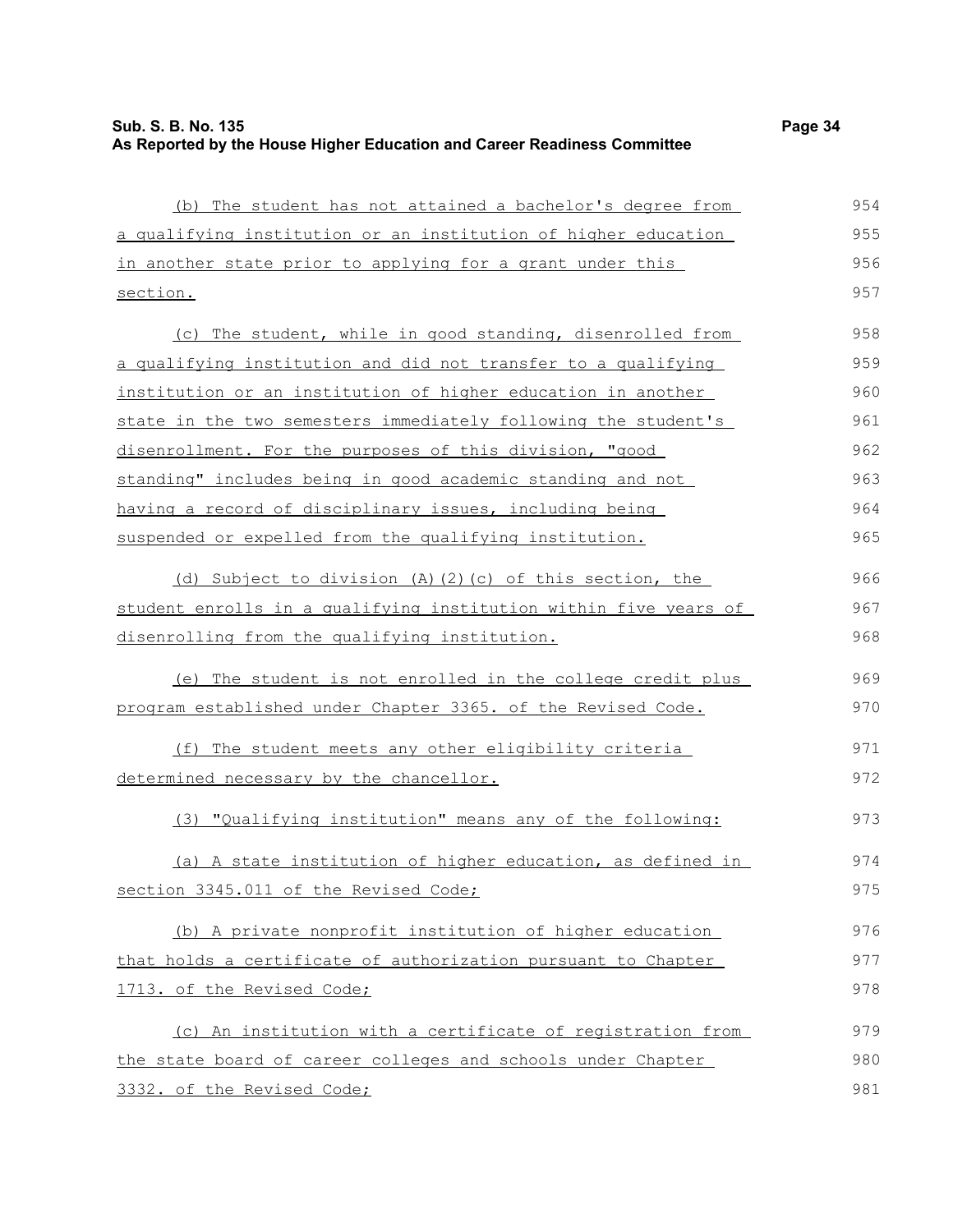| (d) A private institution exempt from regulation under           | 982  |
|------------------------------------------------------------------|------|
| Chapter 3332. of the Revised Code as prescribed in section       | 983  |
| 3333.046 of the Revised Code;                                    | 984  |
| (e) An Ohio technical center, as defined in section              | 985  |
| 3333.94 of the Revised Code.                                     | 986  |
| (B) The chancellor shall establish the second chance grant       | 987  |
| program. Under the program, the chancellor shall award a one-    | 988  |
| time grant of not more than two thousand dollars to each         | 989  |
| eligible student approved to participate in the program.         | 990  |
| (C) Eligible students shall apply to participate in the          | 991  |
| program in a form and manner prescribed by the chancellor. The   | 992  |
| chancellor shall approve each applicant who is enrolled in a     | 993  |
| qualifying institution and who has a cost of attendance          | 994  |
| remaining for the academic year in which the application is      | 995  |
| approved after all other financial aid for which that applicant  | 996  |
| qualifies has been applied to the applicant's account at the     | 997  |
| institution. The chancellor shall approve applications in the    | 998  |
| order in which they are received.                                | 999  |
| (D) The chancellor shall pay grants to the qualifying            | 1000 |
| institution in which a participant is enrolled in the academic   | 1001 |
| year in which the participant's application is approved. The     | 1002 |
| qualifying institution shall apply the grant to a participant's  | 1003 |
| cost of attendance for that academic year. If any amount of the  | 1004 |
| grant remains after it is applied to the participant's cost of   | 1005 |
| attendance for that year, the qualifying institution shall apply | 1006 |
| that remaining amount to the participant's cost of attendance    | 1007 |
| for any other academic year in which the student is enrolled in  | 1008 |
| the institution. The qualifying institution shall return to the  | 1009 |
| chancellor any grant amount remaining after a participant        | 1010 |
| graduates or disenrolls from the institution.                    | 1011 |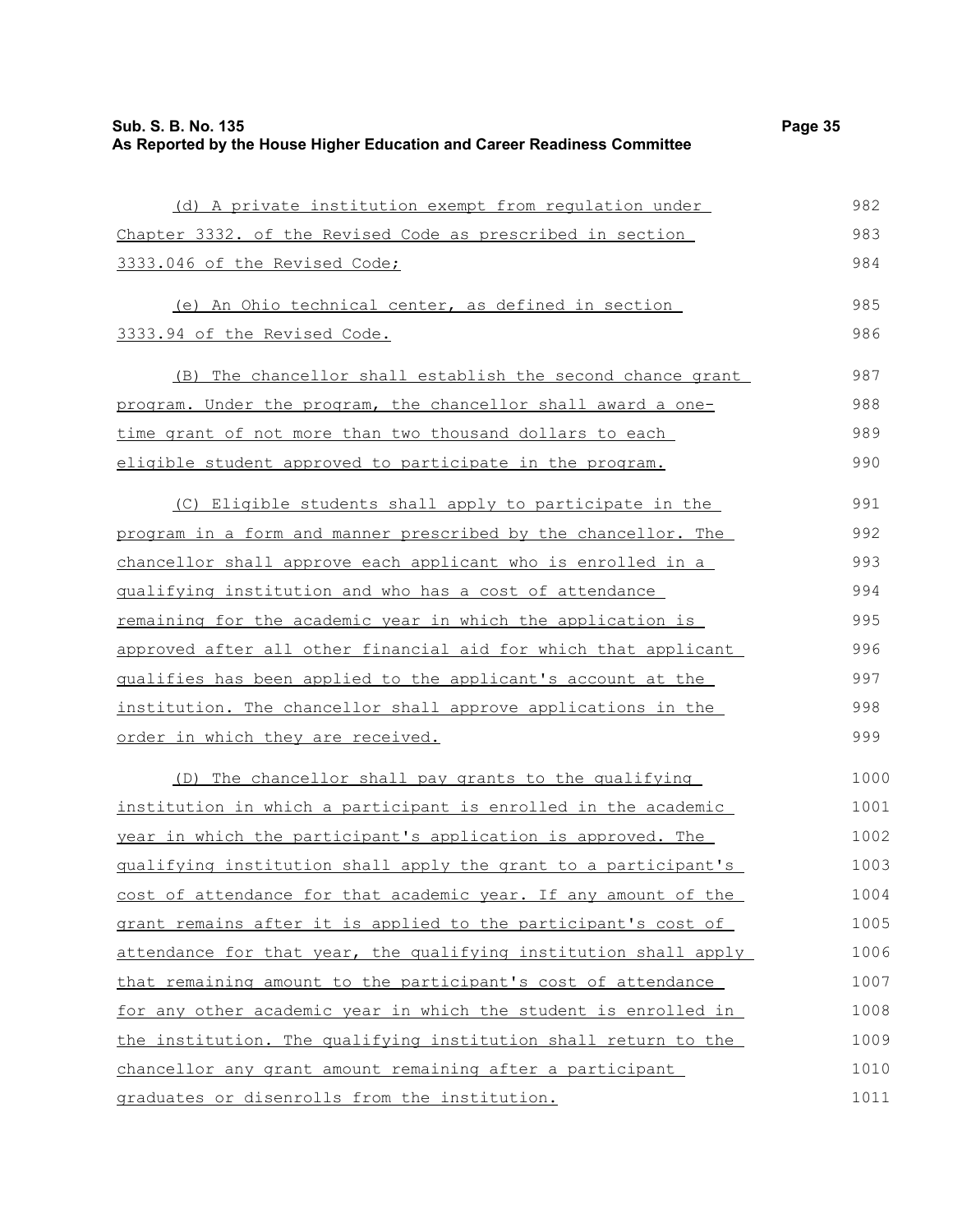| Sub. S. B. No. 135                                                       | Page 36 |
|--------------------------------------------------------------------------|---------|
| As Reported by the House Higher Education and Career Readiness Committee |         |

| (E) In each academic year, the chancellor shall submit to        | 1012 |
|------------------------------------------------------------------|------|
| the general assembly, in accordance with section 101.68 of the   | 1013 |
| Revised Code, a report that contains all of the following:       | 1014 |
| (1) The number of eligible students participating in the         | 1015 |
| program who received a grant in that academic year;              | 1016 |
| (2) The qualifying institutions from which the                   | 1017 |
| participants disenrolled, as described in division (A)(2)(c) of  | 1018 |
| this section;                                                    | 1019 |
| (3) The types of academic programs in which the                  | 1020 |
| participants were enrolled prior to disenrolling from qualifying | 1021 |
| institutions;                                                    | 1022 |
| (4) The types of academic programs in which participants         | 1023 |
| were enrolled when they received grants under the program;       | 1024 |
| (5) Information regarding how the grants were used;              | 1025 |
| (6) If the participant completed a degree program with the       | 1026 |
| <u>grant.</u>                                                    | 1027 |
| (F) The second chance grant program fund is hereby created       | 1028 |
| in the state treasury, to consist of such amounts designated for | 1029 |
| the purposes of the fund by the general assembly. The fund shall | 1030 |
| be administered by the chancellor and shall be used to pay       | 1031 |
| grants under the program established under this section. The     | 1032 |
| fund also may be used by the chancellor to implement and         | 1033 |
| administer the second chance grant program.                      | 1034 |
| (G) The chancellor shall adopt rules to administer the           | 1035 |

|  | Sec. 3333.168. (A) As used in this section:       | 1037 |
|--|---------------------------------------------------|------|
|  |                                                   |      |
|  | (1) "Community college" means a community college | 1038 |

program.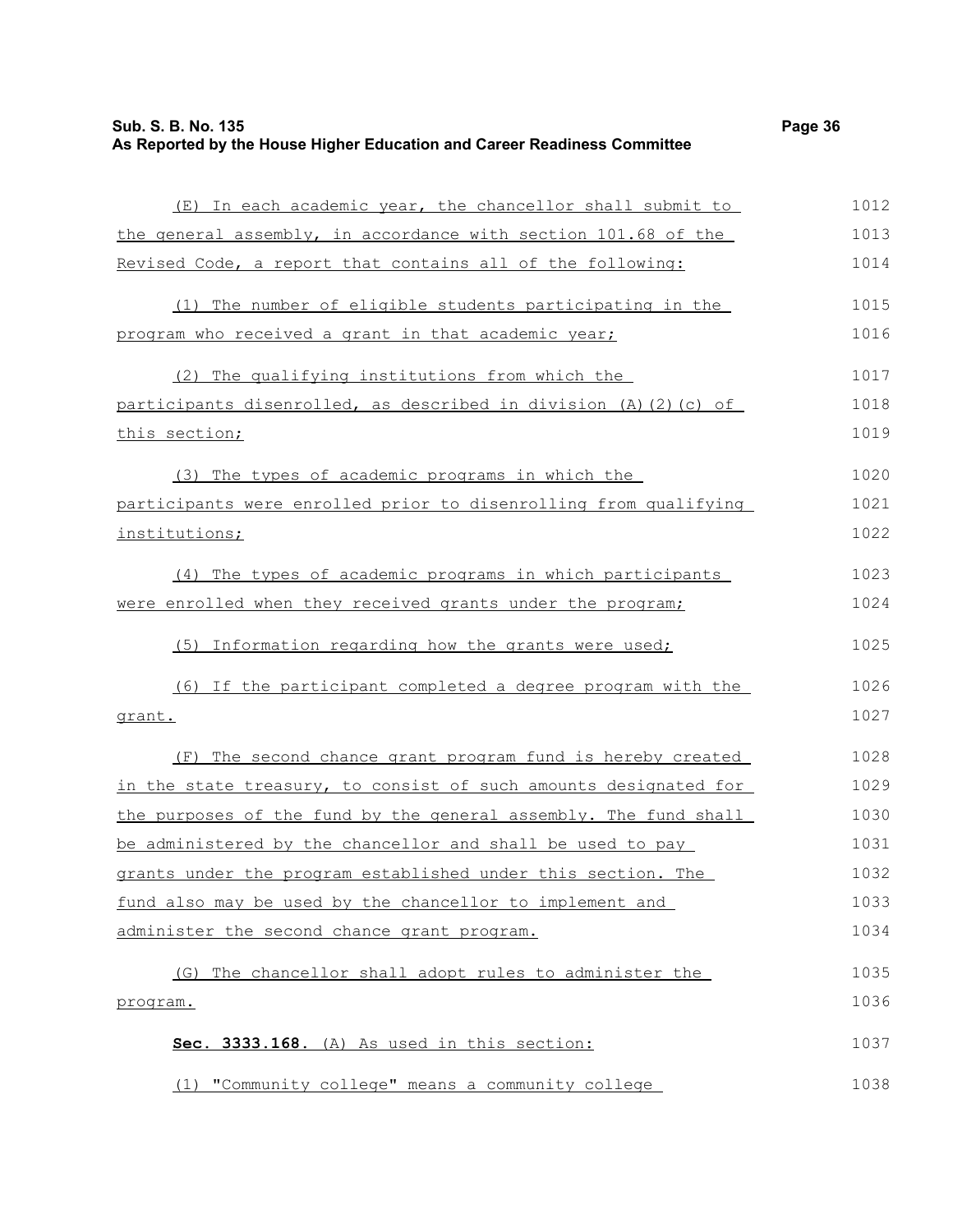### **Sub. S. B. No. 135 Page 37 As Reported by the House Higher Education and Career Readiness Committee**

established under Chapter 3354., a technical college established

under Chapter 3357., or a state community college established under Chapter 3358. of the Revised Code. (2) "Dual enrollment" means concurrent enrollment by an individual at both a state university and a community college. (3) "Guaranteed pathway" means an articulation or transfer agreement included in the initiative established under this section that a state university and community college enter into in accordance with the policies and procedures adopted under section 3333.16 of the Revised Code. (4) "Joint academic programming" means a structured pathway curriculum agreement that permits an individual to attain a specific degree that has been jointly developed by at least one community college and at least one state university. (5) "State university" has the same meaning as in section 3345.011 of the Revised Code. (B) Pursuant to section 3333.16 of the Revised Code, the chancellor of higher education shall establish the Ohio guaranteed transfer pathways initiative. Each state university shall participate in the initiative. Under the initiative, a student shall be permitted to do both of the following: (1) Complete an associate's degree at a community college and transfer those credits to a state university to continue making progress toward a bachelor's degree; (2) Transfer credits from a community college to a state university, regardless of the geographic proximity between the college and university. 1040 1041 1042 1043 1044 1045 1046 1047 1048 1049 1050 1051 1052 1053 1054 1055 1056 1057 1058 1059 1060 1061 1062 1063 1064 1065

(C) Each state university shall enter into agreements with 1066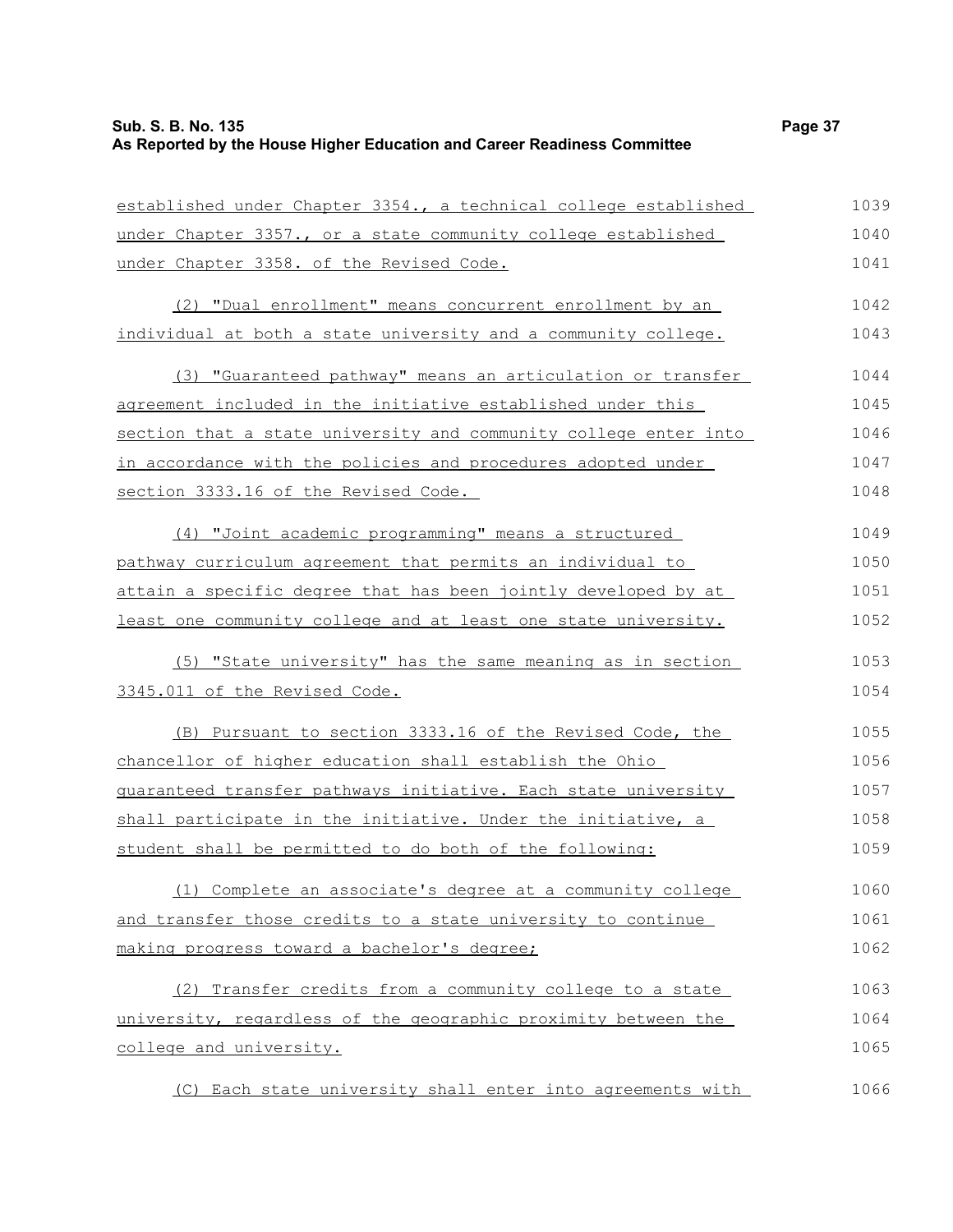| multiple community colleges to establish both joint academic     | 1067 |
|------------------------------------------------------------------|------|
| programming and dual enrollment opportunities to assist students | 1068 |
| in completing their degrees in a timely and cost-effective       | 1069 |
| manner.                                                          | 1070 |
| (D) Each community college and state university annually         | 1071 |
| shall report to the Ohio articulation and transfer network       | 1072 |
| oversight board established by the chancellor the number of      | 1073 |
| guaranteed pathways and joint academic programming or dual       | 1074 |
| enrollment opportunities the college or university offers. The   | 1075 |
| oversight board shall compile that reported information and      | 1076 |
| provide a summary of it to the chancellor. That summary shall    | 1077 |
| include both of the following:                                   | 1078 |
| (1) Confirmation that each community college and state           | 1079 |
| university is in compliance with the requirements prescribed     | 1080 |
| under this section;                                              | 1081 |
| (2) Any recommendations necessary to enhance and                 | 1082 |
| strengthen the quaranteed pathways and joint academic            | 1083 |
| programming or dual enrollment opportunities offered by          | 1084 |
| community colleges and state universities.                       | 1085 |
| The chancellor shall adopt rules to implement this<br>(E)        | 1086 |
| section.                                                         | 1087 |
| Sec. 3345.024. (A) Beginning in the academic year that           | 1088 |
| follows the effective date of this section, each state           | 1089 |
| institution of higher education, as defined in section 3345.011  | 1090 |
| of the Revised Code, annually shall prepare and post on its      | 1091 |
| publicly accessible web site a report that includes at least all | 1092 |
| of the following information, to the extent practicable:         | 1093 |
| (1) An itemized list of the estimated or actual charges of       | 1094 |
| the instructional fees, general fees, special purpose fees,      | 1095 |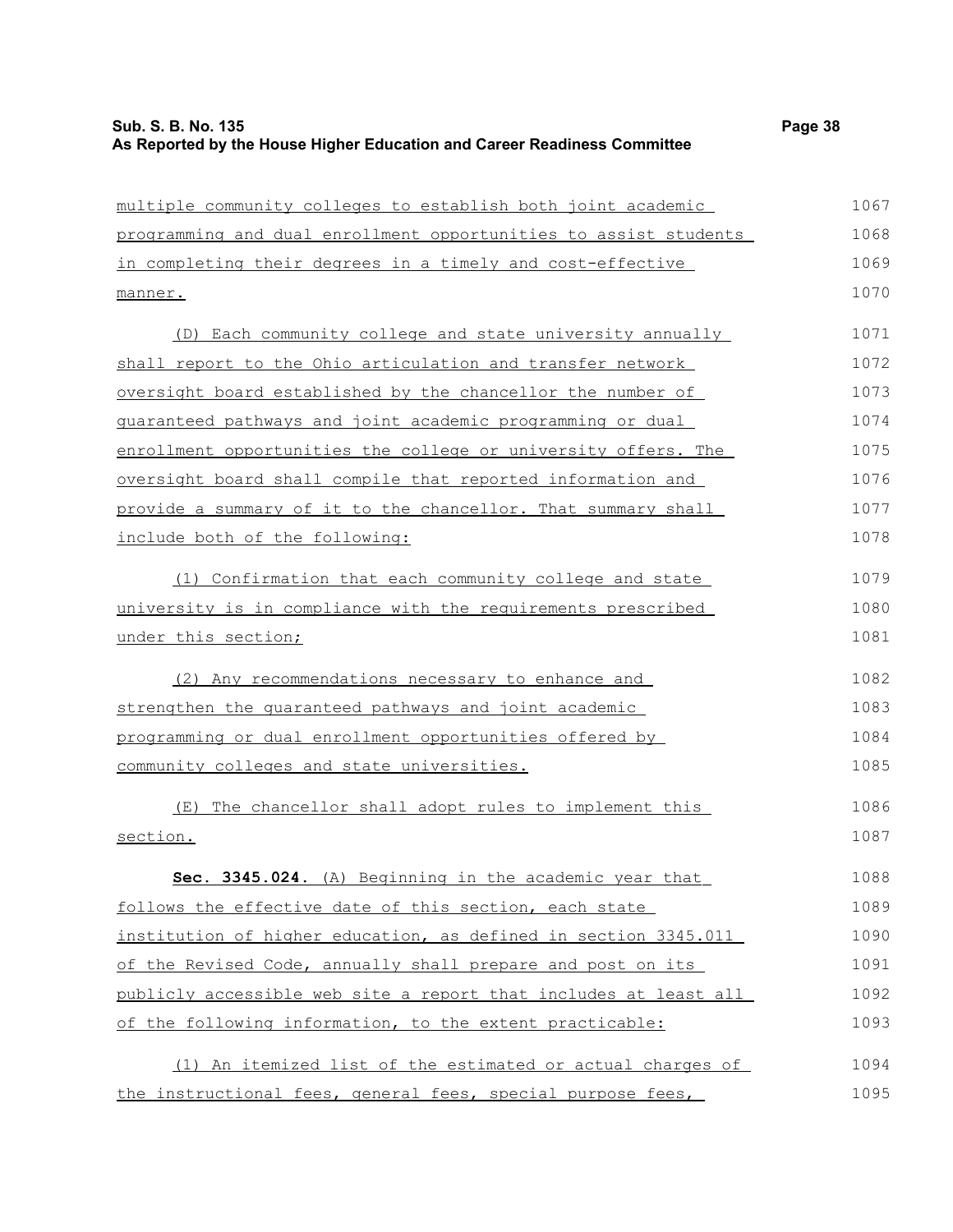| service charges, fines, and other fees or surcharges applicable  | 1096 |
|------------------------------------------------------------------|------|
| to enrolled students;                                            | 1097 |
| (2) The estimated or actual average cost of attendance;          | 1098 |
| (3) Student degree completion rates;                             | 1099 |
| (4) Post-graduation student debt rates;                          | 1100 |
| (5) Post-graduation student loan default rates;                  | 1101 |
| (6) Post-graduation employment rates of students.                | 1102 |
| Each state institution of higher education annually<br>(B)       | 1103 |
| shall submit to the chancellor of higher education, in a form    | 1104 |
| and manner prescribed by the chancellor, the report prescribed   | 1105 |
| under division (A) of this section. The chancellor shall post    | 1106 |
| each report on the chancellor's web site.                        | 1107 |
| The chancellor may adopt rules to implement this<br>(C)          | 1108 |
| section.                                                         | 1109 |
| Sec. 3345.028. No state institution of higher education,         | 1110 |
| as defined in section 3345.011 of the Revised Code, shall charge | 1111 |
| an additional fee to a student for an employee of the            | 1112 |
| university, or an entity contracting with the institution, to    | 1113 |
| complete any academic activity associated with regular           | 1114 |
| coursework, including grading student assignments.               | 1115 |
| Sec. 3345.0212. (A) Except as permitted by this section          | 1116 |
| and sections 3345.0213 and 3345.12 of the Revised Code, no state | 1117 |
| institution of higher education, or any of its administrators    | 1118 |
| acting in their official capacity, shall prohibit any individual | 1119 |
| from engaging in noncommercial expressive activity on campus, so | 1120 |
| long as the individual's conduct is lawful and does not          | 1121 |
| materially and substantially disrupt the functioning of the      | 1122 |
| institution.                                                     | 1123 |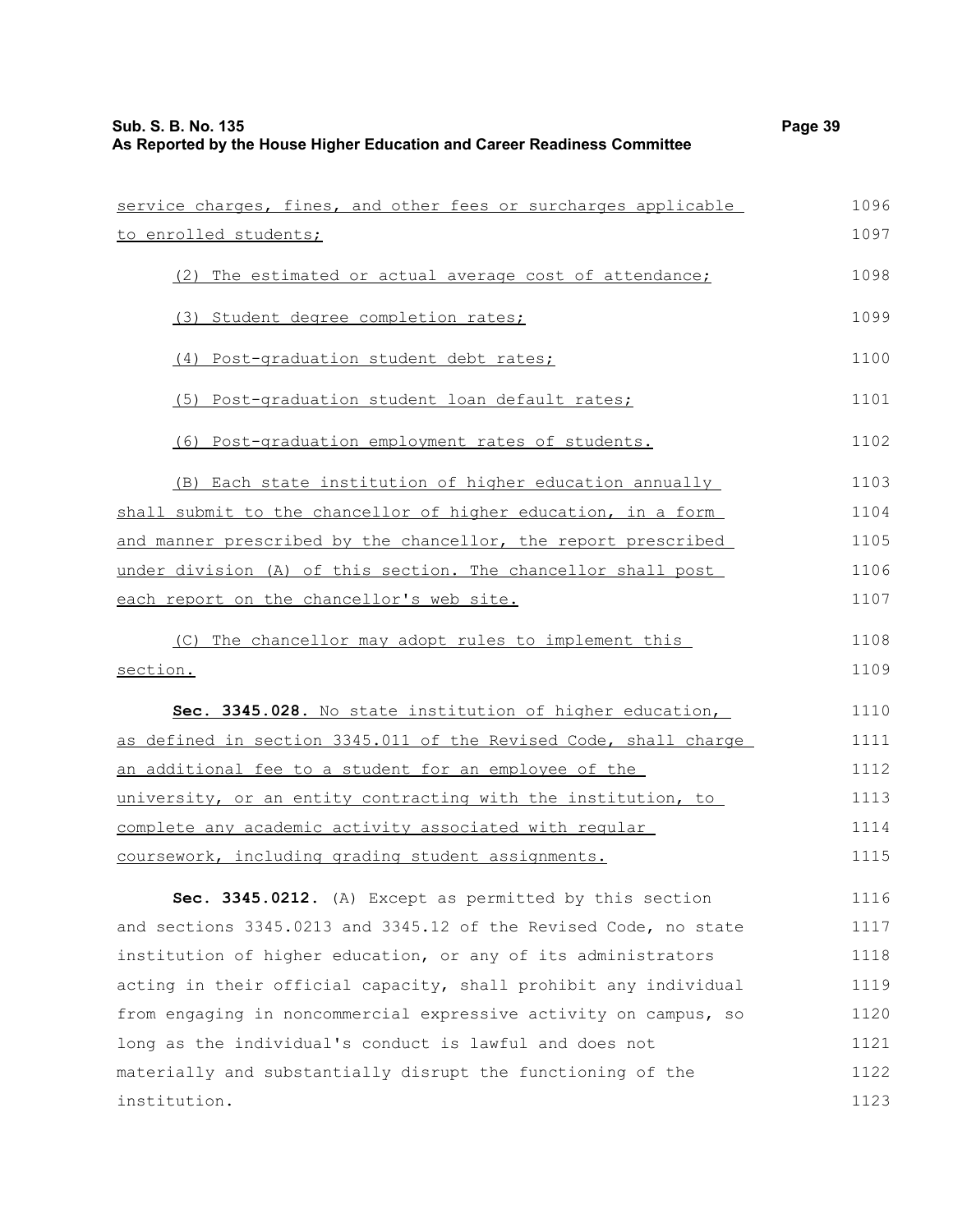### **Sub. S. B. No. 135 Page 40 As Reported by the House Higher Education and Career Readiness Committee**

(B) No state institution of higher education shall charge security fees to a student or a student group based on the content of their expression, the content of the expression of their invited guest, or the anticipated reaction to an invited guest's expression. 1124 1125 1126 1127 1128

(C) Each state institution of higher education shall do all of the following:

(1) Adopt a policy on harassment that is consistent with and adheres strictly to its definition in section 3345.0211 of the Revised Code; 1131 1132 1133

(2) Make public in its handbook, on its web site, and in its orientation programs for students the policies, regulations, and expectations of students regarding free expression on campus, including the state institution's policy adopted under section 3345.0215 of the Revised Code; 1134 1135 1136 1137 1138

(3) Develop and distribute materials, programs, and procedures to individuals responsible for the education or discipline of students, such as administrators, campus police officers, residence life officials, and professors, to inform them of the policies, regulations, and duties of the institution regarding free expression on campus. 1139 1140 1141 1142 1143 1144

(D)(1) Nothing in this section shall be interpreted as preventing state institutions of higher education from restricting expressive activities that the First Amendment to the United States Constitution or Article I, Sections 3 and 11 of the Ohio Constitution does not protect. 1145 1146 1147 1148 1149

(2) Nothing in this section shall enable individuals to engage in conduct that intentionally, materially, and substantially disrupts another individual's expressive activity 1150 1151 1152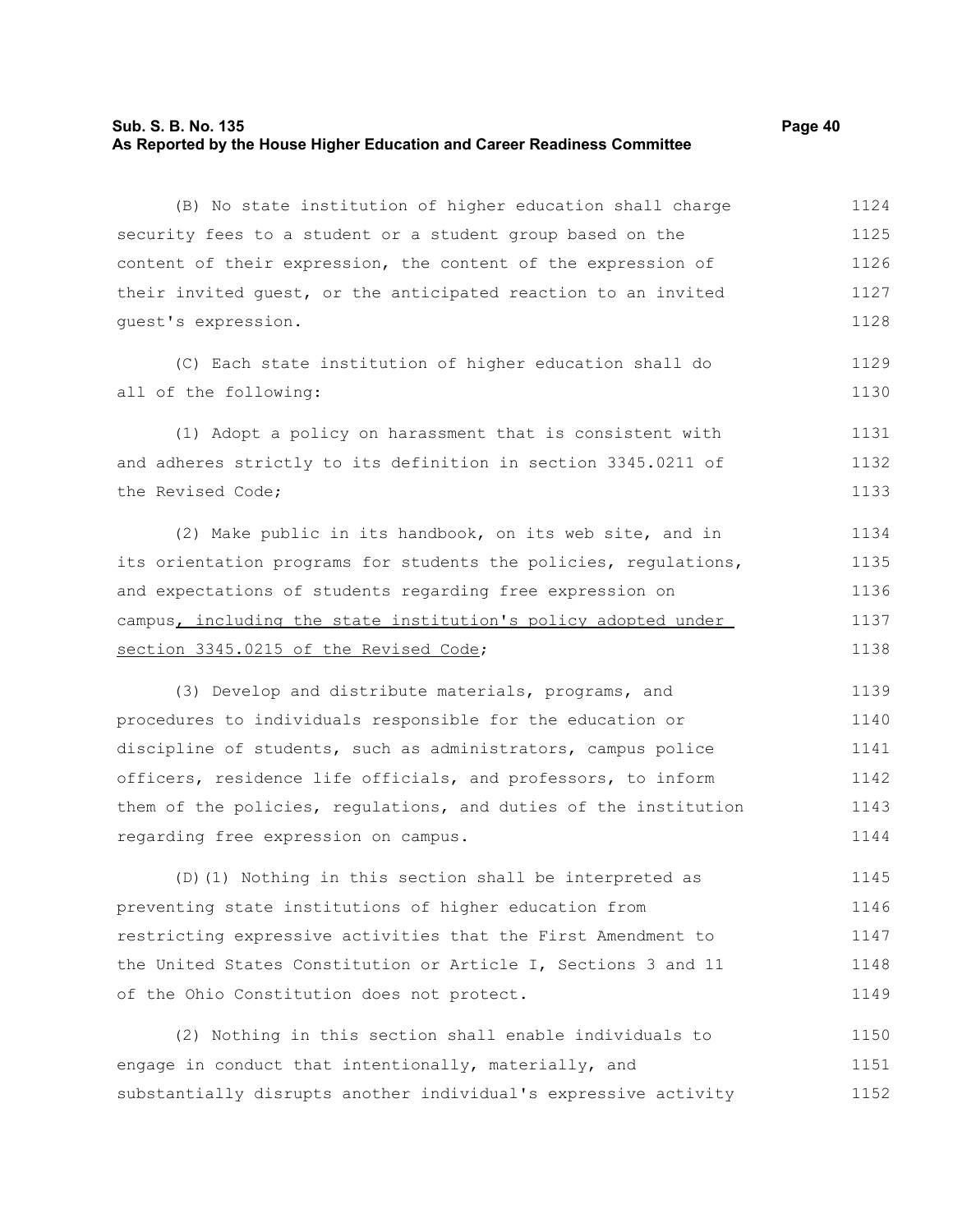| Sub. S. B. No. 135                                                       | Page 41 |
|--------------------------------------------------------------------------|---------|
| As Reported by the House Higher Education and Career Readiness Committee |         |

| if it occurs in a campus space reserved for exclusive use or     | 1153 |
|------------------------------------------------------------------|------|
| control of a particular individual or group.                     | 1154 |
| Sec. 3345.0215. (A) As used in this section:                     | 1155 |
| (1) "Constitutional time, place, and manner restrictions"        | 1156 |
| means restrictions on the time, place, and manner of free speech | 1157 |
| that do not violate the First Amendment to the United States     | 1158 |
| Constitution or Article I, Sections 3 and 11 of the Ohio         | 1159 |
| Constitution that are reasonable, content- and viewpoint-        | 1160 |
| neutral, narrowly tailored to satisfy a significant              | 1161 |
| institutional interest, and leave open ample alternative         | 1162 |
| channels for the communication of the information or message to  | 1163 |
| its intended audience.                                           | 1164 |
| (2) "Faculty" or "faculty member" means any person,              | 1165 |
| whether or not the person is compensated by a state institution  | 1166 |
| of higher education, and regardless of political affiliation,    | 1167 |
| who is tasked with providing scholarship, academic research, or  | 1168 |
| teaching. For purposes of this part, the term "faculty" includes | 1169 |
| tenured and nontenured professors, adjunct professors, visiting  | 1170 |
| professors, lecturers, graduate student instructors, and those   | 1171 |
| in comparable positions, however titled. For purposes of this    | 1172 |
| section, the term "faculty" does not include persons whose       | 1173 |
| primary responsibilities are administrative or managerial.       | 1174 |
| (3) "Free speech" means speech, expression, or assemblies        | 1175 |
| protected by the First Amendment to the United States            | 1176 |
| Constitution or Article I, Sections 3 and 11 of the Ohio         | 1177 |
| Constitution, verbal or written, including, but not limited to,  | 1178 |
| all forms of peaceful assembly, protests, demonstrations,        | 1179 |
| rallies, vigils, marches, public speaking, distribution of       | 1180 |
| printed materials, carrying signs, displays, or circulating      | 1181 |

printed materials, carrying signs, displays, or circulating petitions. "Free speech" does not include the promotion, sale,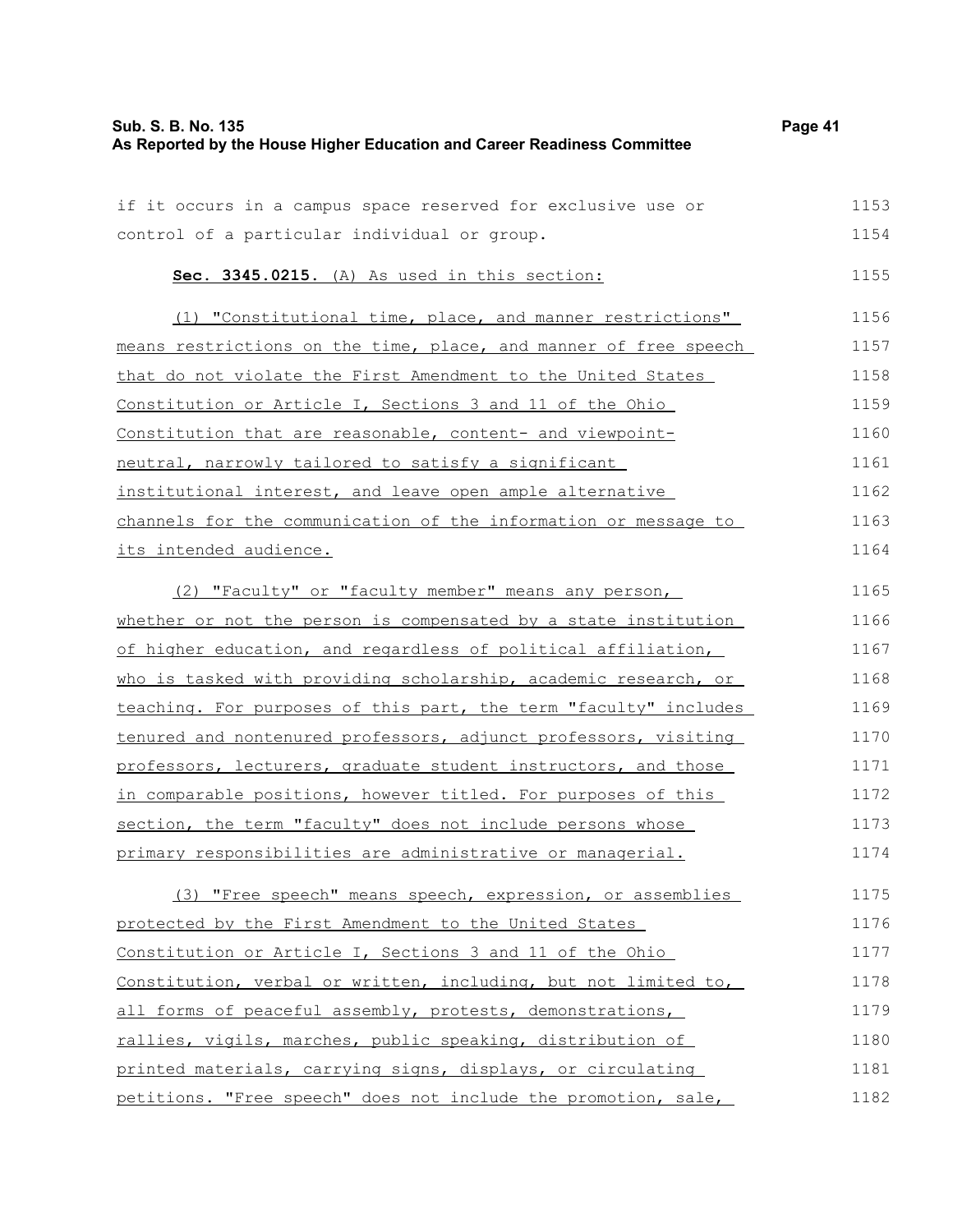| Sub. S. B. No. 135<br>As Reported by the House Higher Education and Career Readiness Committee | Page 42 |
|------------------------------------------------------------------------------------------------|---------|
|                                                                                                |         |
| or distribution of any product or service.                                                     | 1183    |
| (4) "State institution of higher education" has the same                                       | 1184    |
| meaning as in section 3345.011 of the Revised Code.                                            | 1185    |
| (5) "Student" has the same meaning as in section 3345.0211                                     | 1186    |
| of the Revised Code, except that "student" also includes                                       | 1187    |
| "student group."                                                                               | 1188    |
| (6) "Student group" has the same meaning as in section                                         | 1189    |
| 3345.0211 of the Revised Code.                                                                 | 1190    |
| (B) In addition to complying with sections 3345.0212 to                                        | 1191    |
| 3345.0214 of the Revised Code, each state institution of higher                                | 1192    |
| education board of trustees shall adopt a policy that affirms                                  | 1193    |
| the following principles, which are the public policy of this                                  | 1194    |
| state:                                                                                         | 1195    |
| (1) Students have a fundamental constitutional right to                                        | 1196    |
| free speech.                                                                                   | 1197    |
| (2) A state institution of higher education shall be                                           | 1198    |
| committed to giving students broad latitude to speak, write,                                   | 1199    |
| listen, challenge, learn, and discuss any issue, subject to                                    | 1200    |
| division (E) of this section.                                                                  | 1201    |
| (3) A state institution of higher education shall be                                           | 1202    |
| committed to maintaining a campus as a marketplace of ideas for                                | 1203    |
| all students and all faculty in which the free exchange of ideas                               | 1204    |
| is not to be suppressed because the ideas put forth are thought                                | 1205    |
| by some or even by most members of the institution's community                                 | 1206    |
| to be offensive, unwise, immoral, indecent, disagreeable,                                      | 1207    |
| conservative, liberal, traditional, radical, or wrong-headed.                                  | 1208    |
| (4) It is for a state institution of higher education's                                        | 1209    |
| individual students and faculty to make judgments about ideas                                  | 1210    |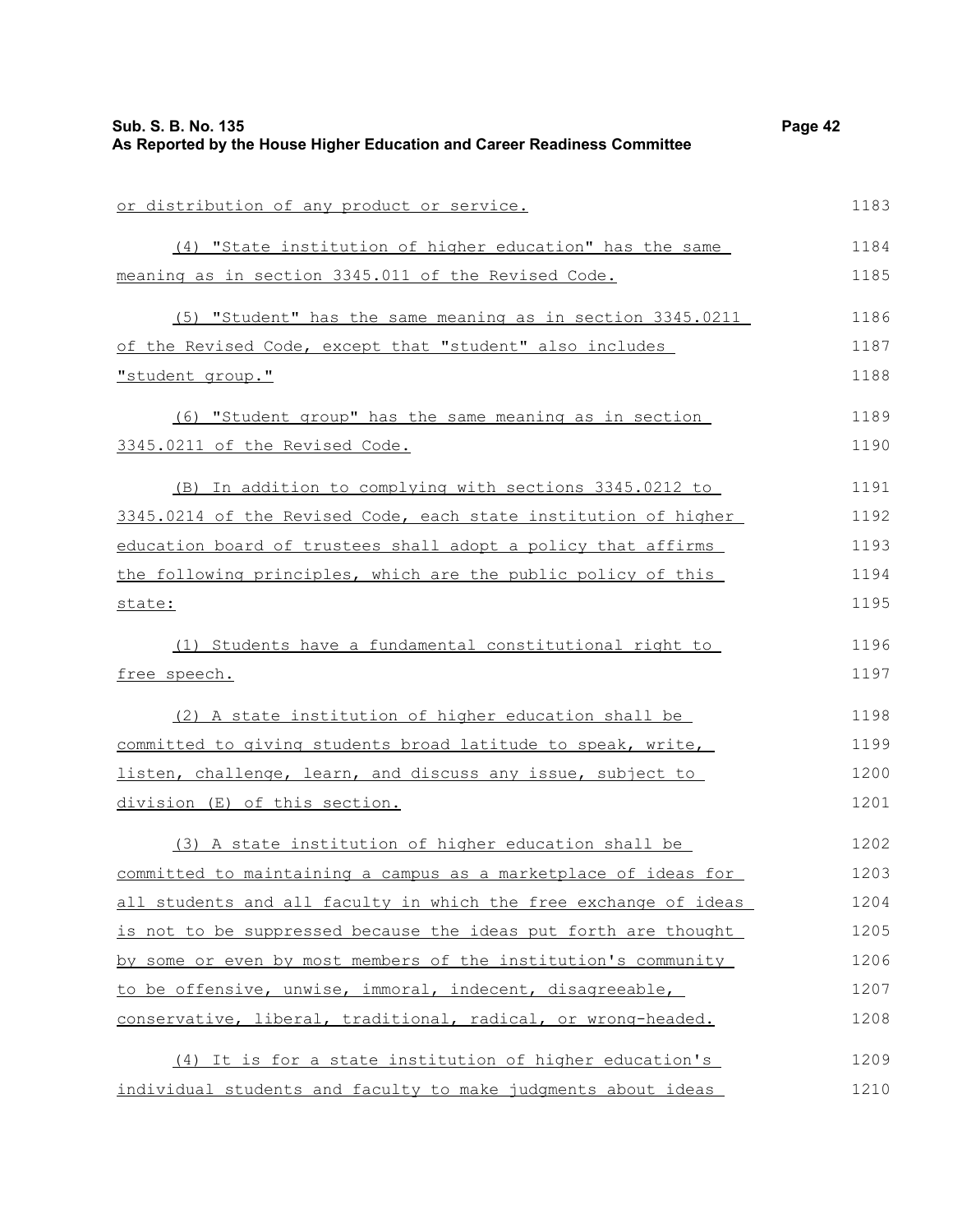| for themselves, and to act on those judgments not by seeking to  | 1211 |
|------------------------------------------------------------------|------|
| suppress free speech, but by openly and vigorously contesting    | 1212 |
| the ideas that they oppose.                                      | 1213 |
| (5) It is not the proper role of a state institution of          | 1214 |
| higher education to attempt to shield individuals from free      | 1215 |
| speech, including ideas and opinions they find offensive,        | 1216 |
| unwise, immoral, indecent, disagreeable, conservative, liberal,  | 1217 |
| traditional, radical, or wrong-headed.                           | 1218 |
| (6) Although a state institution of higher education             | 1219 |
| should greatly value civility and mutual respect, concerns about | 1220 |
| civility and mutual respect shall never be used by an            | 1221 |
| institution as a justification for closing off the discussion of | 1222 |
| ideas, however offensive, unwise, immoral, indecent,             | 1223 |
| disagreeable, conservative, liberal, traditional, radical, or    | 1224 |
| wrong-headed those ideas may be to some students or faculty.     | 1225 |
| (7) Although all students and all faculty are free to            | 1226 |
| state their own views about and contest the views expressed on   | 1227 |
| campus, and to state their own views about and contest speakers  | 1228 |
| who are invited to express their views on the campus of a state  | 1229 |
| institution of higher education, they may not substantially      | 1230 |
| obstruct or otherwise substantially interfere with the freedom   | 1231 |
| of others to express views they reject or even loathe. To this   | 1232 |
| end, a state institution of higher education has a               | 1233 |
| responsibility to promote a lively and fearless freedom of       | 1234 |
| debate and deliberation and protect that freedom.                | 1235 |
| (8) A state institution of higher education shall be             | 1236 |
| committed to providing an atmosphere that is most conducive to   | 1237 |
| speculation, experimentation, and creation by all students and   | 1238 |
| all faculty, who shall always remain free to inquire, to study   | 1239 |
| and to evaluate, and to gain new understanding.                  | 1240 |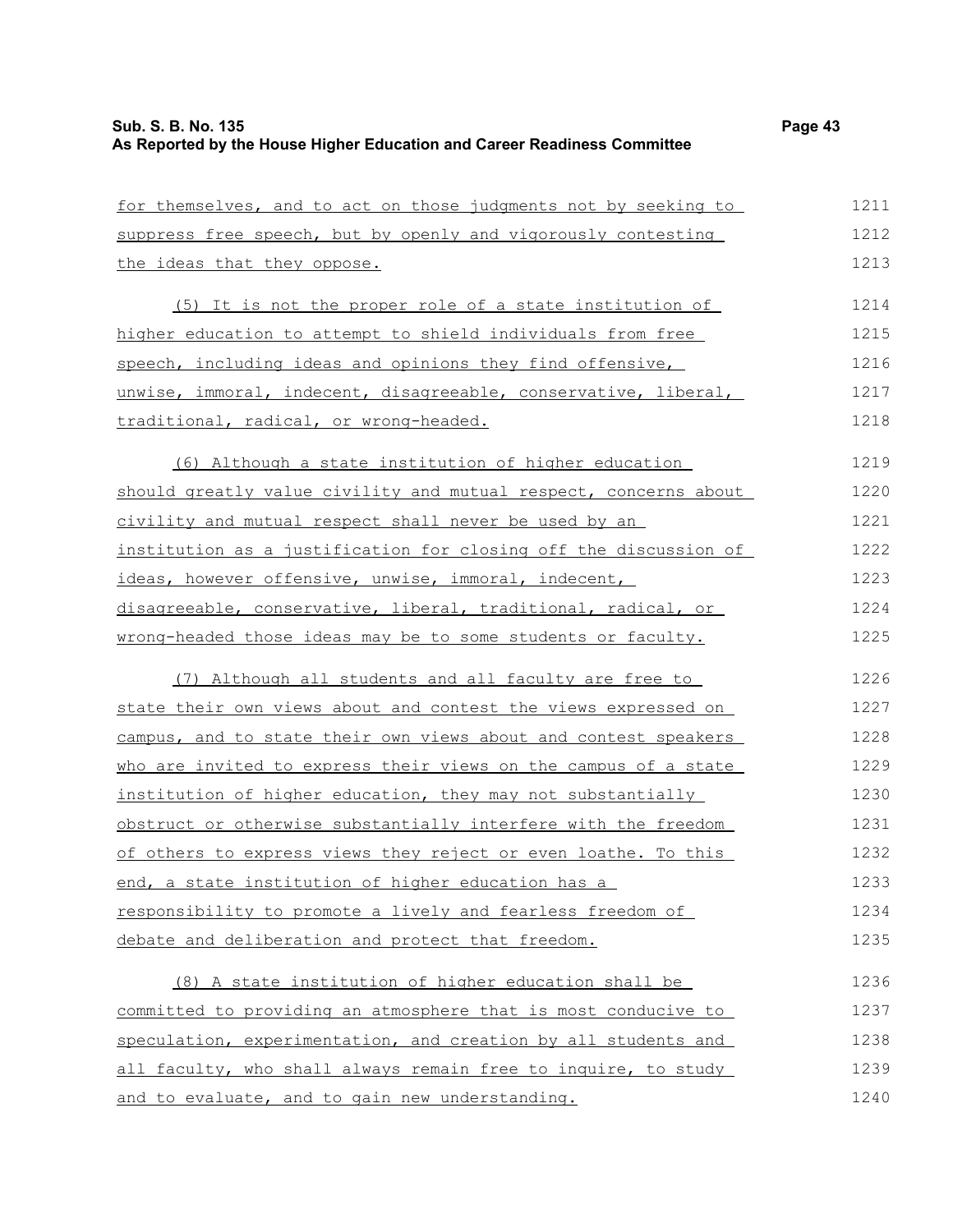| Sub. S. B. No. 135                                                       | Page 44 |
|--------------------------------------------------------------------------|---------|
| As Reported by the House Higher Education and Career Readiness Committee |         |

| (9) The primary responsibility of faculty is to engage an            | 1241 |
|----------------------------------------------------------------------|------|
| honest, courageous, and persistent effort to search out and          | 1242 |
| communicate the truth that lies in the areas of their                | 1243 |
| competence.                                                          | 1244 |
| (C) Each board of trustees shall establish a process under           | 1245 |
| which a student, student group, or faculty member may submit a       | 1246 |
| complaint about an alleged violation by an employee of the state     | 1247 |
| institution of higher education of the policy established under      | 1248 |
| this section, including any penalty imposed on a student's grade     | 1249 |
| <u>for an assignment or coursework that is unrelated to ordinary</u> | 1250 |
| academic standards of substance and relevance, including any         | 1251 |
| legitimate pedagogical concerns, and is instead based on the         | 1252 |
| contents of student's free speech. The process shall comply with     | 1253 |
| standards adopted by the chancellor of higher education.             | 1254 |
| Under the process, the state institution of higher                   | 1255 |
| education shall investigate the alleged violation and conduct a      | 1256 |
| fair and impartial hearing regarding the alleged violation. If       | 1257 |
| the hearing determines the state institution of higher               | 1258 |
| education's policy was violated, the board of trustees shall         | 1259 |
| determine a resolution to address the violation and prevent any      | 1260 |
| further violation of the state institution of higher education's     | 1261 |
| policy.                                                              | 1262 |
| (D) Each state institution of higher education annually              | 1263 |
| shall report to the chancellor, in a form and manner prescribed      | 1264 |
| by the chancellor, both of the following regarding complaints        | 1265 |
| submitted in the academic year under the process prescribed          | 1266 |
| under division (C) of this section:                                  | 1267 |
| The total number of submitted complaints;<br>(1)                     | 1268 |
| (2) For each submitted complaint, a description of all of            | 1269 |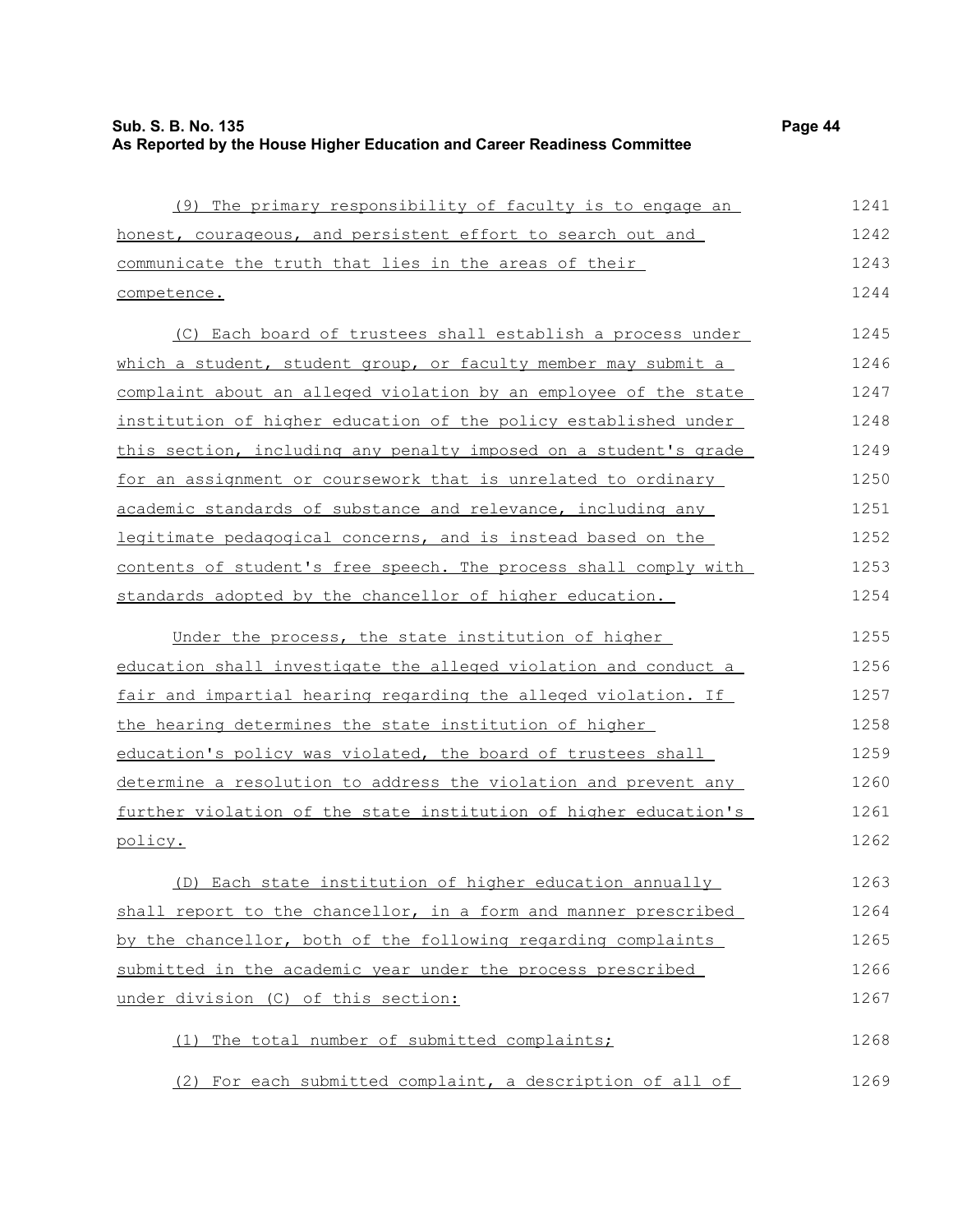| Sub. S. B. No. 135<br>As Reported by the House Higher Education and Career Readiness Committee | Page 45 |
|------------------------------------------------------------------------------------------------|---------|
| the following:                                                                                 | 1270    |
| (a) The state institution's investigation regarding the                                        | 1271    |
| complaint;                                                                                     | 1272    |
| (b) The outcome of the hearing conducted by the state                                          | 1273    |
| institution regarding the complaint;                                                           | 1274    |
| (c) If the hearing determines the state institution's                                          | 1275    |
| policy was violated, the resolution determined by the board of                                 | 1276    |
| trustees to address that violation.                                                            | 1277    |
| (E) Nothing contained in this section shall be construed                                       | 1278    |
| as prohibiting a state institution of higher education from                                    | 1279    |
| imposing measures that do not violate the First Amendment to the                               | 1280    |
| United States Constitution or Article I, Sections 3 and 11 of                                  | 1281    |
| the Ohio Constitution such as:                                                                 | 1282    |
| Constitutional time, place, and manner restrictions;<br>(1)                                    | 1283    |
| (2) Reasonable and viewpoint-neutral restrictions in                                           | 1284    |
| nonpublic forums;                                                                              | 1285    |
| (3) Restricting the use of the state institution's                                             | 1286    |
| property to protect the free speech rights of students and                                     | 1287    |
| teachers and preserve the use of the property for the                                          | 1288    |
| advancement of the institution's mission;                                                      | 1289    |
| (4) Prohibiting or limiting speech, expression, or                                             | 1290    |
| assemblies that are not protected by the First Amendment to the                                | 1291    |
| United States Constitution or Article I, Sections 3 and 11 of                                  | 1292    |
| the Ohio Constitution;                                                                         | 1293    |
| (5) Content restrictions on speech that are reasonably                                         | 1294    |
| related to a legitimate pedagogical purpose, such as classroom                                 | 1295    |
| rules enacted by teachers.                                                                     | 1296    |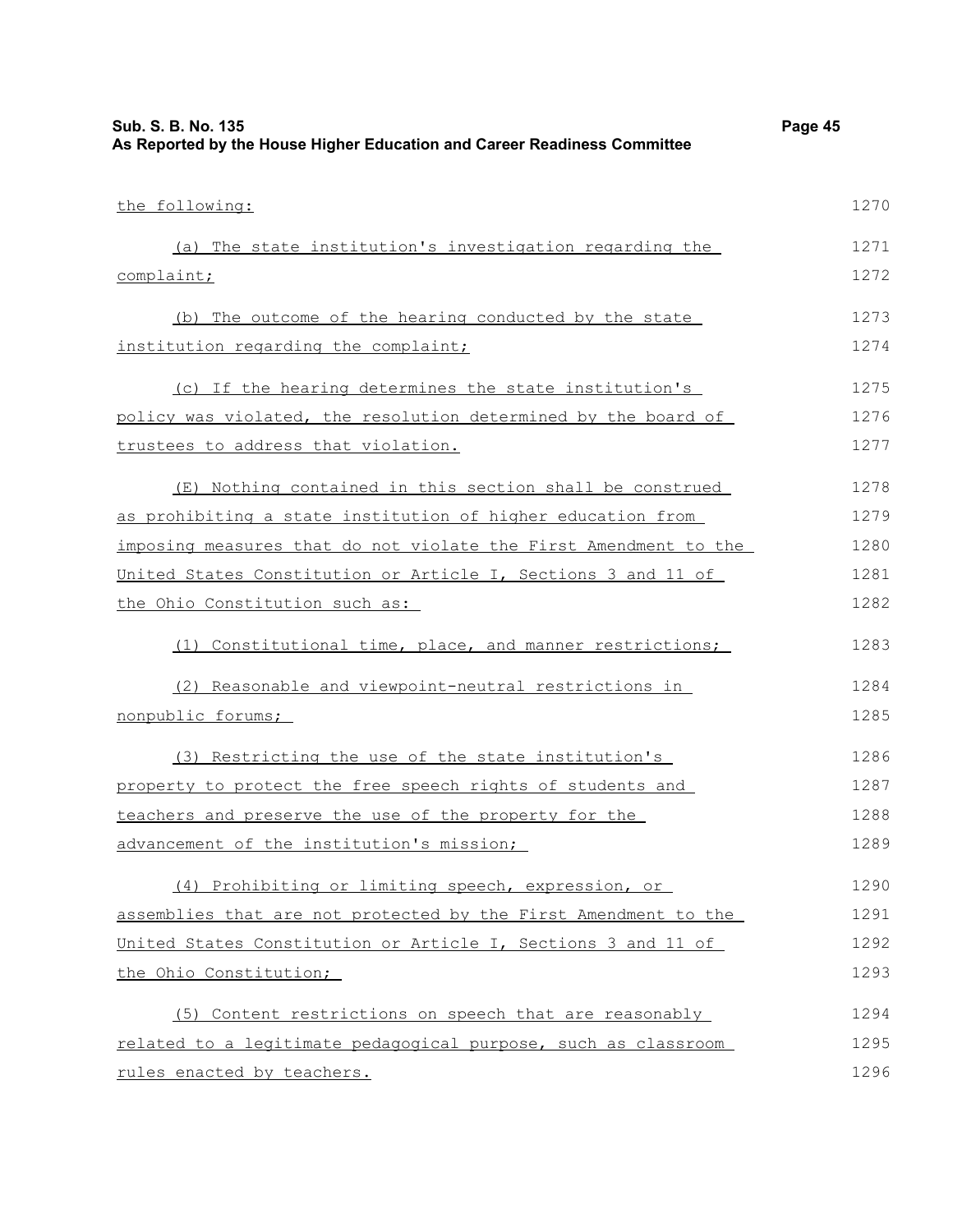| Sub. S. B. No. 135                                                       | Page 46 |
|--------------------------------------------------------------------------|---------|
| As Reported by the House Higher Education and Career Readiness Committee |         |

1324

| (F) Nothing in this section shall be construed to grant          | 1297 |
|------------------------------------------------------------------|------|
| students the right to disrupt previously scheduled or reserved   | 1298 |
| activities occurring in a traditional public forum.              | 1299 |
| Sec. 3345.064. (A) As used in this section:                      | 1300 |
| (1) "Ohio resident" means a resident of this state under         | 1301 |
| rules adopted by the chancellor of higher education under        | 1302 |
| section 3333.31 of the Revised Code.                             | 1303 |
| (2) "State university" has the same meaning as in section        | 1304 |
| 3345.011 of the Revised Code.                                    | 1305 |
| (B) Each state university shall endeavor to avoid                | 1306 |
| prioritizing the admission of an applicant who is not an Ohio    | 1307 |
| resident over an applicant who is an Ohio resident if both       | 1308 |
| applicants apply in the same general timeframe, as determined by | 1309 |
| the university, and have substantially similar qualifications    | 1310 |
| that satisfy the university's admissions criteria. To the extent | 1311 |
| practicable, a state university shall ensure that Ohio resident  | 1312 |
| applicants are given ample and sufficient opportunity to be      | 1313 |
| admitted, as compared to applicants who are not Ohio residents,  | 1314 |
| if the Ohio resident applicants satisfy the university's         | 1315 |
| admissions criteria.                                             | 1316 |
| Sec. 3345.21. The board of trustees of any college or            | 1317 |
| university which receives any state funds in support thereof,    | 1318 |
| shall regulate the use of the grounds, buildings, equipment, and | 1319 |
| facilities of such college or university and the conduct of the  | 1320 |
| students, staff, faculty, and visitors to the campus so that law | 1321 |
| and order are maintained and the college or university may       | 1322 |
| pursue its educational objectives and programs in an orderly     | 1323 |

The board of trustees of each such college or university 1325

manner.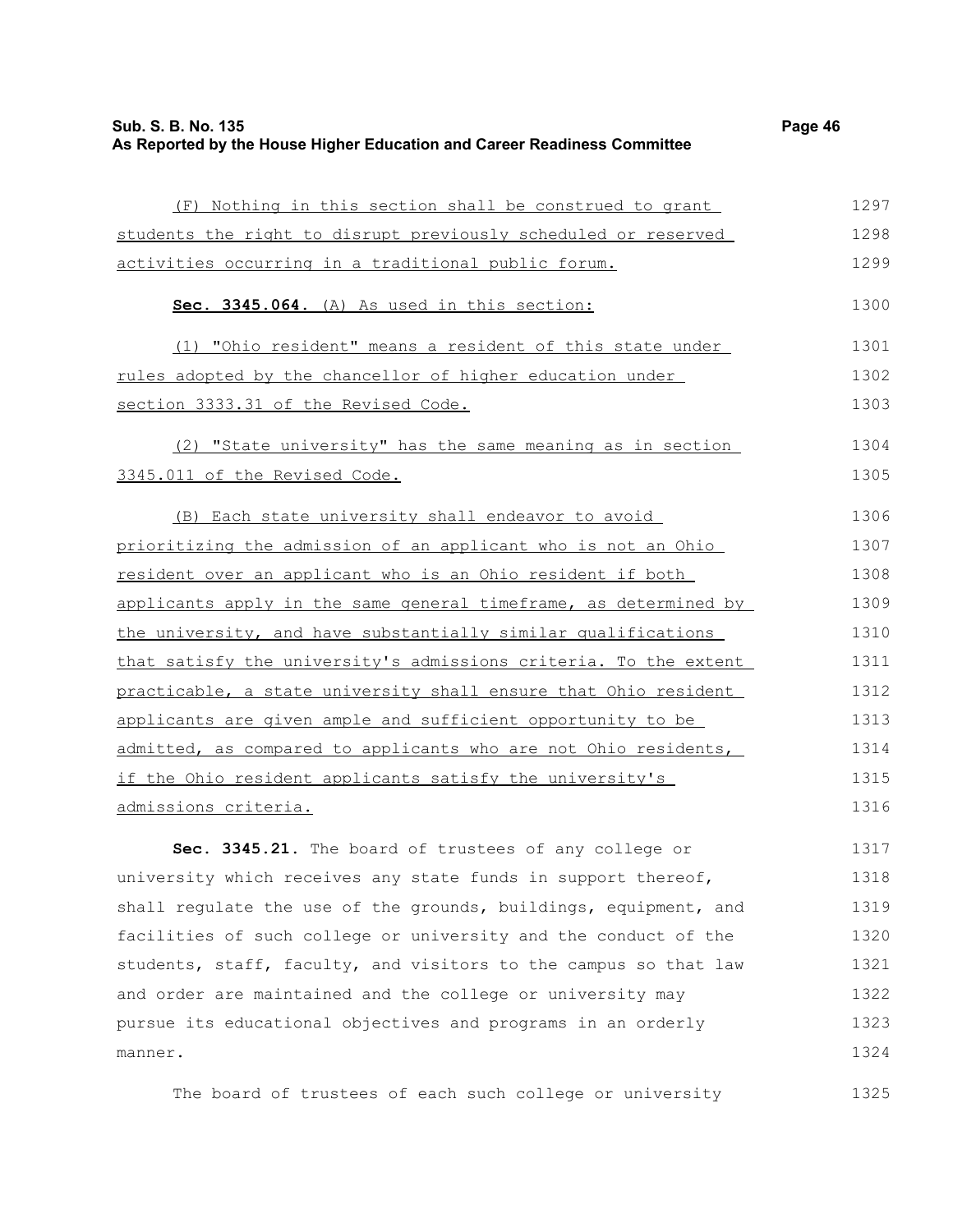#### **Sub. S. B. No. 135 Page 47 As Reported by the House Higher Education and Career Readiness Committee**

shall adopt rules for the conduct of the students, faculty, visitors, and staff, and may provide for the ejection from college or university property, suspension or expulsion of a person who violates such regulations. All such rules shall be published in a manner reasonably designed to come to the attention of, and be available to, all faculty, staff, visitors, and students. 1326 1327 1328 1329 1330 1331 1332

The board of trustees shall provide for the administration and enforcement of its rules and may authorize the use of state university law enforcement officers provided for in section 3345.04 of the Revised Code to assist in enforcing the rules and the law on the campus of the college or university. The board of trustees, or appropriate officials of such college or university when the authority to do so has been delegated by the board of trustees, may seek the assistance of other appropriate law enforcement officers to enforce the rules and to enforce laws for the preservation of good order on the campus, and to prevent the disruption of the educational functions of the college or university. 1333 1334 1335 1336 1337 1338 1339 1340 1341 1342 1343 1344

In accordance with section-sections 3345.0213 and 3345.0215 of the Revised Code, the rules of the board of trustees shall not restrict freedom of speech nor the right of persons on the campus to assemble peacefully. 1345 1346 1347 1348

 **Sec. 3345.241.** Except as provided in sections 3345.22 to 3345.24 of the Revised Code, a state university, as defined in section 3345.011 of the Revised Code, shall provide a student who is subject to a disciplinary action by the university with a notice of the disciplinary action, the reasons for that disciplinary action, and the student's right to appeal the disciplinary action under this section. If the student elects to 1349 1350 1351 1352 1353 1354 1355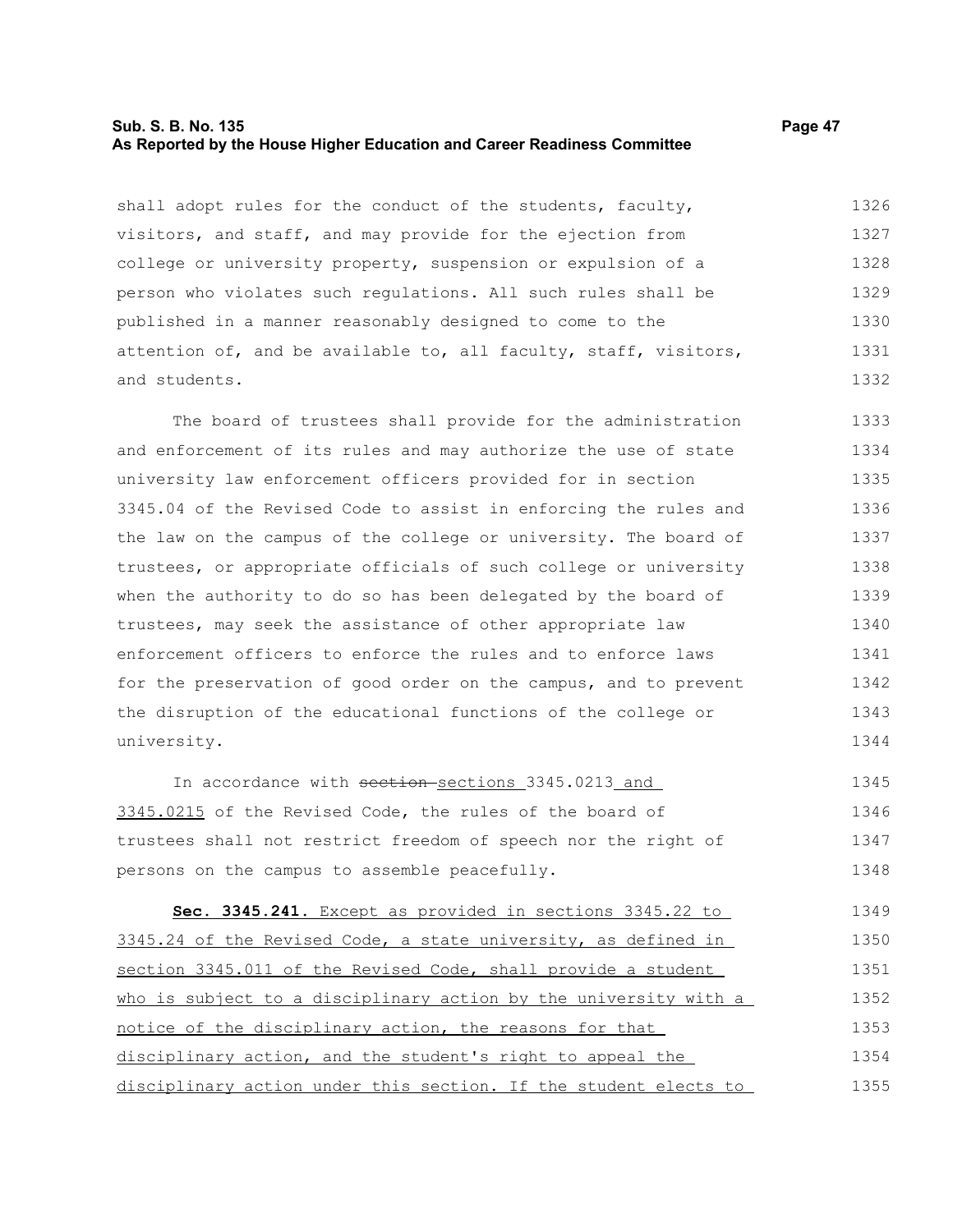| appeal the disciplinary action, the state university shall       | 1356 |
|------------------------------------------------------------------|------|
| afford the student with a fair and impartial hearing within a    | 1357 |
| reasonable time thereafter under regular procedures of the state | 1358 |
| university.                                                      | 1359 |
| Sec. 3345.35. Not later than-December 31, 2017 September         | 1360 |
| 1, 2022, and by the first day of September of every fifth-third  | 1361 |
| year thereafter, the board of trustees of each state institution | 1362 |
| of higher education, as defined in section 3345.011 of the       | 1363 |
| Revised Code, shall evaluate all courses and programs the        | 1364 |
| institution offers based on enrollment and duplication of its    | 1365 |
| courses and programs with those of other state institutions of   | 1366 |
| higher education within a geographic region, as determined by    | 1367 |
| the chancellor of higher education. For courses and programs     | 1368 |
| with low enrollment, as defined by the chancellor, the board of  | 1369 |
| trustees shall provide a summary of recommended actions,         | 1370 |
| including consideration of collaboration with other state        | 1371 |
| institutions of higher education. For duplicative programs, as   | 1372 |
| defined by the chancellor, the board of trustees shall evaluate  | 1373 |
| the benefits of collaboration with other institutions of higher  | 1374 |
| education to deliver the program.                                | 1375 |
| Each board of trustees shall submit its findings under           | 1376 |
| this section to the chancellor not later than thirty days after  | 1377 |
| the completion of the evaluations or as part of submitting the   | 1378 |
| annual efficiency report required pursuant to section 3333.95 of | 1379 |
| the Revised Code. For the findings required to be submitted by-  | 1380 |
| December 31, 2017, a board of trustees may submit the additional | 1381 |

information required under this section as amended by this act,

as an addendum to the findings the board submitted prior to

January 1, 2016, under former law.

**Sec. 3345.381.** A state institution of higher education, as

1385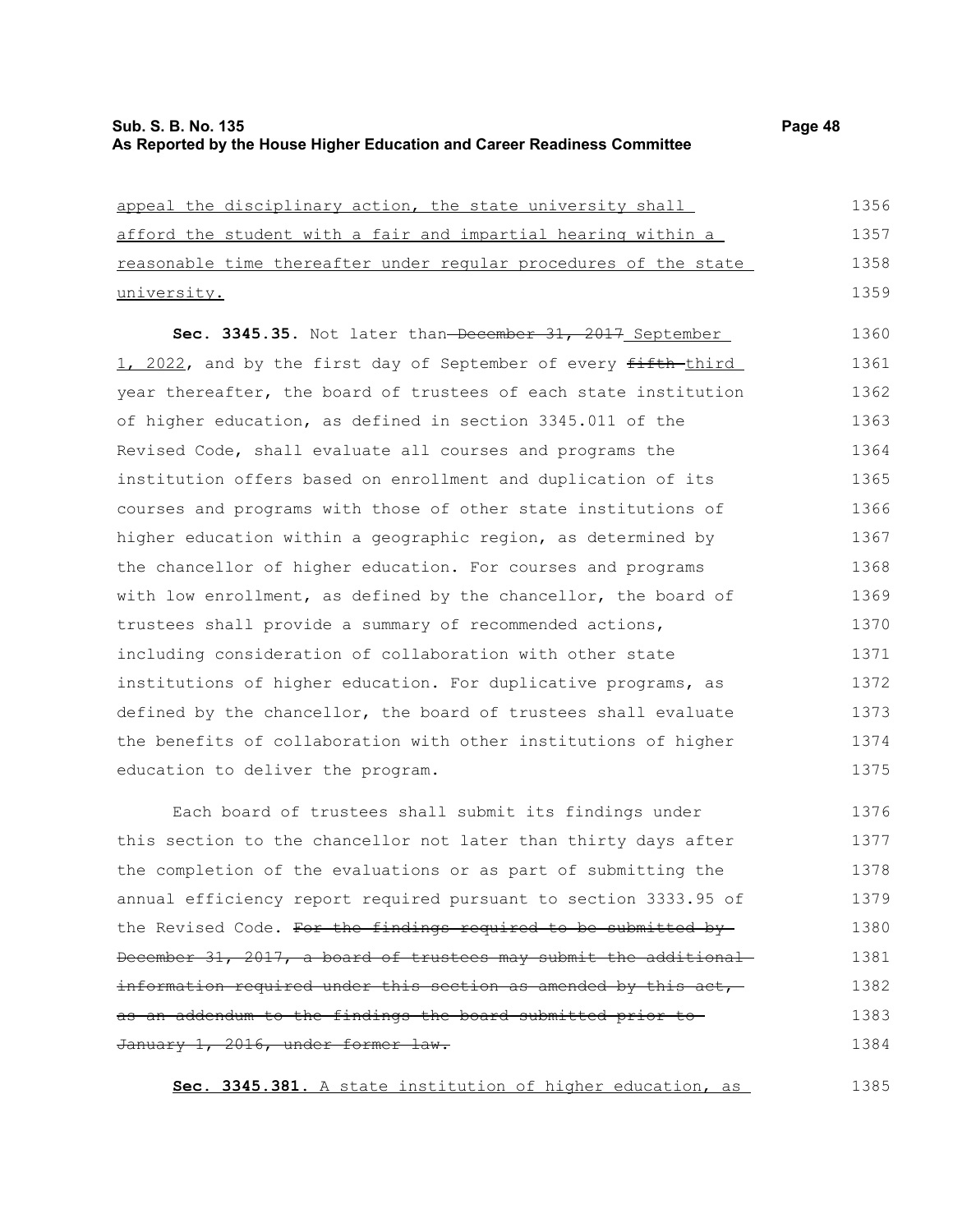# **Sub. S. B. No. 135** Page 49 **As Reported by the House Higher Education and Career Readiness Committee**

| defined in section 3345.011 of the Revised Code, shall accept    | 1386 |
|------------------------------------------------------------------|------|
| and provide credit for coursework in the same manner across all  | 1387 |
| instructional models, except in the case of courses that require | 1388 |
| in-person observations and experiences, such as laboratories and | 1389 |
| clinicals, which may necessitate instruction through an in-      | 1390 |
| person component rather than online instruction.                 | 1391 |
| Sec. 3345.461. A state institution of higher education, as       | 1392 |
| defined in section 3345.011 of the Revised Code, shall not       | 1393 |
| charge more in general and instructional fees for an online      | 1394 |
| course than for a course taught in an in-person, classroom       | 1395 |
| setting. Special fees charged for an online course at a state    | 1396 |
| institution of higher education, if applicable, shall be based   | 1397 |
| on the actual demonstrated cost incurred by the institution to   | 1398 |
| provide those courses.                                           | 1399 |
| Sec. 3345.481. (A) As used in this section:                      | 1400 |
| (1) "Eligible student" means an undergraduate student            | 1401 |
| enrolled in a bachelor's degree program at a state institution   | 1402 |
| of higher education.                                             | 1403 |
| (2) "Final-year" two academic years" means the last two          | 1404 |
| academic year years of full-time study that a bachelor's degree  | 1405 |
| program is typically designed to require, as determined by the   | 1406 |
| chancellor of higher education.                                  | 1407 |
| (3) "Requisite course" means a course that is necessary to       | 1408 |
| complete an eligible student's bachelor's degree program, but    | 1409 |
| that is not a general elective.                                  | 1410 |
| $(3)$ (4) "State institution of higher education" has the        | 1411 |
| same meaning as in section 3345.011 of the Revised Code.         | 1412 |
| (B) The board of trustees of a state institution of higher       | 1413 |
| education shall waive an eligible student's general and          | 1414 |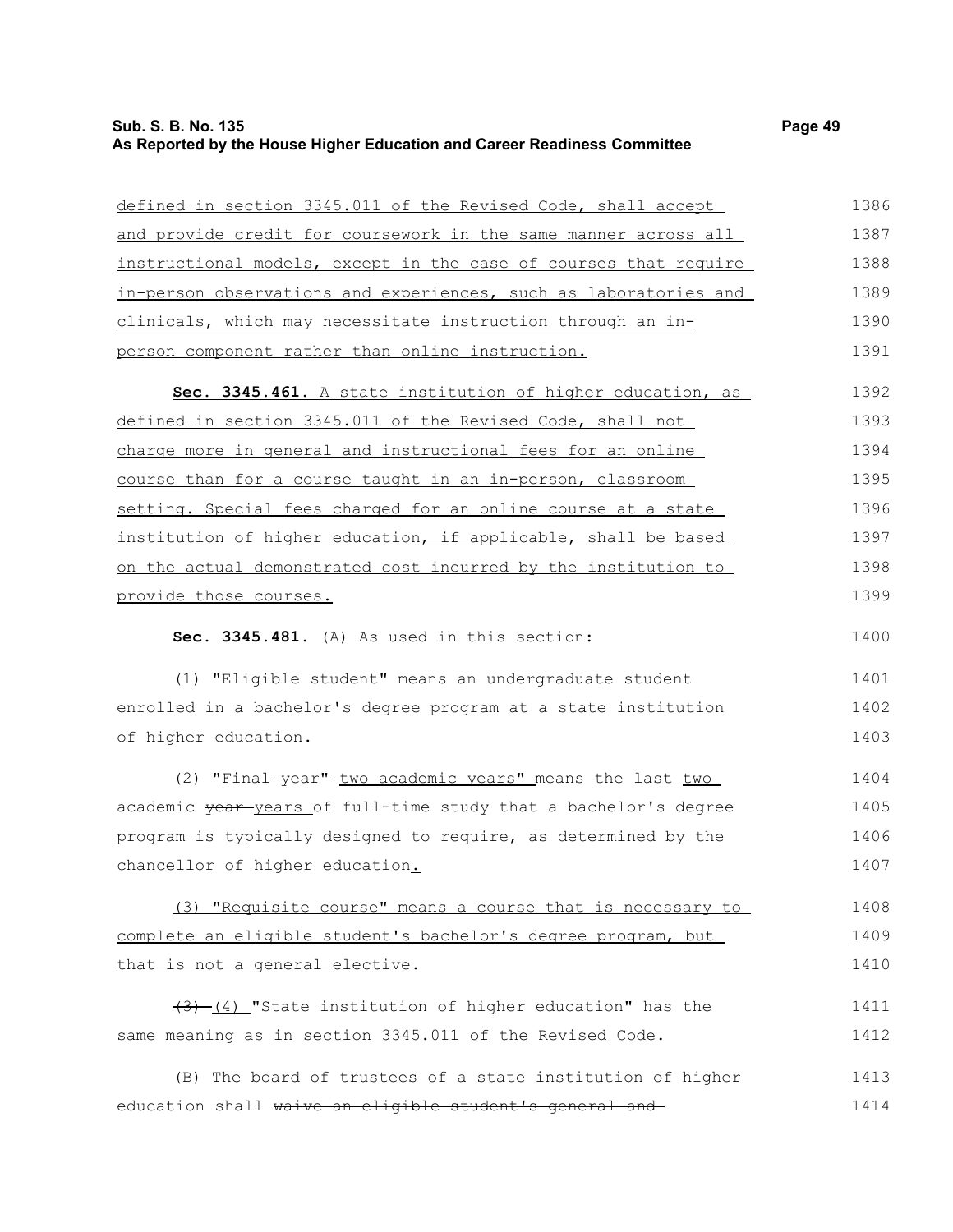# **Sub. S. B. No. 135** Page 50 **As Reported by the House Higher Education and Career Readiness Committee**

| instructional fees for a course necessary to complete the-       | 1415 |
|------------------------------------------------------------------|------|
| student's bachelor's degree program if provide an eligible       | 1416 |
| student with an accommodation prescribed under division (C) of   | 1417 |
| this section if that student was unable to register for a        | 1418 |
| requisite course in one of the student's final two academic      | 1419 |
| years and all of the following apply:                            | 1420 |
| (1) The necessary course is not a general elective               | 1421 |
| eligible student has not completed the requisite course prior to | 1422 |
| that academic year.                                              | 1423 |
| (2) The eligible student was enrolled full time, as              | 1424 |
| defined by the chancellor, in the student's final yearthat       | 1425 |
| academic year.                                                   | 1426 |
| (3) The eligible student was unable to register for the          | 1427 |
| necessary requisite course in the student's final that academic  | 1428 |
| year because of either of the following:                         | 1429 |
| (a) The course was not offered by the state institution of       | 1430 |
| higher education-in the eligible student's final year.           | 1431 |
| (b) Circumstances beyond the eligible student's control          | 1432 |
| made registration for the necessary course unfeasible, as        | 1433 |
| determined by the chancellor.                                    | 1434 |
| (4) The eligible student successfully paid all general and       | 1435 |
| instructional fees and did not receive a refund for the courses  | 1436 |
| for which the student registered in the student's final-that     | 1437 |
| academic year at the start of that year.                         | 1438 |
| (5) The eligible student successfully registers for the          | 1439 |
| necessary course in the next academic year in which the course-  | 1440 |
| is offered.                                                      | 1441 |
| (6) The eligible student did not enroll in the maximum           | 1442 |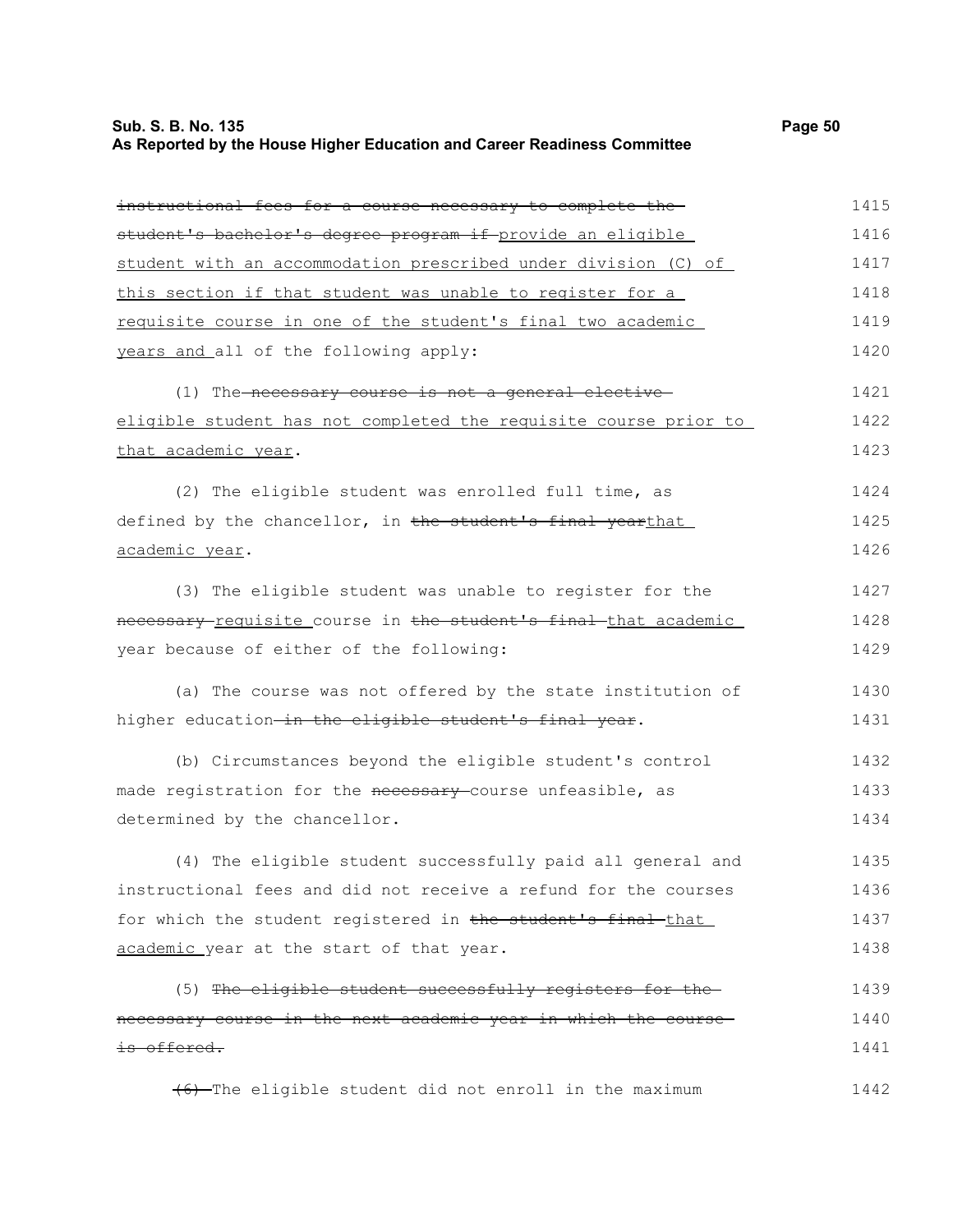| amount of credit hours in the student's final that academic     | 1443 |
|-----------------------------------------------------------------|------|
| year, as determined by the state institution of higher          | 1444 |
| education.                                                      | 1445 |
| (C) Qualifying for -A board of trustees shall offer an          | 1446 |
| eligible student described in division (B) of this section one  | 1447 |
| of the following accommodations:                                | 1448 |
|                                                                 |      |
| (1) The board of trustees shall waive the eligible              | 1449 |
| student's general and instructional fees for the requisite      | 1450 |
| course if the student successfully registers for that course in | 1451 |
| the next academic year in which the course is offered. However, | 1452 |
| a waiver of fees under division (B) of this section-shall not   | 1453 |
| grant an eligible student guaranteed or priority registration   | 1454 |
| for the necessary that course described in that division.       | 1455 |
| (2) The board of trustees shall reimburse the eligible          | 1456 |
| student for any general and instructional fees the student paid | 1457 |
| in order to register for a course equivalent to the requisite   | 1458 |
| course that is offered by an institution of higher education    | 1459 |
| with a similar accreditation. To qualify for a reimbursement,   | 1460 |
| the student must have registered for the equivalent course in   | 1461 |
| the academic year in which the student was unable to register   | 1462 |
| for the requisite course.                                       | 1463 |
| (3) The board of trustees shall permit the eligible             | 1464 |
| student to complete an independent study that meets specified   | 1465 |
| guidelines in lieu of the requisite course in order to meet the | 1466 |
| requirements of the student's bachelor's degree program.        | 1467 |
| (D) The chancellor shall establish rules to implement this      | 1468 |
| section.                                                        | 1469 |
| Sec. 5727.75. (A) For purposes of this section:                 | 1470 |
|                                                                 |      |
| (1) "Qualified energy project" means an energy project          | 1471 |
|                                                                 |      |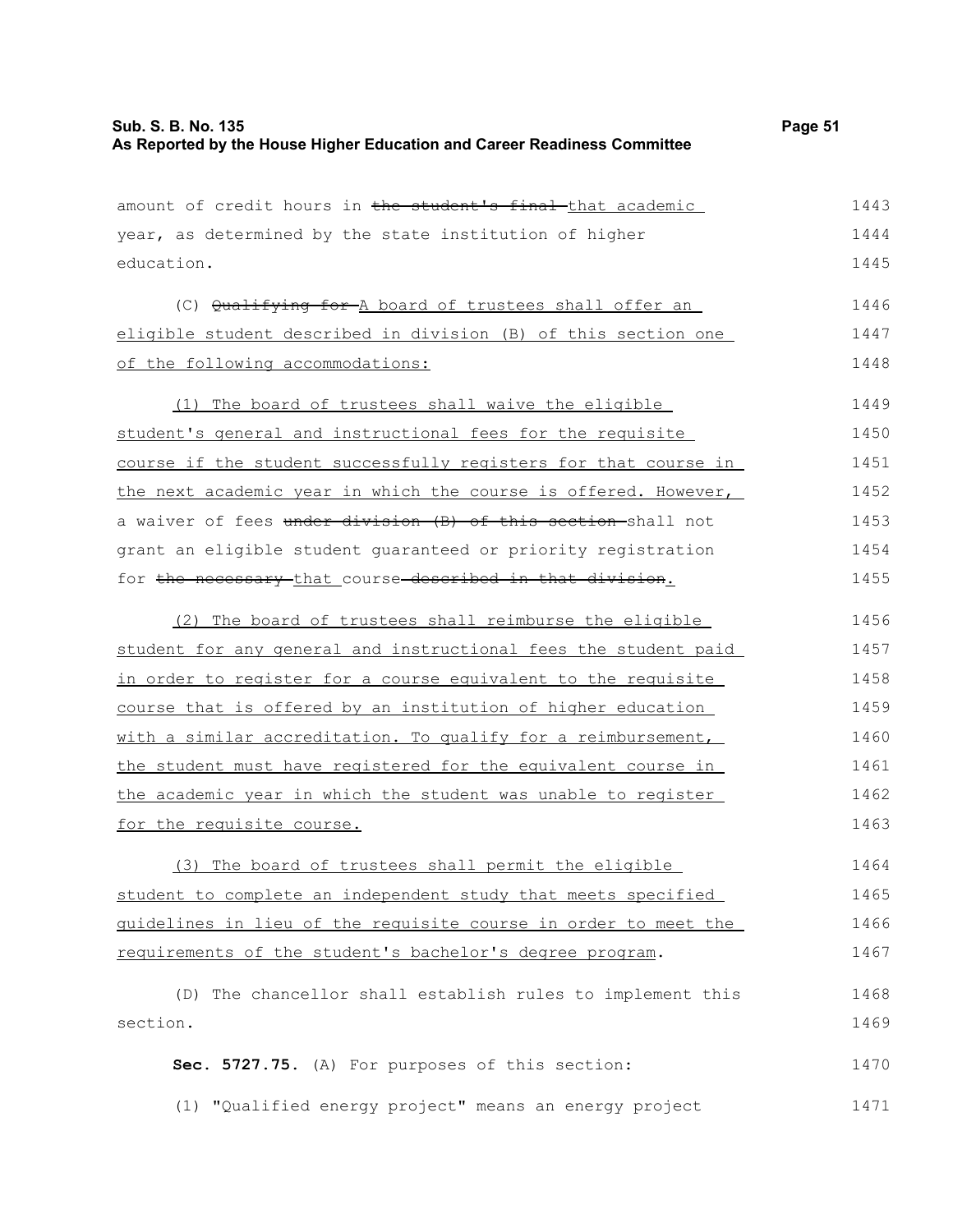certified by the director of development pursuant to this section. (2) "Energy project" means a project to provide electric power through the construction, installation, and use of an energy facility. (3) "Alternative energy zone" means a county declared as such by the board of county commissioners under division  $(E)$  (1) (b) or (c) of this section. (4) "Full-time equivalent employee" means the total number of employee-hours for which compensation was paid to individuals employed at a qualified energy project for services performed at the project during the calendar year divided by two thousand eighty hours. (5) "Solar energy project" means an energy project composed of an energy facility using solar panels to generate electricity. 1472 1473 1474 1475 1476 1477 1478 1479 1480 1481 1482 1483 1484 1485 1486 1487

(6) "Internet identifier of record" has the same meaning as in section 9.312 of the Revised Code. 1488 1489

(B)(1) Tangible personal property of a qualified energy project using renewable energy resources is exempt from taxation for tax years 2011 through 2025 if all of the following conditions are satisfied: 1490 1491 1492 1493

(a) On or before December 31, 2024, the owner or a lessee pursuant to a sale and leaseback transaction of the project submits an application to the power siting board for a certificate under section 4906.20 of the Revised Code, or if that section does not apply, submits an application for any approval, consent, permit, or certificate or satisfies any condition required by a public agency or political subdivision 1494 1495 1496 1497 1498 1499 1500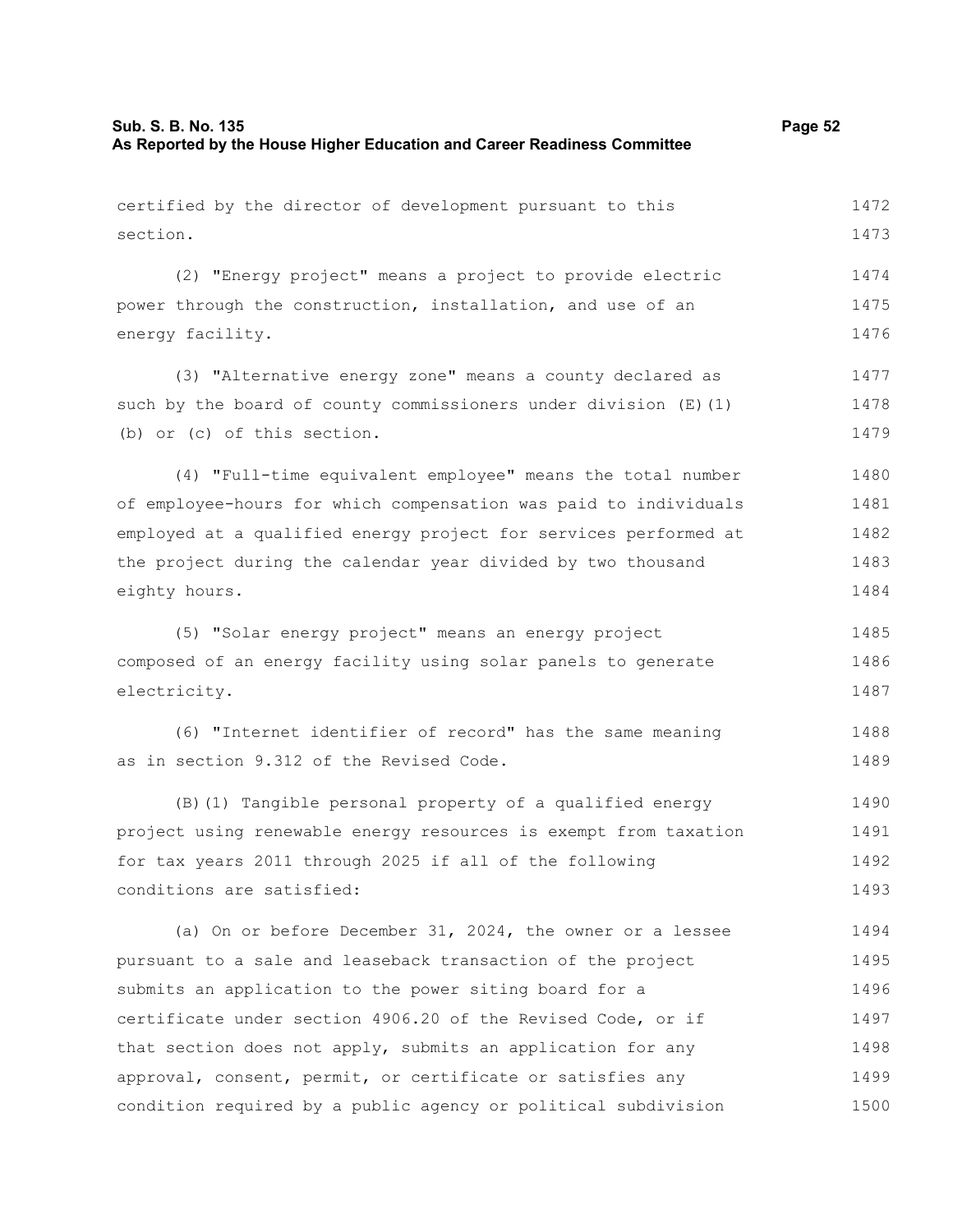of this state for the construction or initial operation of an energy project. 1501 1502

(b) Construction or installation of the energy facility begins on or after January 1, 2009, and before January 1, 2025. For the purposes of this division, construction begins on the earlier of the date of application for a certificate or other approval or permit described in division (B)(1)(a) of this section, or the date the contract for the construction or installation of the energy facility is entered into. 1503 1504 1505 1506 1507 1508 1509

(c) For a qualified energy project with a nameplate capacity of twenty megawatts or greater, a board of county commissioners of a county in which property of the project is located has adopted a resolution under division  $(E)$  (1)(b) or (c) of this section to approve the application submitted under division (E) of this section to exempt the property located in that county from taxation. A board's adoption of a resolution rejecting an application or its failure to adopt a resolution approving the application does not affect the tax-exempt status of the qualified energy project's property that is located in another county. 1510 1511 1512 1513 1514 1515 1516 1517 1518 1519 1520

(2) If tangible personal property of a qualified energy project using renewable energy resources was exempt from taxation under this section beginning in any of tax years 2011 through 2025, and the certification under division (E)(2) of this section has not been revoked, the tangible personal property of the qualified energy project is exempt from taxation for tax year 2026 and all ensuing tax years if the property was placed into service before January 1, 2026, as certified in the construction progress report required under division (F)(2) of this section. Tangible personal property that has not been 1521 1522 1523 1524 1525 1526 1527 1528 1529 1530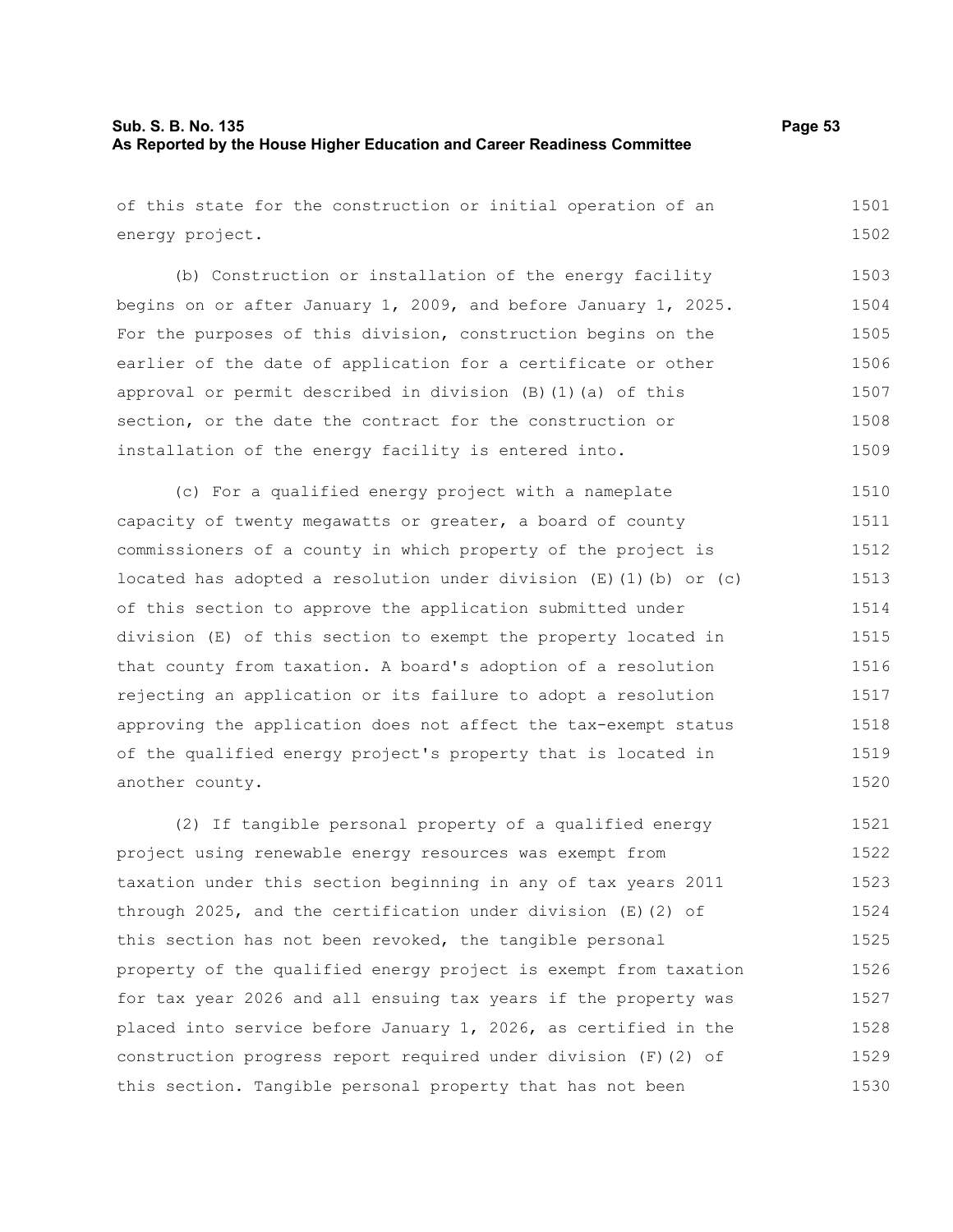#### **Sub. S. B. No. 135 Page 54 As Reported by the House Higher Education and Career Readiness Committee**

placed into service before that date is taxable property subject to taxation. An energy project for which certification has been revoked is ineligible for further exemption under this section. Revocation does not affect the tax-exempt status of the project's tangible personal property for the tax year in which revocation occurs or any prior tax year. 1531 1532 1533 1534 1535 1536

(C) Tangible personal property of a qualified energy project using clean coal technology, advanced nuclear technology, or cogeneration technology is exempt from taxation for the first tax year that the property would be listed for taxation and all subsequent years if all of the following circumstances are met: 1537 1538 1539 1540 1541 1542

(1) The property was placed into service before January 1, 2021. Tangible personal property that has not been placed into service before that date is taxable property subject to taxation. 1543 1544 1545 1546

(2) For such a qualified energy project with a nameplate capacity of twenty megawatts or greater, a board of county commissioners of a county in which property of the qualified energy project is located has adopted a resolution under division  $(E)(1)(b)$  or (c) of this section to approve the application submitted under division (E) of this section to exempt the property located in that county from taxation. A board's adoption of a resolution rejecting the application or its failure to adopt a resolution approving the application does not affect the tax-exempt status of the qualified energy project's property that is located in another county. 1547 1548 1549 1550 1551 1552 1553 1554 1555 1556 1557

(3) The certification for the qualified energy project issued under division (E)(2) of this section has not been revoked. An energy project for which certification has been 1558 1559 1560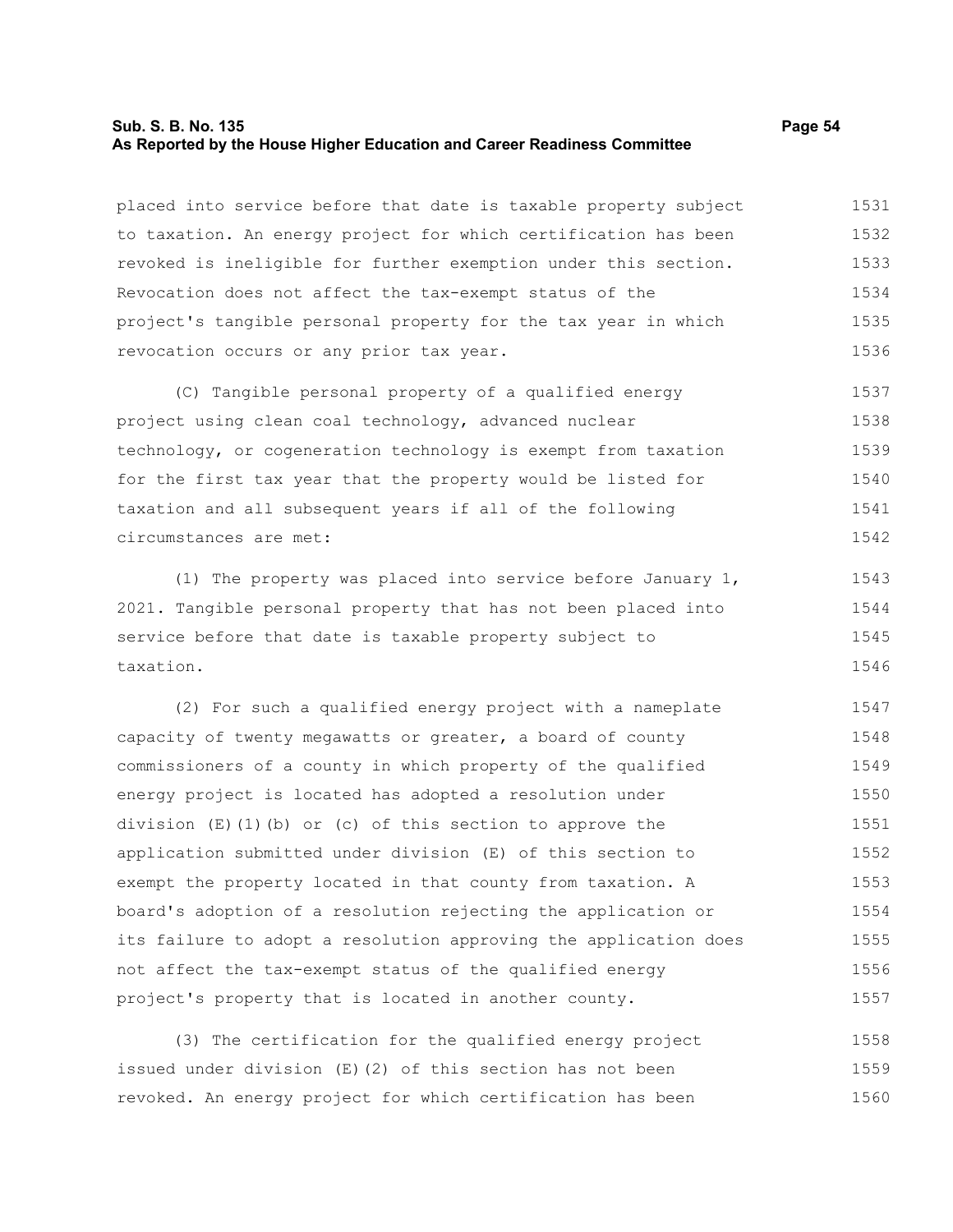revoked is ineligible for exemption under this section. Revocation does not affect the tax-exempt status of the project's tangible personal property for the tax year in which revocation occurs or any prior tax year. 1561 1562 1563 1564

(D) Except as otherwise provided in this section, real property of a qualified energy project is exempt from taxation for any tax year for which the tangible personal property of the qualified energy project is exempted under this section. 1565 1566 1567 1568

(E)(1)(a) A person may apply to the director of development for certification of an energy project as a qualified energy project on or before the following dates: 1569 1570 1571

(i) December 31, 2024, for an energy project using renewable energy resources; 1572 1573

(ii) December 31, 2017, for an energy project using clean coal technology, advanced nuclear technology, or cogeneration technology. 1574 1575 1576

(b) The director shall forward a copy of each application for certification of an energy project with a nameplate capacity of twenty megawatts or greater to the board of county commissioners of each county in which the project is located and to each taxing unit with territory located in each of the affected counties. Any board that receives from the director a copy of an application submitted under this division shall adopt a resolution approving or rejecting the application unless it has adopted a resolution under division  $(E)$  (1)(c) of this section. A resolution adopted under division  $(E)$  (1)(b) or (c) of this section may require an annual service payment to be made in addition to the service payment required under division (G) of this section. The sum of the service payment required in the 1577 1578 1579 1580 1581 1582 1583 1584 1585 1586 1587 1588 1589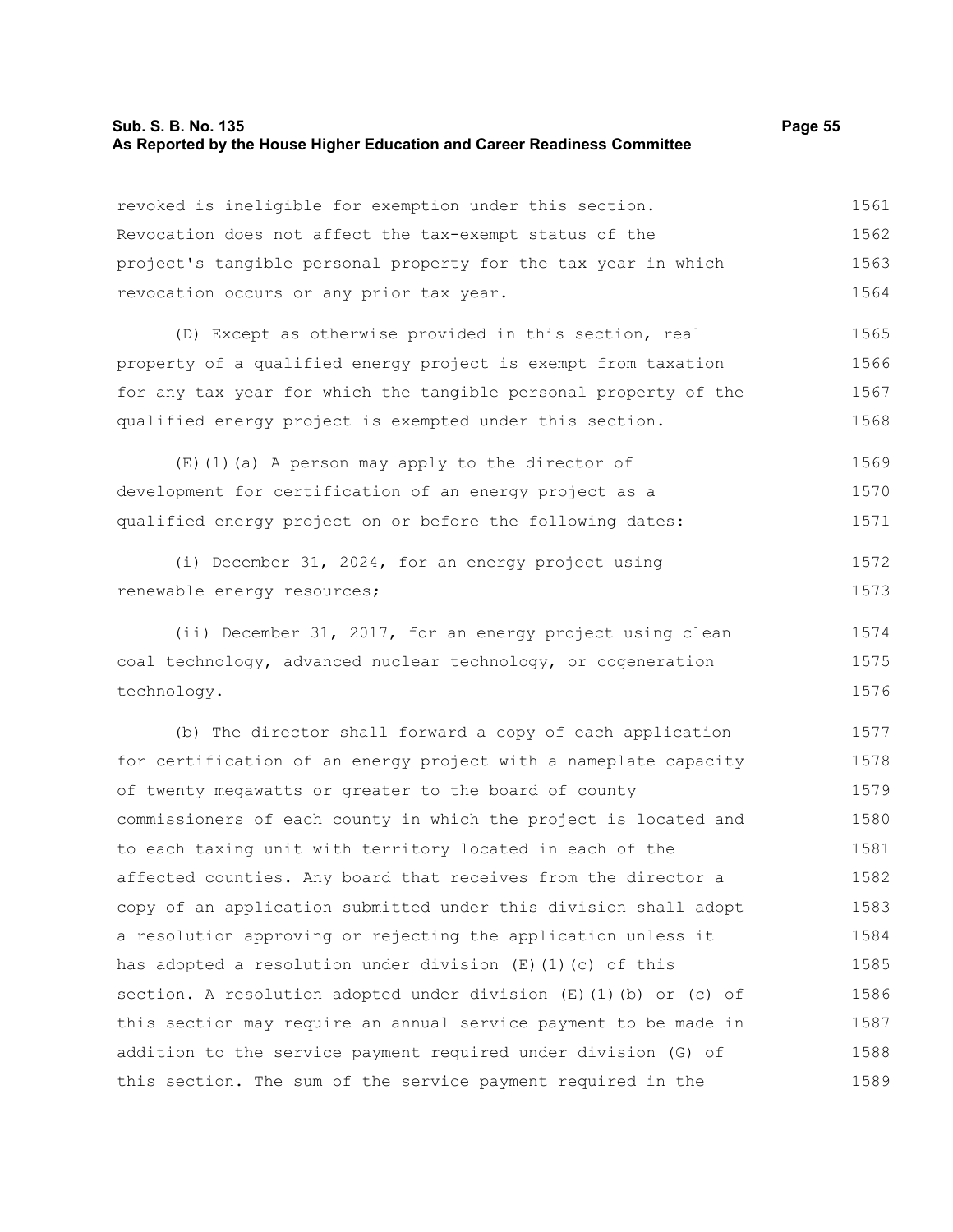#### **Sub. S. B. No. 135 Page 56 As Reported by the House Higher Education and Career Readiness Committee**

resolution and the service payment required under division (G) of this section shall not exceed nine thousand dollars per megawatt of nameplate capacity located in the county. The resolution shall specify the time and manner in which the payments required by the resolution shall be paid to the county treasurer. The county treasurer shall deposit the payment to the credit of the county's general fund to be used for any purpose for which money credited to that fund may be used. 1590 1591 1592 1593 1594 1595 1596 1597

The board shall send copies of the resolution to the owner of the facility and the director by certified mail or, if the board has record of an internet identifier of record associated with the owner or director, by ordinary mail and by that internet identifier of record. The board shall send such notice within thirty days after receipt of the application, or a longer period of time if authorized by the director. 1598 1599 1600 1601 1602 1603 1604

(c) A board of county commissioners may adopt a resolution declaring the county to be an alternative energy zone and declaring all applications submitted to the director of development under this division after the adoption of the resolution, and prior to its repeal, to be approved by the board. 1605 1606 1607 1608 1609 1610

All tangible personal property and real property of an energy project with a nameplate capacity of twenty megawatts or greater is taxable if it is located in a county in which the board of county commissioners adopted a resolution rejecting the application submitted under this division or failed to adopt a resolution approving the application under division (E)(1)(b) or (c) of this section. 1611 1612 1613 1614 1615 1616 1617

(2) The director shall certify an energy project if all of the following circumstances exist: 1618 1619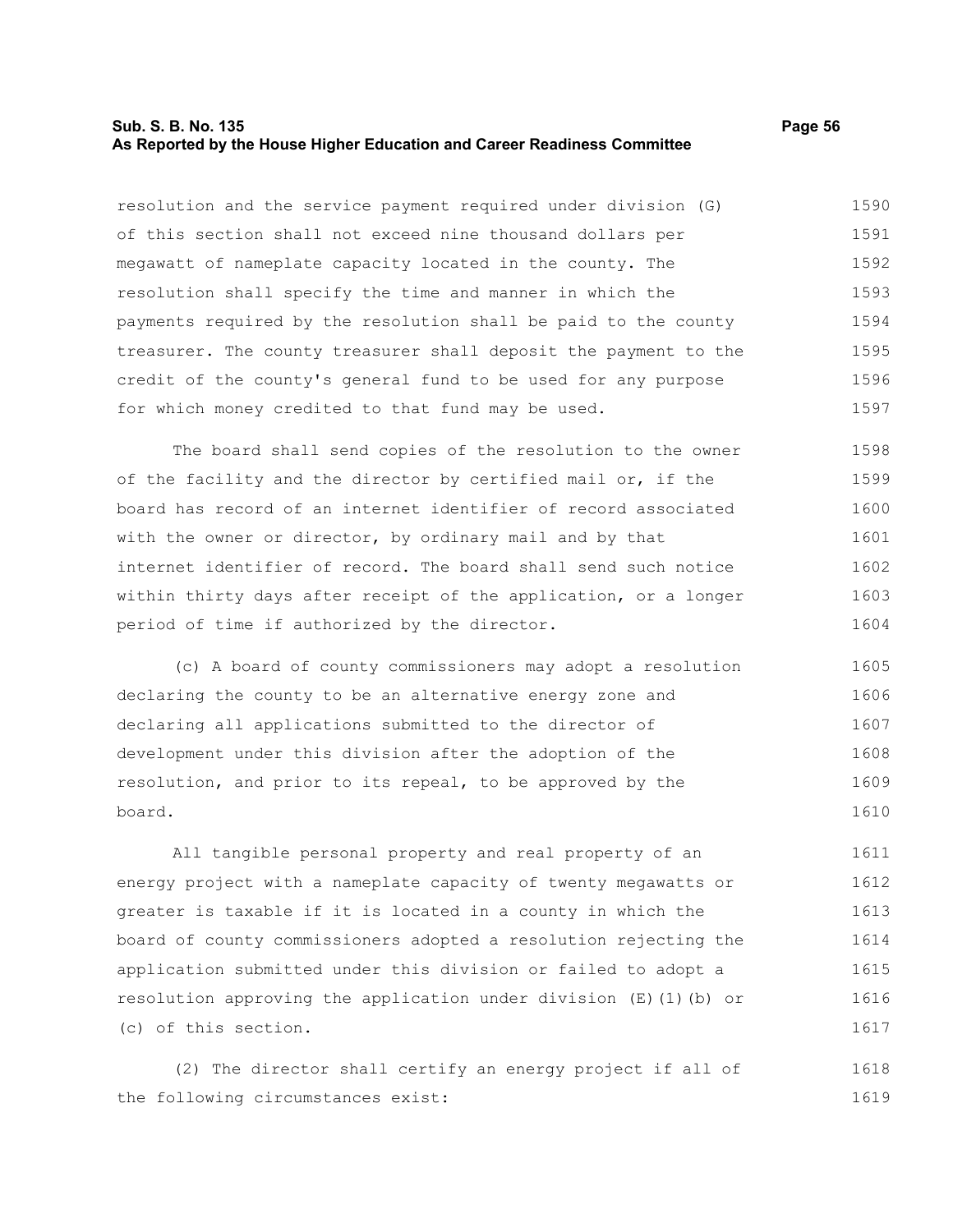| Sub. S. B. No. 135                                                       | Page 57 |
|--------------------------------------------------------------------------|---------|
| As Reported by the House Higher Education and Career Readiness Committee |         |

(a) The application was timely submitted.

(b) For an energy project with a nameplate capacity of twenty megawatts or greater, a board of county commissioners of at least one county in which the project is located has adopted a resolution approving the application under division (E)(1)(b) or (c) of this section. 1621 1622 1623 1624 1625

(c) No portion of the project's facility was used to supply electricity before December 31, 2009. 1626 1627

(3) The director shall deny a certification application if the director determines the person has failed to comply with any requirement under this section. The director may revoke a certification if the director determines the person, or subsequent owner or lessee pursuant to a sale and leaseback transaction of the qualified energy project, has failed to comply with any requirement under this section. Upon certification or revocation, the director shall notify the person, owner, or lessee, the tax commissioner, and the county auditor of a county in which the project is located of the certification or revocation. Notice shall be provided in a manner convenient to the director. 1628 1629 1630 1631 1632 1633 1634 1635 1636 1637 1638 1639

(F) The owner or a lessee pursuant to a sale and leaseback transaction of a qualified energy project shall do each of the following: 1640 1641 1642

(1) Comply with all applicable regulations; 1643

(2) File with the director of development a certified construction progress report before the first day of March of each year during the energy facility's construction or installation indicating the percentage of the project completed, and the project's nameplate capacity, as of the preceding 1644 1645 1646 1647 1648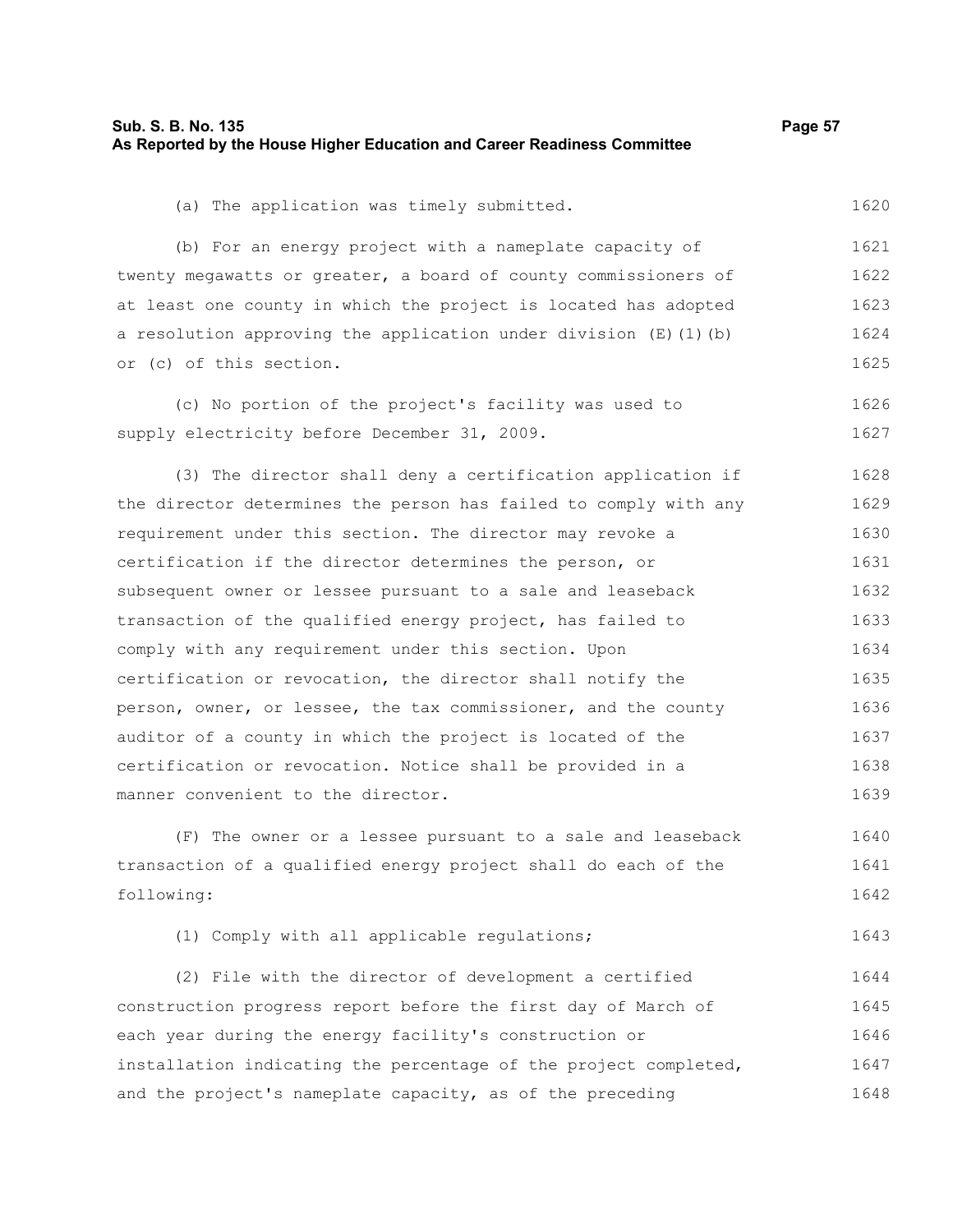#### **Sub. S. B. No. 135 Page 58 As Reported by the House Higher Education and Career Readiness Committee**

thirty-first day of December. Unless otherwise instructed by the director of development, the owner or lessee of an energy project shall file a report with the director on or before the first day of March each year after completion of the energy facility's construction or installation indicating the project's nameplate capacity as of the preceding thirty-first day of December. Not later than sixty days after June 17, 2010, the owner or lessee of an energy project, the construction of which was completed before June 17, 2010, shall file a certificate indicating the project's nameplate capacity. 1649 1650 1651 1652 1653 1654 1655 1656 1657 1658

(3) File with the director of development, in a manner prescribed by the director, a report of the total number of full-time equivalent employees, and the total number of fulltime equivalent employees domiciled in Ohio, who are employed in the construction or installation of the energy facility; 1659 1660 1661 1662 1663

(4) For energy projects with a nameplate capacity of twenty megawatts or greater, repair all roads, bridges, and culverts affected by construction as reasonably required to restore them to their preconstruction condition, as determined by the county engineer in consultation with the local jurisdiction responsible for the roads, bridges, and culverts. In the event that the county engineer deems any road, bridge, or culvert to be inadequate to support the construction or decommissioning of the energy facility, the road, bridge, or culvert shall be rebuilt or reinforced to the specifications established by the county engineer prior to the construction or decommissioning of the facility. The owner or lessee of the facility shall post a bond in an amount established by the county engineer and to be held by the board of county commissioners to ensure funding for repairs of roads, bridges, and culverts affected during the construction. The bond shall be 1664 1665 1666 1667 1668 1669 1670 1671 1672 1673 1674 1675 1676 1677 1678 1679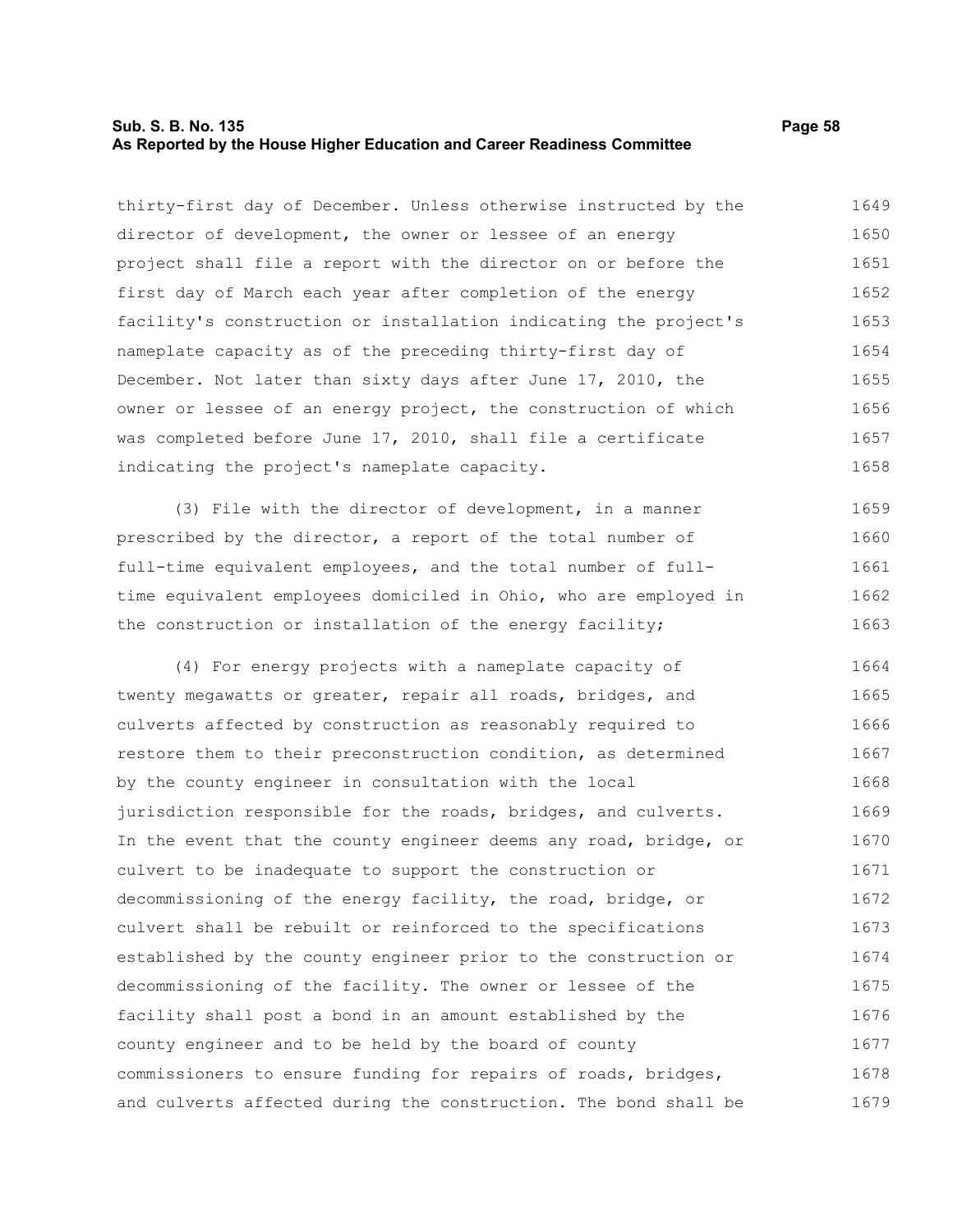#### **Sub. S. B. No. 135 Page 59 As Reported by the House Higher Education and Career Readiness Committee**

released by the board not later than one year after the date the repairs are completed. The energy facility owner or lessee pursuant to a sale and leaseback transaction shall post a bond, as may be required by the Ohio power siting board in the certificate authorizing commencement of construction issued pursuant to section 4906.10 of the Revised Code, to ensure funding for repairs to roads, bridges, and culverts resulting from decommissioning of the facility. The energy facility owner or lessee and the county engineer may enter into an agreement regarding specific transportation plans, reinforcements, modifications, use and repair of roads, financial security to be provided, and any other relevant issue. 1680 1681 1682 1683 1684 1685 1686 1687 1688 1689 1690 1691

(5) Provide or facilitate training for fire and emergency responders for response to emergency situations related to the energy project and, for energy projects with a nameplate capacity of twenty megawatts or greater, at the person's expense, equip the fire and emergency responders with proper equipment as reasonably required to enable them to respond to such emergency situations; 1692 1693 1694 1695 1696 1697 1698

(6) Maintain a ratio of Ohio-domiciled full-time equivalent employees employed in the construction or installation of the energy project to total full-time equivalent employees employed in the construction or installation of the energy project of not less than eighty per cent in the case of a solar energy project, and not less than fifty per cent in the case of any other energy project. In the case of an energy project for which certification from the power siting board is required under section 4906.20 of the Revised Code, the number of full-time equivalent employees employed in the construction or installation of the energy project equals the number actually employed or the number projected to be employed in the 1699 1700 1701 1702 1703 1704 1705 1706 1707 1708 1709 1710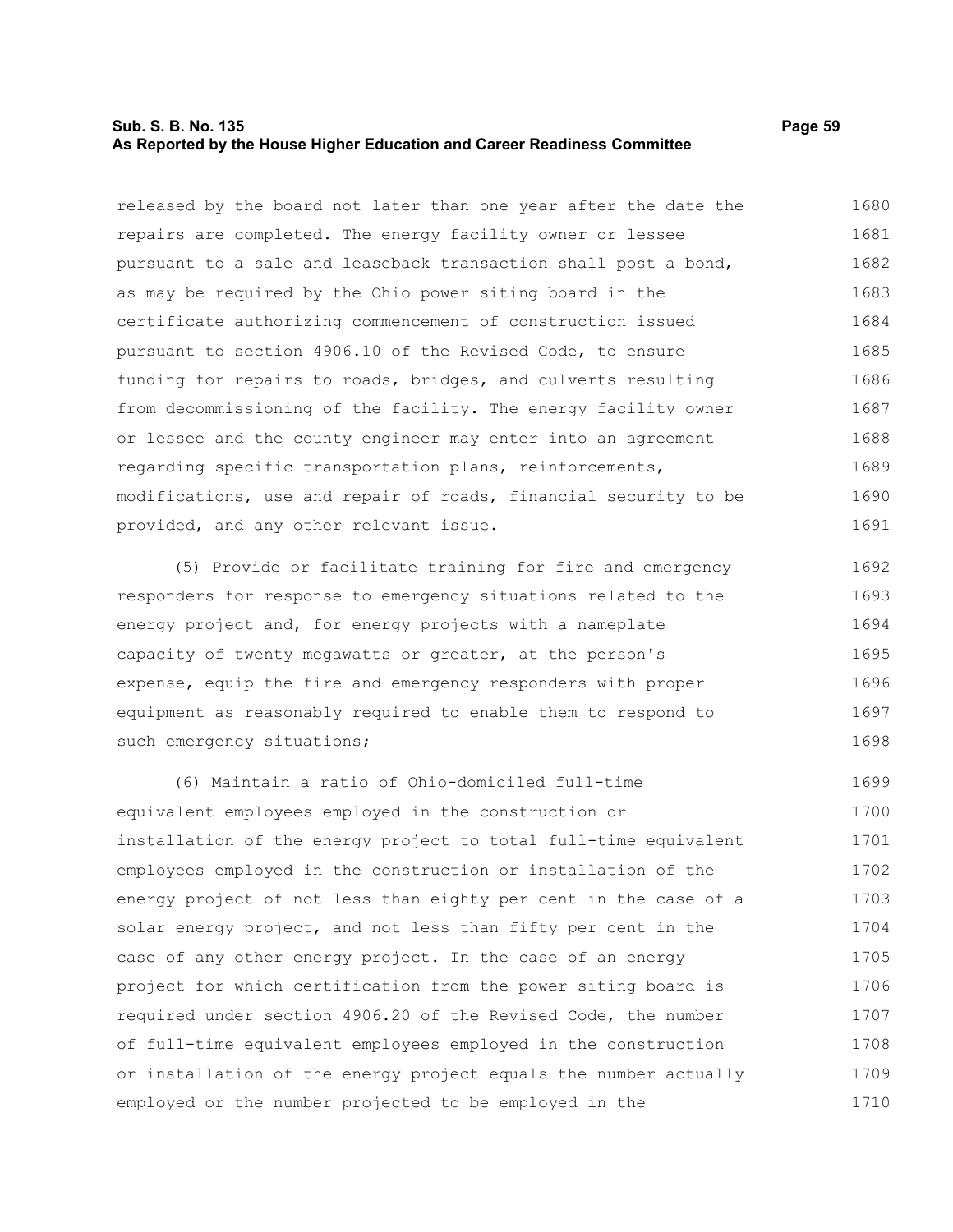### **Sub. S. B. No. 135 Page 60 As Reported by the House Higher Education and Career Readiness Committee**

certificate application, if such projection is required under regulations adopted pursuant to section 4906.03 of the Revised Code, whichever is greater. For all other energy projects, the number of full-time equivalent employees employed in the construction or installation of the energy project equals the number actually employed or the number projected to be employed by the director of development, whichever is greater. To estimate the number of employees to be employed in the construction or installation of an energy project, the director shall use a generally accepted job-estimating model in use for renewable energy projects, including but not limited to the job and economic development impact model. The director may adjust an estimate produced by a model to account for variables not accounted for by the model. 1711 1712 1713 1714 1715 1716 1717 1718 1719 1720 1721 1722 1723 1724

(7) For energy projects with a nameplate capacity in excess of twenty megawatts, establish a relationship with  $a$ member of the university system of Ohio as defined in section 3345.011 of the Revised Code or with a person offering an apprenticeship program registered with the employment and training administration within the United States department of labor or with the apprenticeship council created by section 4139.02 of the Revised Code, any of the following to educate and train individuals for careers in the wind or solar energy industry<del>. The</del>: 1725 1726 1727 1728 1729 1730 1731 1732 1733 1734

(a) A member of the university system of Ohio as defined in section 3345.011 of the Revised Code; 1735 1736

(b) A person offering an apprenticeship program registered with the employment and training administration within the United States department of labor or with the apprenticeship council created by section 4139.02 of the Revised Code; 1737 1738 1739 1740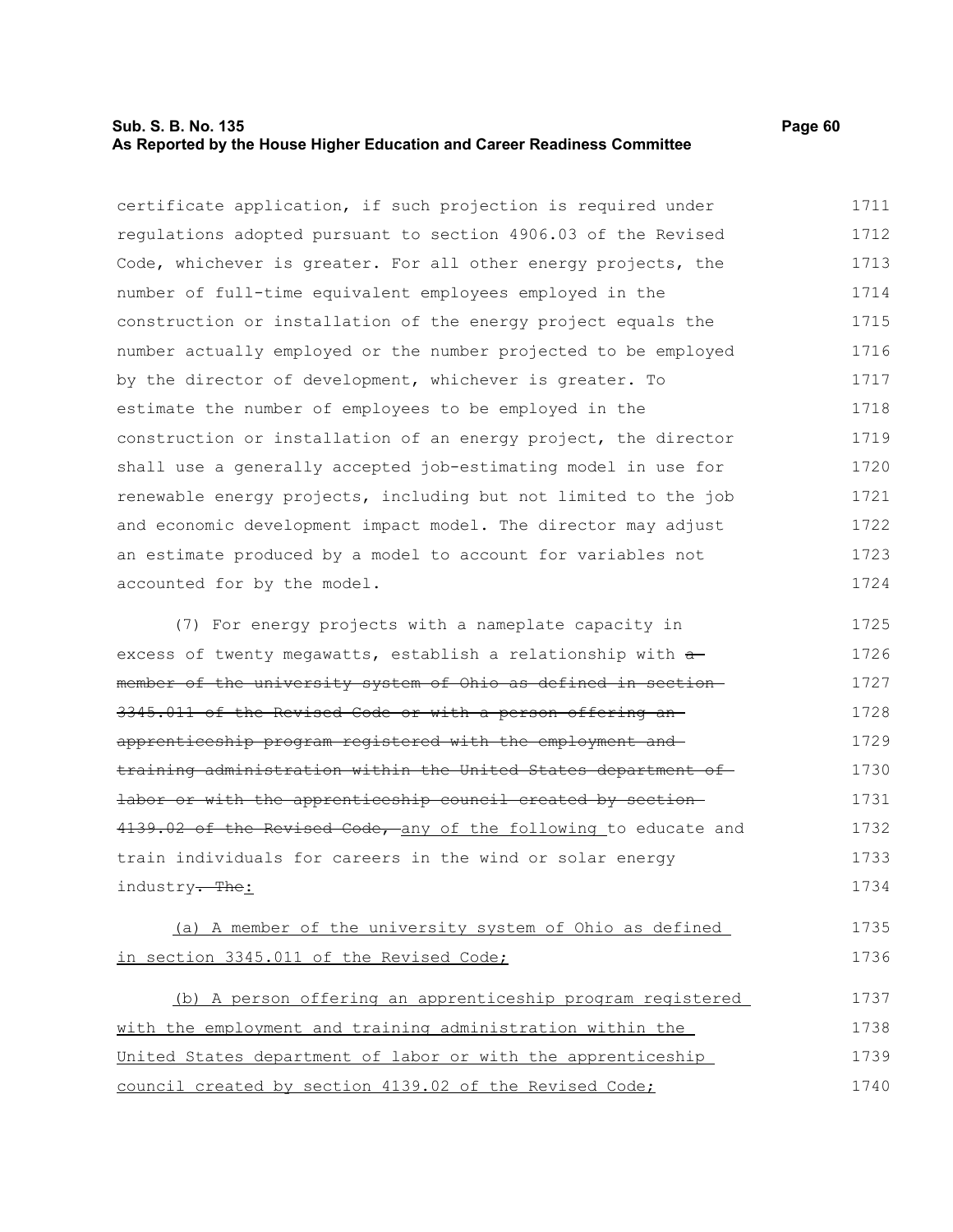| (c) A career-technical center, joint vocational school           | 1741 |
|------------------------------------------------------------------|------|
| district, comprehensive career-technical center, or compact      | 1742 |
| career-technical center;                                         | 1743 |
| (d) A training center operated by a labor organization, or       | 1744 |
| with a training center operated by a for-profit or nonprofit     | 1745 |
| organization.                                                    | 1746 |
| The relationship may include endowments, cooperative             | 1747 |
| programs, internships, apprenticeships, research and development | 1748 |
| projects, and curriculum development.                            | 1749 |
| (8) Offer to sell power or renewable energy credits from         | 1750 |
| the energy project to electric distribution utilities or         | 1751 |
| electric service companies subject to renewable energy resource  | 1752 |
| requirements under section 4928.64 of the Revised Code that have | 1753 |
| issued requests for proposal for such power or renewable energy  | 1754 |
| credits. If no electric distribution utility or electric service | 1755 |
| company issues a request for proposal on or before December 31,  | 1756 |
| 2010, or accepts an offer for power or renewable energy credits  | 1757 |
| within forty-five days after the offer is submitted, power or    | 1758 |
| renewable energy credits from the energy project may be sold to  | 1759 |
| other persons. Division (F) (8) of this section does not apply   | 1760 |
| if:                                                              | 1761 |
| (a) The owner or lessee is a rural electric company or a         | 1762 |
| municipal power agency as defined in section 3734.058 of the     | 1763 |
| Revised Code.                                                    | 1764 |

(b) The owner or lessee is a person that, before completion of the energy project, contracted for the sale of power or renewable energy credits with a rural electric company or a municipal power agency. 1765 1766 1767 1768

(c) The owner or lessee contracts for the sale of power or 1769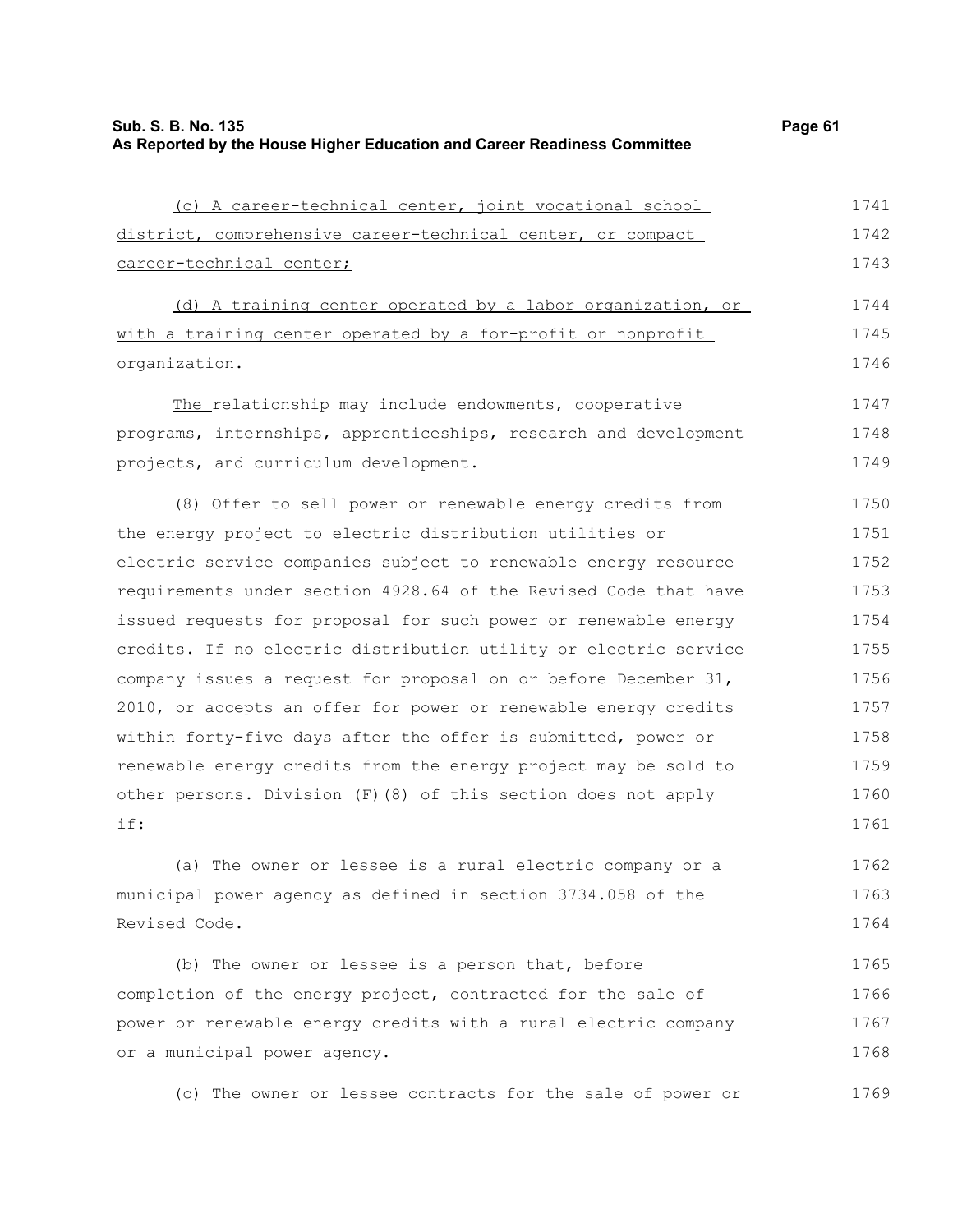| renewable energy credits from the energy project before June 17, | 1770 |
|------------------------------------------------------------------|------|
| 2010.                                                            | 1771 |
|                                                                  |      |
| (9) Make annual service payments as required by division         | 1772 |
| (G) of this section and as may be required in a resolution       | 1773 |
| adopted by a board of county commissioners under division (E) of | 1774 |
| this section.                                                    | 1775 |
| (G) The owner or a lessee pursuant to a sale and leaseback       | 1776 |
| transaction of a qualified energy project shall make annual      | 1777 |
| service payments in lieu of taxes to the county treasurer on or  | 1778 |
| before the final dates for payments of taxes on public utility   | 1779 |
| personal property on the real and public utility personal        | 1780 |
| property tax list for each tax year for which property of the    | 1781 |
| energy project is exempt from taxation under this section. The   | 1782 |
| county treasurer shall allocate the payment on the basis of the  | 1783 |
| project's physical location. Upon receipt of a payment, or if    | 1784 |
| timely payment has not been received, the county treasurer shall | 1785 |
| certify such receipt or non-receipt to the director of           | 1786 |
| development and tax commissioner in a form determined by the     | 1787 |
| director and commissioner, respectively. Each payment shall be   | 1788 |
| in the following amount:                                         | 1789 |
| (1) In the case of a solar energy project, seven thousand        | 1790 |
| dollars per megawatt of nameplate capacity located in the county | 1791 |
| as of the thirty-first-day of December of the preceding tax      | 1792 |
| year;                                                            | 1793 |
| (2) In the case of any other energy project using                | 1794 |
| renewable energy resources, the following:                       | 1795 |
|                                                                  |      |

(a) If the project maintains during the construction or installation of the energy facility a ratio of Ohio-domiciled full-time equivalent employees to total full-time equivalent 1796 1797 1798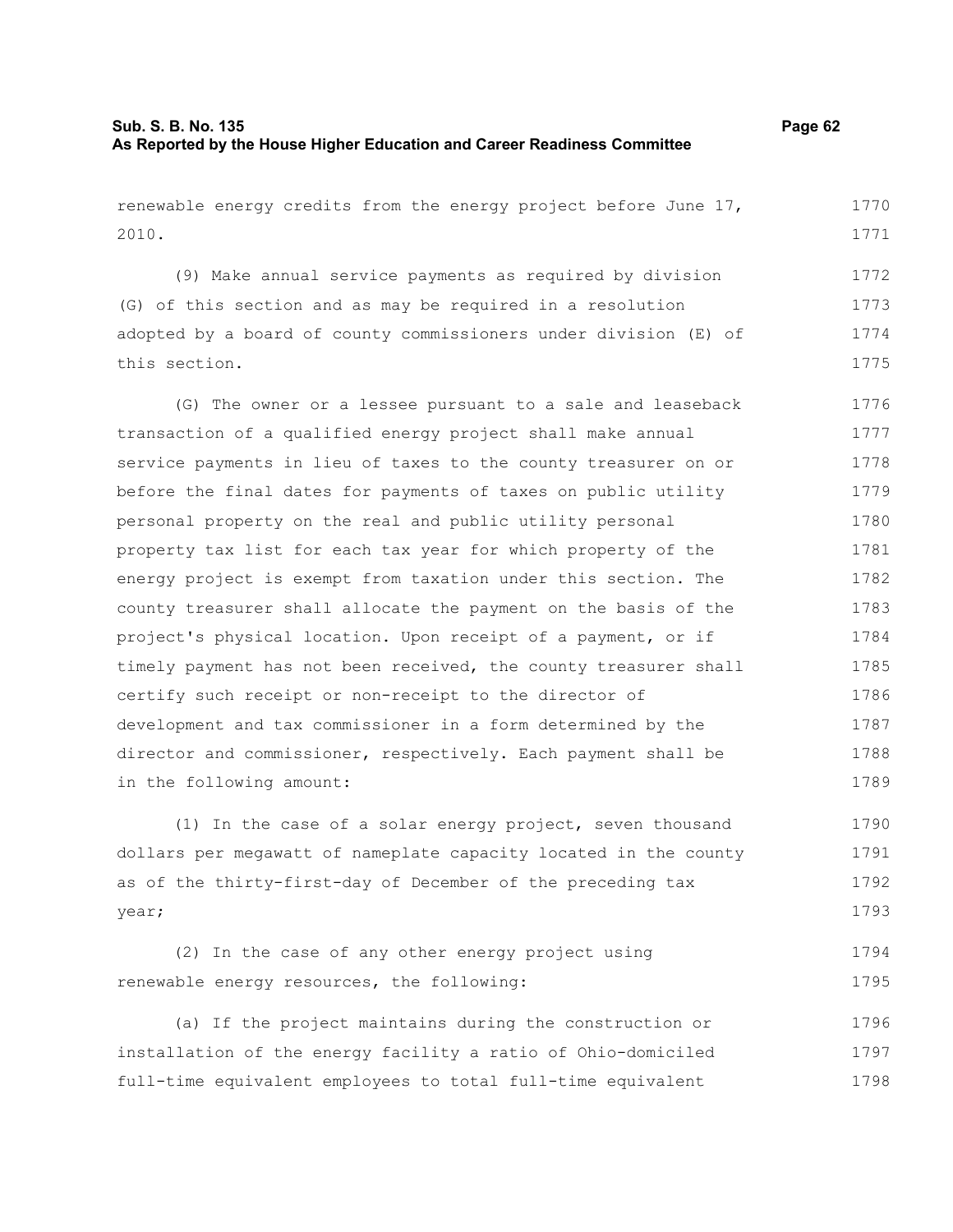### **Sub. S. B. No. 135 Page 63 As Reported by the House Higher Education and Career Readiness Committee**

employees of not less than seventy-five per cent, six thousand dollars per megawatt of nameplate capacity located in the county as of the thirty-first day of December of the preceding tax year; 1799 1800 1801 1802

(b) If the project maintains during the construction or installation of the energy facility a ratio of Ohio-domiciled full-time equivalent employees to total full-time equivalent employees of less than seventy-five per cent but not less than sixty per cent, seven thousand dollars per megawatt of nameplate capacity located in the county as of the thirty-first day of December of the preceding tax year; 1803 1804 1805 1806 1807 1808 1809

(c) If the project maintains during the construction or installation of the energy facility a ratio of Ohio-domiciled full-time equivalent employees to total full-time equivalent employees of less than sixty per cent but not less than fifty per cent, eight thousand dollars per megawatt of nameplate capacity located in the county as of the thirty-first day of December of the preceding tax year. 1810 1811 1812 1813 1814 1815 1816

(3) In the case of an energy project using clean coal technology, advanced nuclear technology, or cogeneration technology, the following: 1817 1818 1819

(a) If the project maintains during the construction or installation of the energy facility a ratio of Ohio-domiciled full-time equivalent employees to total full-time equivalent employees of not less than seventy-five per cent, six thousand dollars per megawatt of nameplate capacity located in the county as of the thirty-first day of December of the preceding tax year; 1820 1821 1822 1823 1824 1825 1826

(b) If the project maintains during the construction or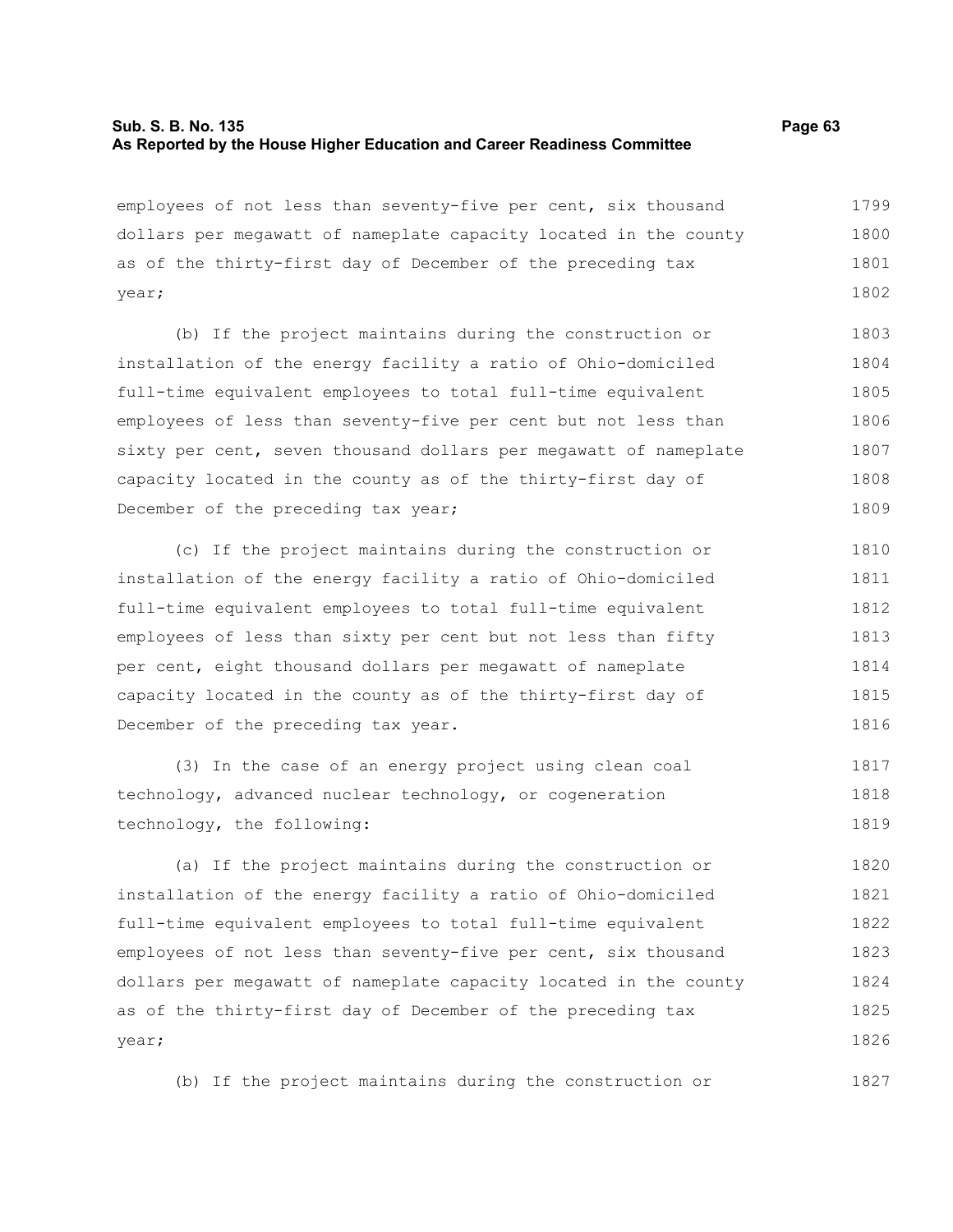#### **Sub. S. B. No. 135 Page 64 As Reported by the House Higher Education and Career Readiness Committee**

installation of the energy facility a ratio of Ohio-domiciled full-time equivalent employees to total full-time equivalent employees of less than seventy-five per cent but not less than sixty per cent, seven thousand dollars per megawatt of nameplate capacity located in the county as of the thirty-first day of December of the preceding tax year; 1828 1829 1830 1831 1832 1833

(c) If the project maintains during the construction or installation of the energy facility a ratio of Ohio-domiciled full-time equivalent employees to total full-time equivalent employees of less than sixty per cent but not less than fifty per cent, eight thousand dollars per megawatt of nameplate capacity located in the county as of the thirty-first day of December of the preceding tax year. 1834 1835 1836 1837 1838 1839 1840

(H) The director of development in consultation with the tax commissioner shall adopt rules pursuant to Chapter 119. of the Revised Code to implement and enforce this section. 1841 1842 1843

**Section 2.** That existing sections 9.76, 123.01, 3313.6020, 3333.04, 3333.122, 3345.0212, 3345.21, 3345.35, 3345.481, and 5727.75 of the Revised Code are hereby repealed. 1844 1845 1846

**Section 3.** (A) As used in this section, "qualifying apprenticeship" means either of the following: 1847 1848

(1) Any apprenticeship program that is certified or registered by the United States Department of Labor; 1849 1850

(2) Any pre-apprenticeship aligned with section 3313.904 of the Revised Code. 1851 1852

(B) The Superintendent of Public Instruction, in consultation with the Chancellor of Higher Education and the Director of Job and Family Services, shall develop a proposal to implement a statewide apprenticeship program for high school 1853 1854 1855 1856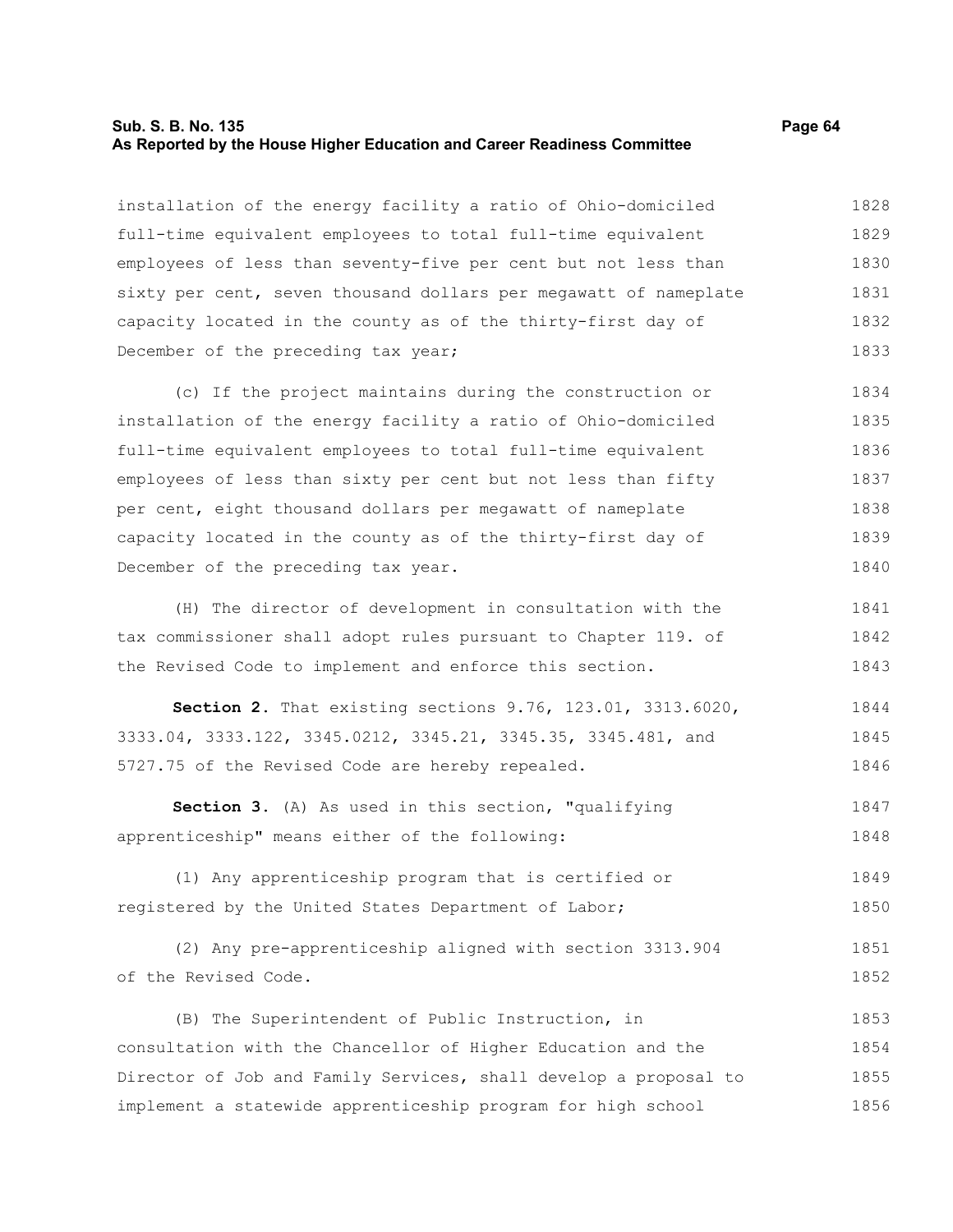# **Sub. S. B. No. 135** Page 65 **As Reported by the House Higher Education and Career Readiness Committee**

| students on a pathway to either employment upon graduation or    | 1857 |
|------------------------------------------------------------------|------|
| enrollment in a postsecondary educational institution.           | 1858 |
| The state Superintendent, in consultation with the               | 1859 |
| Chancellor and the Director, shall include appropriate           | 1860 |
| stakeholders in the development of the proposal.                 | 1861 |
| (C) The state Superintendent, the Chancellor, the                | 1862 |
| Director, and any other participating stakeholders shall         | 1863 |
| consider at least all of the following in developing the         | 1864 |
| proposal:                                                        | 1865 |
| (1) Eligibility requirements for a student to participate        | 1866 |
| in an apprenticeship, including a minimum grade point average or | 1867 |
| its equivalent;                                                  | 1868 |
| (2) A process by which a student may secure an                   | 1869 |
| apprenticeship;                                                  | 1870 |
| (3) A process for approval of each student's                     | 1871 |
| apprenticeship, including a method for evaluating the            | 1872 |
| educational benefits of an apprenticeship, and giving            | 1873 |
| consideration to qualifying apprenticeships offered in this      | 1874 |
| state;                                                           | 1875 |
| (4) A limitation on the number of hours per week a student       | 1876 |
| may work in an apprenticeship;                                   | 1877 |
| (5) A method for determining actual costs to a business          | 1878 |
| participating in an apprenticeship, including workers'           | 1879 |
| compensation and other insurance costs and training costs;       | 1880 |
| (6) A funding formula for students enrolled in a public          | 1881 |
| high school, including a maximum amount, to pay businesses for   | 1882 |
| costs associated with employing students under an                | 1883 |
| apprenticeship;                                                  | 1884 |
|                                                                  |      |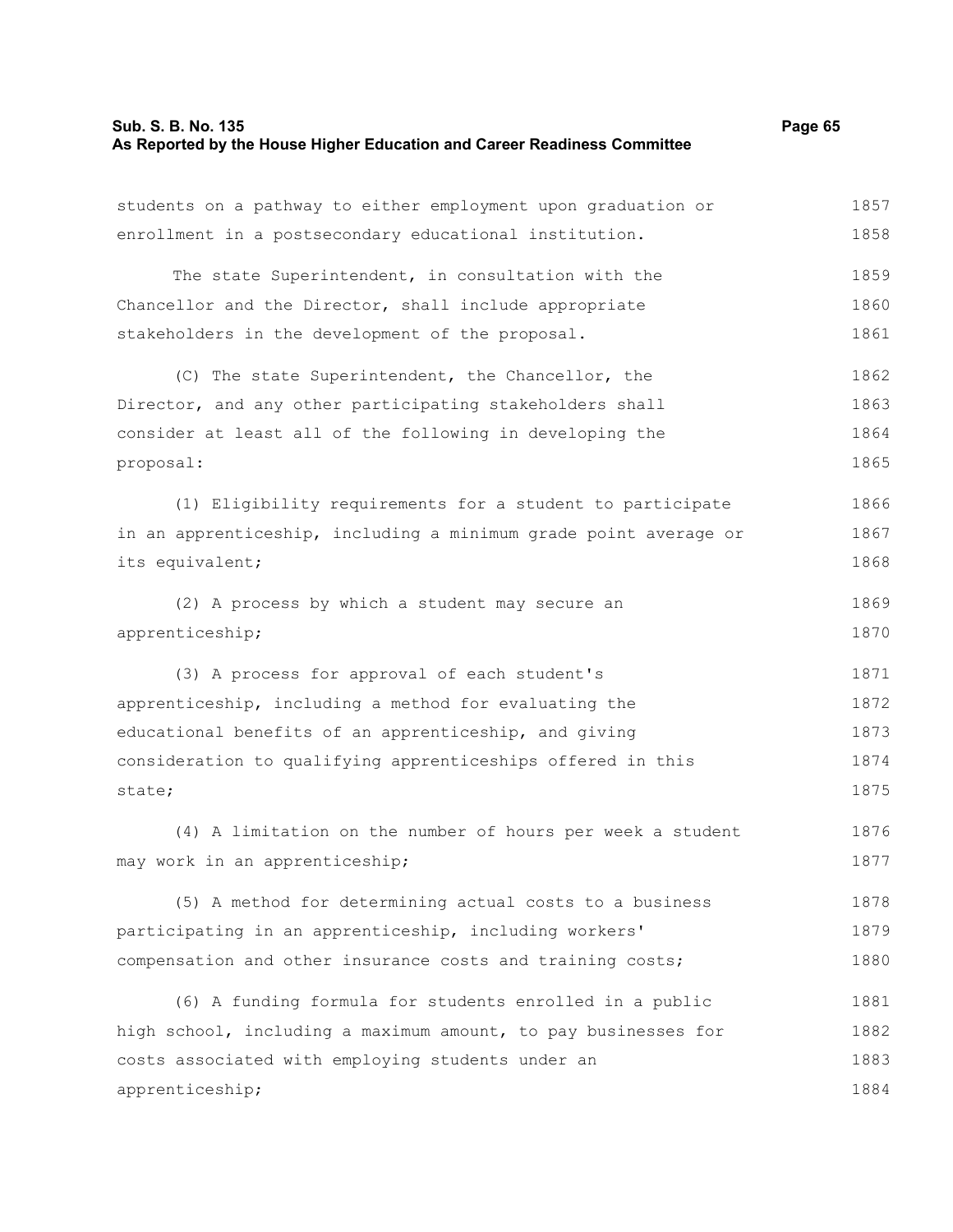# **Sub. S. B. No. 135** Page 66 **As Reported by the House Higher Education and Career Readiness Committee**

|                                                                  | (7) A funding formula for students enrolled in a chartered     |             |             | 1885 |  |
|------------------------------------------------------------------|----------------------------------------------------------------|-------------|-------------|------|--|
|                                                                  | nonpublic high school, including a maximum amount, to pay      |             |             | 1886 |  |
| businesses for costs associated with employing students under an |                                                                |             |             |      |  |
| apprenticeship;                                                  |                                                                |             |             | 1888 |  |
|                                                                  | (8) A method for making payments to participating              |             |             | 1889 |  |
| businesses;                                                      |                                                                |             |             | 1890 |  |
|                                                                  |                                                                |             |             |      |  |
|                                                                  | (9) A method by which any college credit for a certificate     |             |             | 1891 |  |
|                                                                  | or certificates earned in an apprenticeship may transfer to an |             |             | 1892 |  |
|                                                                  | institution of higher education. Under the method, each        |             |             | 1893 |  |
|                                                                  | institution shall determine whether to accept work after       |             |             | 1894 |  |
|                                                                  | completing an apprenticeship as eligible college credit for    |             |             | 1895 |  |
| admission purposes.                                              |                                                                |             |             | 1896 |  |
|                                                                  | (D) Not later than June 1, 2023, the state Superintendent,     |             |             | 1897 |  |
|                                                                  | the Chancellor, and the Director shall submit the proposal to  |             |             | 1898 |  |
| the Governor and the General Assembly, in accordance with        |                                                                |             |             |      |  |
|                                                                  | section 101.68 of the Revised Code, for consideration.         |             |             | 1900 |  |
|                                                                  | Section 4. That Sections 381.10 and 381.480 of H.B. 110 of     |             |             | 1901 |  |
|                                                                  | the 134th General Assembly be amended to read as follows:      |             |             | 1902 |  |
| Sec. 381.10.                                                     |                                                                |             |             | 1903 |  |
|                                                                  |                                                                |             |             |      |  |
|                                                                  |                                                                |             |             |      |  |
|                                                                  |                                                                |             |             | 1904 |  |
|                                                                  |                                                                |             |             |      |  |
| $\mathbf{2}$<br>$\mathbf 1$                                      | 3                                                              | 4           | 5           |      |  |
| Α                                                                | BOR DEPARTMENT OF HIGHER EDUCATION                             |             |             |      |  |
| GENERAL REVENUE FUND<br>$\, {\bf B}$                             |                                                                |             |             |      |  |
|                                                                  |                                                                |             |             |      |  |
| 235321<br>GRF<br>С                                               | Operating Expenses                                             | \$5,742,147 | \$5,914,411 |      |  |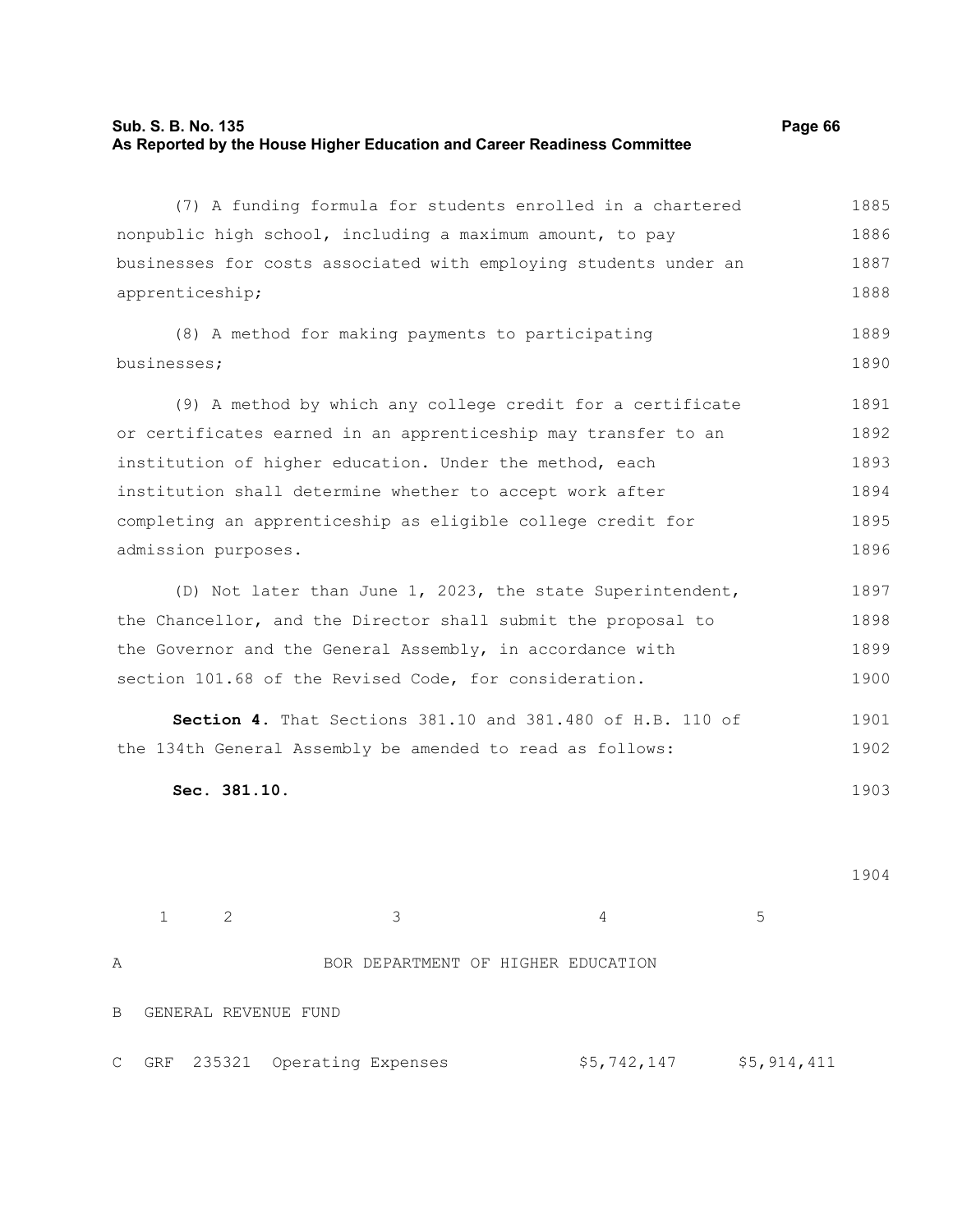|              | Sub. S. B. No. 135<br>As Reported by the House Higher Education and Career Readiness Committee |        |                                                         |                                 |              |
|--------------|------------------------------------------------------------------------------------------------|--------|---------------------------------------------------------|---------------------------------|--------------|
| D            | GRF                                                                                            | 235402 | Sea Grants                                              | \$299, 250                      | \$299, 250   |
| Е            | <b>GRF</b>                                                                                     | 235406 | Articulation and Transfer                               | \$1,818,947                     | \$1,873,515  |
| F            | GRF                                                                                            | 235408 | Midwest Higher Education<br>Compact                     | \$116,725                       | \$118,476    |
| G            | GRF                                                                                            |        | 235414 Grants and Scholarship<br>Administration         | \$850,729                       | \$876,251    |
| H            | GRF                                                                                            | 235417 | Technology Maintenance<br>and Operations                | \$3,530,641                     | \$3,636,561  |
| I.           | GRF                                                                                            | 235428 | Appalachian New Economy<br>Workforce Partnership        | \$4,041,600                     | \$4,041,600  |
| J            | GRF                                                                                            | 235438 | Choose Ohio First<br>Scholarship                        | \$25,000,000                    | \$28,000,000 |
| Κ            | GRF                                                                                            |        | 235443 Adult Basic and Literacy<br>Education - State    | \$7,083,344                     | \$7,083,344  |
| L            | GRF                                                                                            | 235444 | Ohio Technical Centers                                  | \$21, 310, 120                  | \$21,810,120 |
| М            | GRF                                                                                            |        | 235474 Area Health Education<br>Centers Program Support | \$873,000                       | \$873,000    |
| Ν            | GRF                                                                                            | 235492 | Campus Safety and<br>Training                           | \$612,000                       | \$630,360    |
| O            | GRF                                                                                            | 235495 | Northeast Ohio Medical<br>University Dental School      | \$0                             | \$1,000,000  |
| $\, {\bf P}$ | GRF                                                                                            | 235501 | State Share of                                          | \$2,056,678,116 \$2,075,761,402 |              |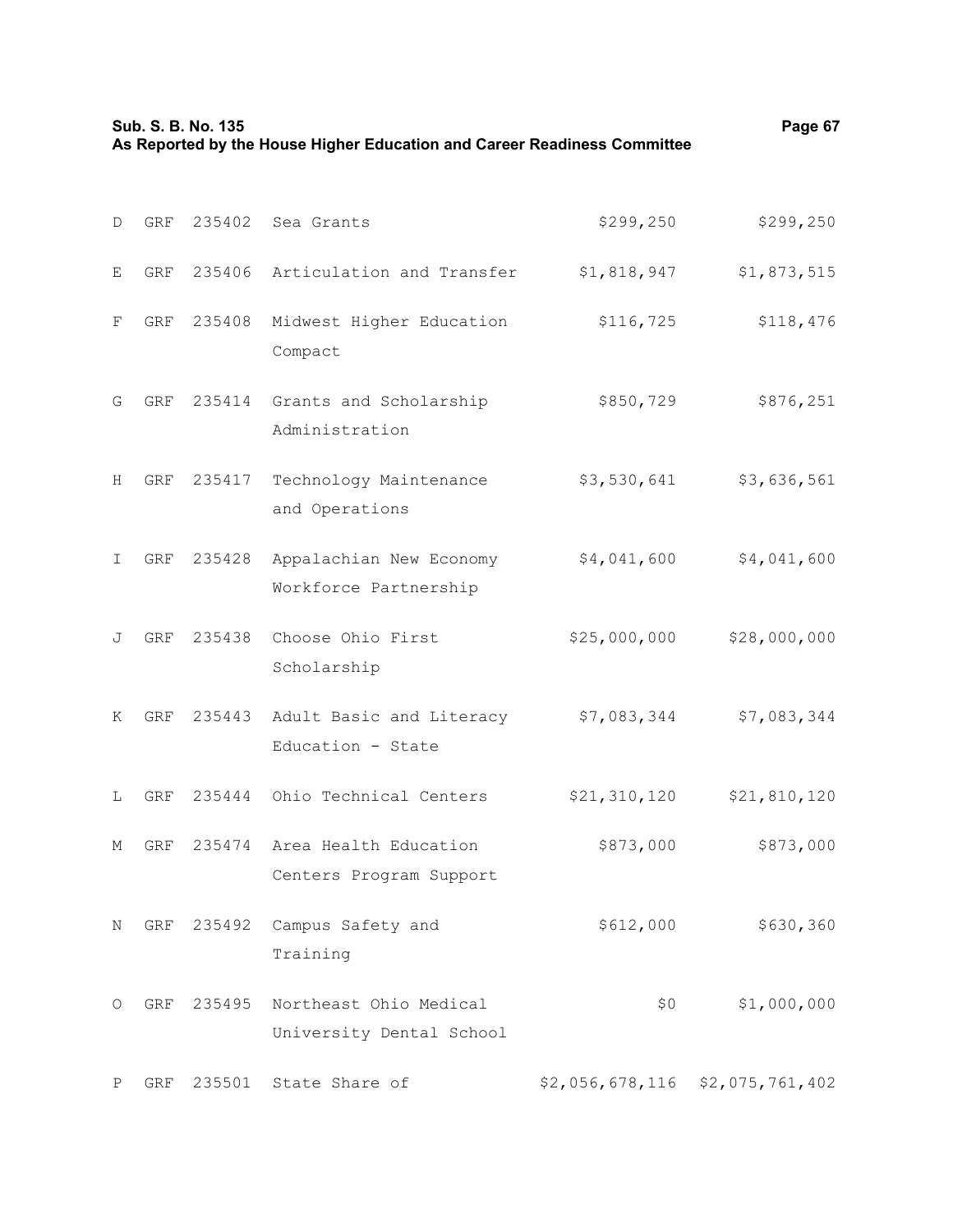| Sub. S. B. No. 135<br>As Reported by the House Higher Education and Career Readiness Committee |            |               |                                                                         |              | Page 68      |
|------------------------------------------------------------------------------------------------|------------|---------------|-------------------------------------------------------------------------|--------------|--------------|
|                                                                                                |            |               | Instruction                                                             |              |              |
| Q.                                                                                             | GRF        | 235504        | War Orphans and Severely<br>Disabled Veterans'<br>Children Scholarships | \$14,000,000 | \$15,500,000 |
| R                                                                                              | GRF        | 235507        | OhioLINK                                                                | \$5,654,164  | \$5,752,427  |
| S                                                                                              | <b>GRF</b> | 235508        | Air Force Institute of<br>Technology                                    | \$1,824,219  | \$1,863,387  |
| Т                                                                                              | GRF        | 235510        | Ohio Supercomputer Center                                               | \$4,294,160  | \$4,422,984  |
| U                                                                                              | GRF        | 235511        | The Ohio State University \$24,563,453<br>Extension Service             |              | \$24,761,619 |
| V                                                                                              | GRF        | 235514        | Central State Supplement                                                | \$11,551,202 | \$11,685,515 |
| W                                                                                              | GRF        | 235515        | Case Western Reserve<br>University School of<br>Medicine                | \$2,038,940  | \$2,038,940  |
| Χ                                                                                              | GRF        | 235519        | Family Practice                                                         | \$3,007,876  | \$3,007,876  |
| Y                                                                                              | GRF        | 235520        | Shawnee State Supplement                                                | \$4,636,500  | \$5,409,250  |
| Ζ                                                                                              | GRF        |               | 235525 Geriatric Medicine                                               | \$496,043    | \$496,043    |
|                                                                                                |            |               | AA GRF 235526 Primary Care Residencies                                  | \$1,425,000  | \$1,425,000  |
|                                                                                                |            | AB GRF 235533 | Program and Project<br>Support                                          | \$1,540,925  | \$853,000    |
|                                                                                                |            |               | AC GRF 235535 Ohio Agricultural<br>Research and Development             | \$35,785,072 | \$36,086,454 |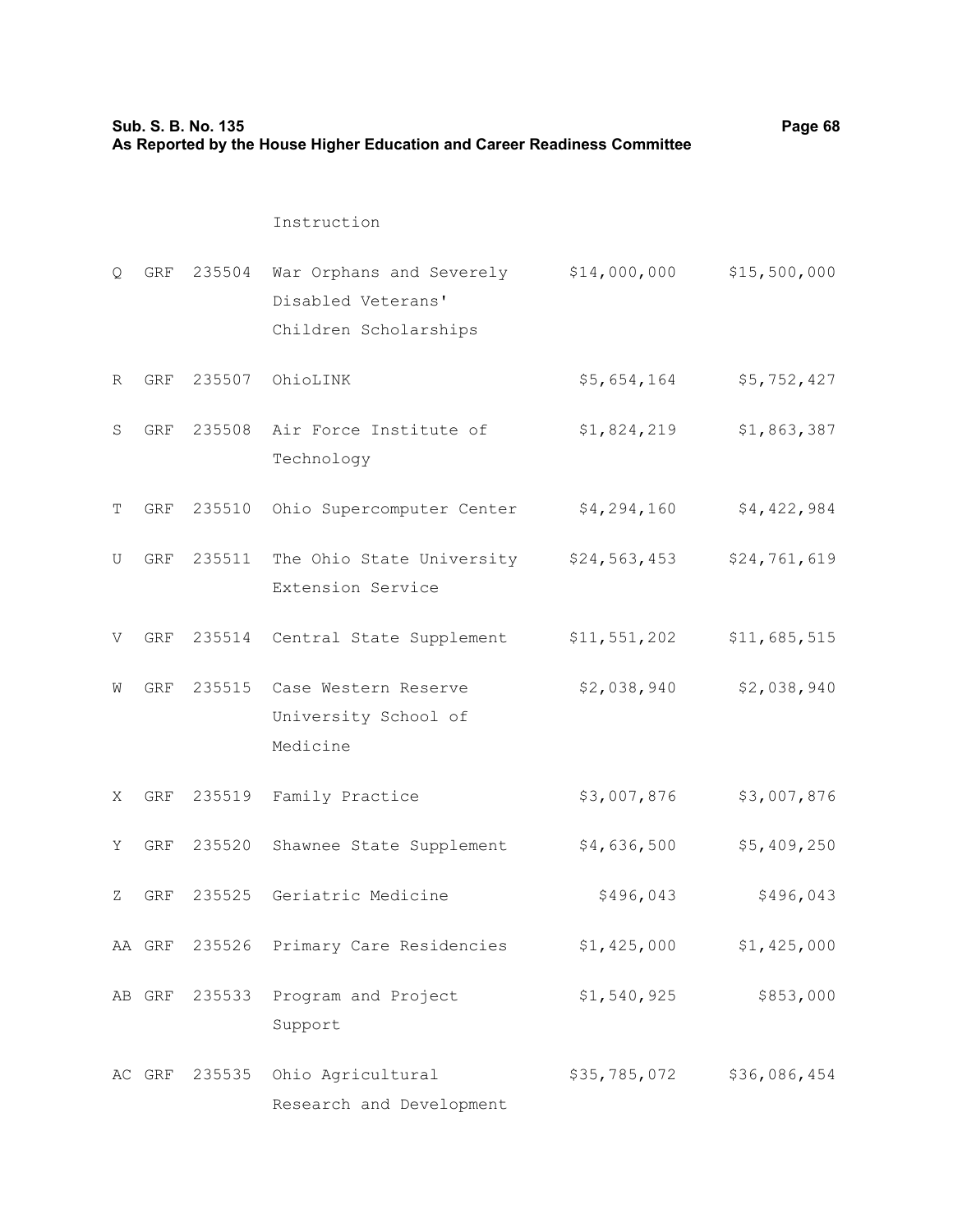| Sub. S. B. No. 135<br>As Reported by the House Higher Education and Career Readiness Committee |        |               |                                                                          |             | Page 69     |
|------------------------------------------------------------------------------------------------|--------|---------------|--------------------------------------------------------------------------|-------------|-------------|
|                                                                                                |        |               | Center                                                                   |             |             |
|                                                                                                |        |               | AD GRF 235536 The Ohio State University<br>Clinical Teaching             | \$9,185,494 | \$9,185,494 |
|                                                                                                | AE GRF |               | 235537 University of Cincinnati<br>Clinical Teaching                     | \$8,334,944 | \$8,334,944 |
|                                                                                                |        | AF GRF 235538 | University of Toledo<br>Clinical Teaching                                | \$5,888,670 | \$5,888,670 |
|                                                                                                |        |               | AG GRF 235539 Wright State University<br>Clinical Teaching               | \$2,860,830 | \$2,860,830 |
|                                                                                                | AH GRF | 235540        | Ohio University Clinical<br>Teaching                                     | \$2,765,651 | \$2,765,651 |
|                                                                                                | AI GRF | 235541        | Northeast Ohio Medical<br>University Clinical<br>Teaching                | \$2,844,469 | \$2,844,469 |
|                                                                                                | AJ GRF | 235543        | Kent State University<br>College of Podiatric<br>Medicine Clinic Subsidy | \$450,000   | \$500,000   |
|                                                                                                |        |               | AK GRF 235546 Central State<br>Agricultural Research and<br>Development  | \$4,883,340 | \$4,883,340 |
|                                                                                                |        | AL GRF 235548 | Central State Cooperative<br>Extension Services                          | \$5,084,568 | \$5,084,568 |
|                                                                                                | AM GRF | 235552        | Capital Component                                                        | \$1,584,491 | \$1,584,491 |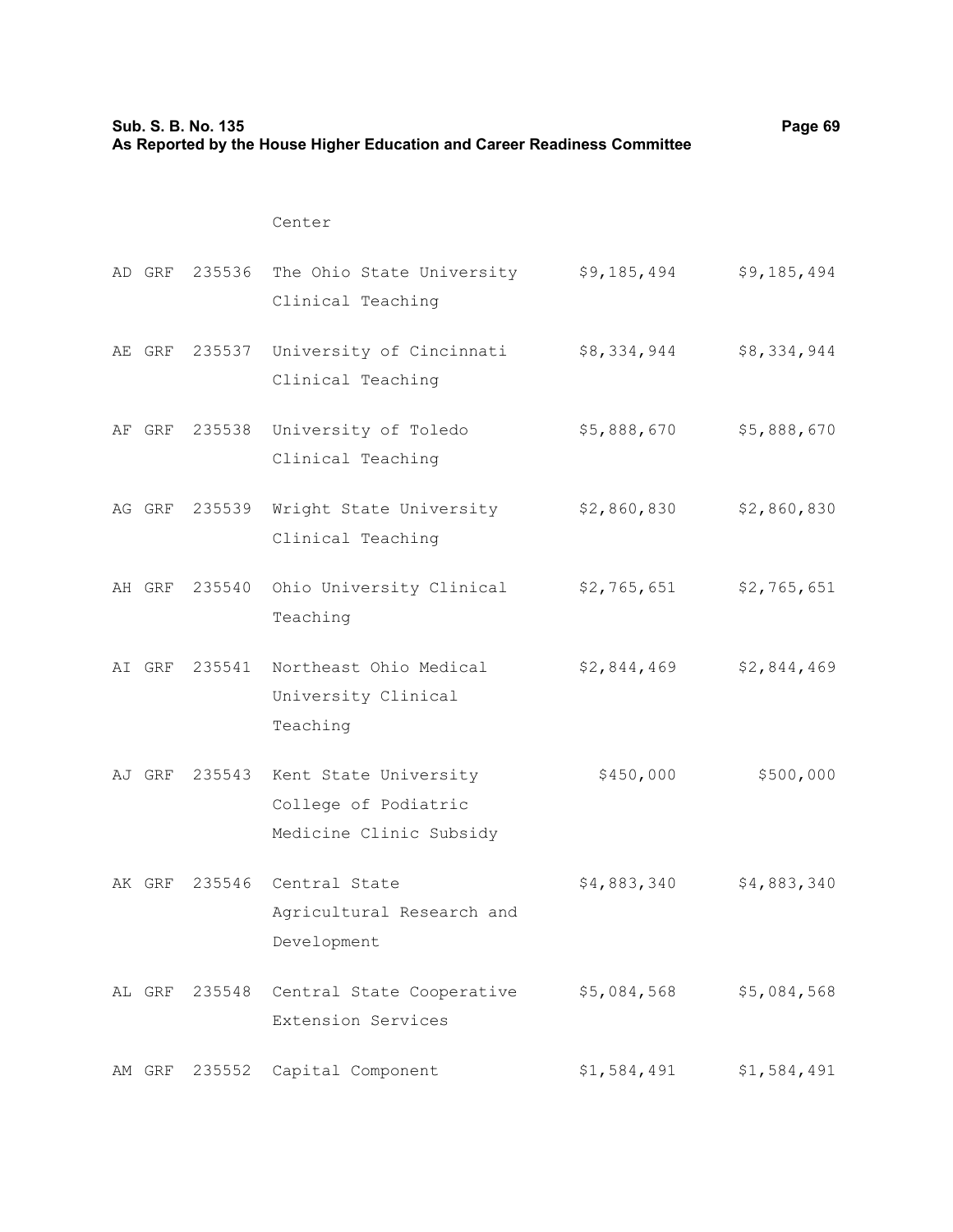|    | Sub. S. B. No. 135<br>As Reported by the House Higher Education and Career Readiness Committee | Page 70       |                                                                           |                                 |               |
|----|------------------------------------------------------------------------------------------------|---------------|---------------------------------------------------------------------------|---------------------------------|---------------|
|    | AN GRF                                                                                         | 235555        | Library Depositories                                                      | \$1,310,702                     | \$1,326,762   |
|    | AO GRF                                                                                         | 235556        | Ohio Academic Resources<br>Network                                        | \$2,915,605                     | \$2,978,512   |
|    | AP GRF                                                                                         | 235558        | Long-term Care Research                                                   | \$309,035                       | \$309,035     |
|    | AQ GRF                                                                                         | 235563        | Ohio College Opportunity<br>Grant                                         | \$106, 756, 352                 | \$112,500,000 |
|    | AR GRF                                                                                         | 235569        | The Ohio State University<br>College of Veterinary<br>Medicine Supplement | \$4,000,000                     | \$5,000,000   |
|    | AS GRF                                                                                         | 235572        | The Ohio State University<br>Clinic Support                               | \$728, 206                      | \$728, 206    |
|    | AT GRF                                                                                         | 235578        | Federal Research Network                                                  | \$4,950,000                     | \$4,950,000   |
|    | AU GRF                                                                                         | 235591        | Co-Op Internship Program                                                  | \$890,000                       | \$890,000     |
|    | AV GRF                                                                                         | 235595        | Commercial Truck Driver<br>Student Aid Program                            | \$2,500,000                     | \$2,500,000   |
|    |                                                                                                | AW GRF 235598 | Rural University Program                                                  | \$400,000                       | \$400,000     |
|    | AX GRF                                                                                         | 235599        | National Guard<br>Scholarship Program                                     | \$19,000,000                    | \$19,000,000  |
|    |                                                                                                | AY GRF 235909 | Higher Education General<br>Obligation Bond Debt<br>Service               | \$331,000,000                   | \$301,000,000 |
| AZ |                                                                                                |               | TOTAL GRF General Revenue Fund                                            | \$2,757,416,530 \$2,760,735,757 |               |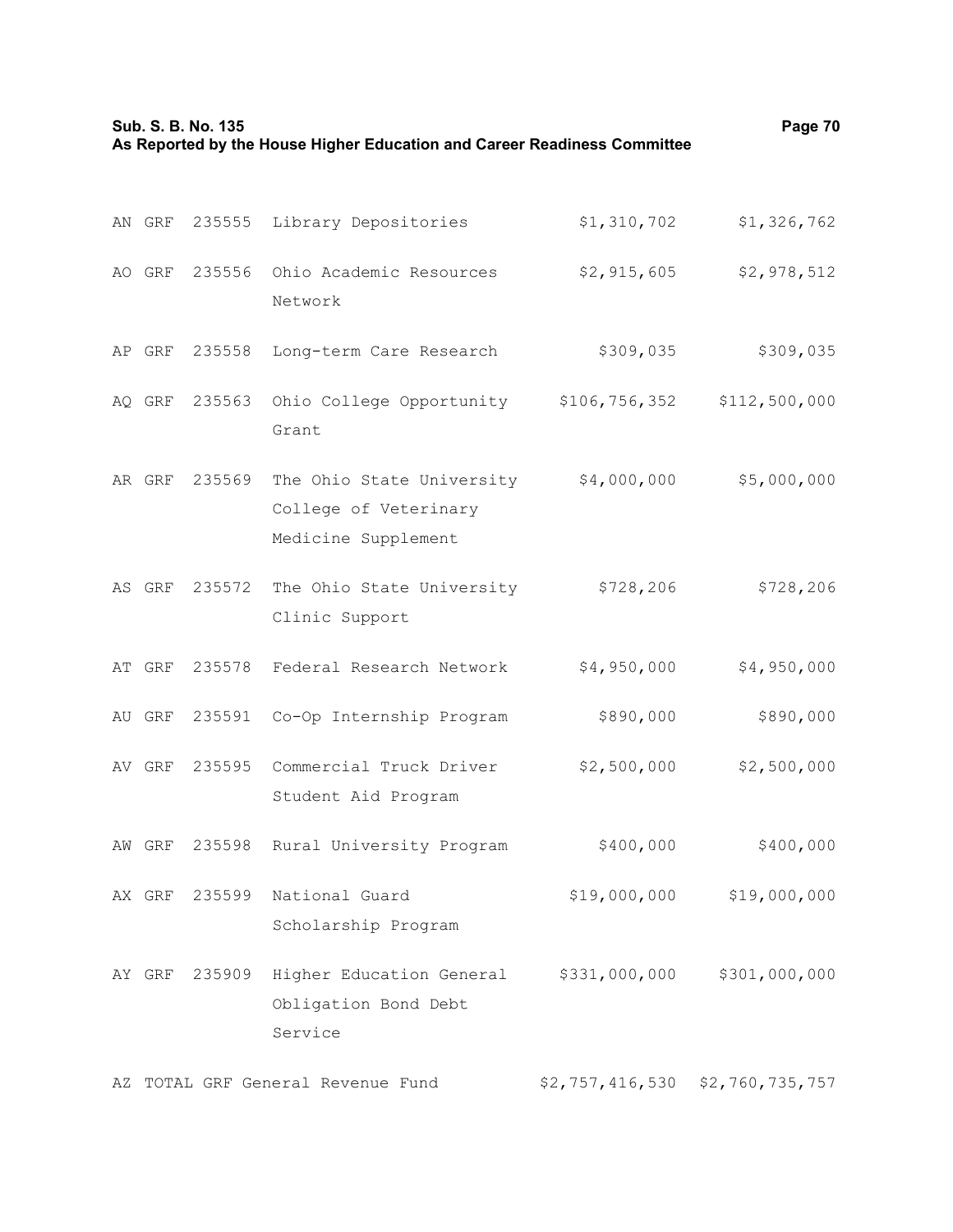| Sub. S. B. No. 135<br>As Reported by the House Higher Education and Career Readiness Committee | Page 71                         |                                                             |             |             |
|------------------------------------------------------------------------------------------------|---------------------------------|-------------------------------------------------------------|-------------|-------------|
|                                                                                                | BA Dedicated Purpose Fund Group |                                                             |             |             |
|                                                                                                |                                 | BB 2200 235614 Program Approval and<br>Reauthorization      | \$800,485   | \$825,000   |
|                                                                                                |                                 | BC 4560 235603 Sales and Services                           | \$199, 250  | \$199, 250  |
|                                                                                                | BD 4E80 235602                  | Higher Educational<br>Facility Commission<br>Administration | \$63,000    | \$65,000    |
|                                                                                                | BE 5D40 235675                  | Conference/Special<br>Purposes                              | \$1,000,000 | \$1,000,000 |
|                                                                                                | BF 5FR0 235650                  | State and Non-Federal<br>Grants and Award                   | \$1,402,150 | \$1,402,150 |
|                                                                                                | BG 5JC0 235649                  | MAGNET Apprenticeship<br>Program                            | \$200,000   | \$200,000   |
|                                                                                                | BH 5NH0 235517                  | Short-Term Certifcates                                      | \$3,500,000 | \$3,500,000 |
|                                                                                                | BI 5P30 235663                  | Variable Savings Plan                                       | \$8,049,501 | \$8,159,165 |
|                                                                                                |                                 | BJ 5RA0 235616 Workforce and Higher<br>Education Programs   | \$1,000,000 | \$1,000,000 |
|                                                                                                | BK 5UK0 235594                  | OhioCorps Program                                           | \$150,000   | \$0         |
|                                                                                                | BL 5YD0 235494                  | Second Chance Grant <del>Pilot</del><br>Program             | \$3,000,000 | \$0         |
|                                                                                                | BM 6450 235664                  | Guaranteed Savings Plan                                     | \$1,035,116 | \$1,047,209 |
|                                                                                                | BN 6820 235606                  | Nursing Loan Program                                        | \$1,116,842 | \$1,116,842 |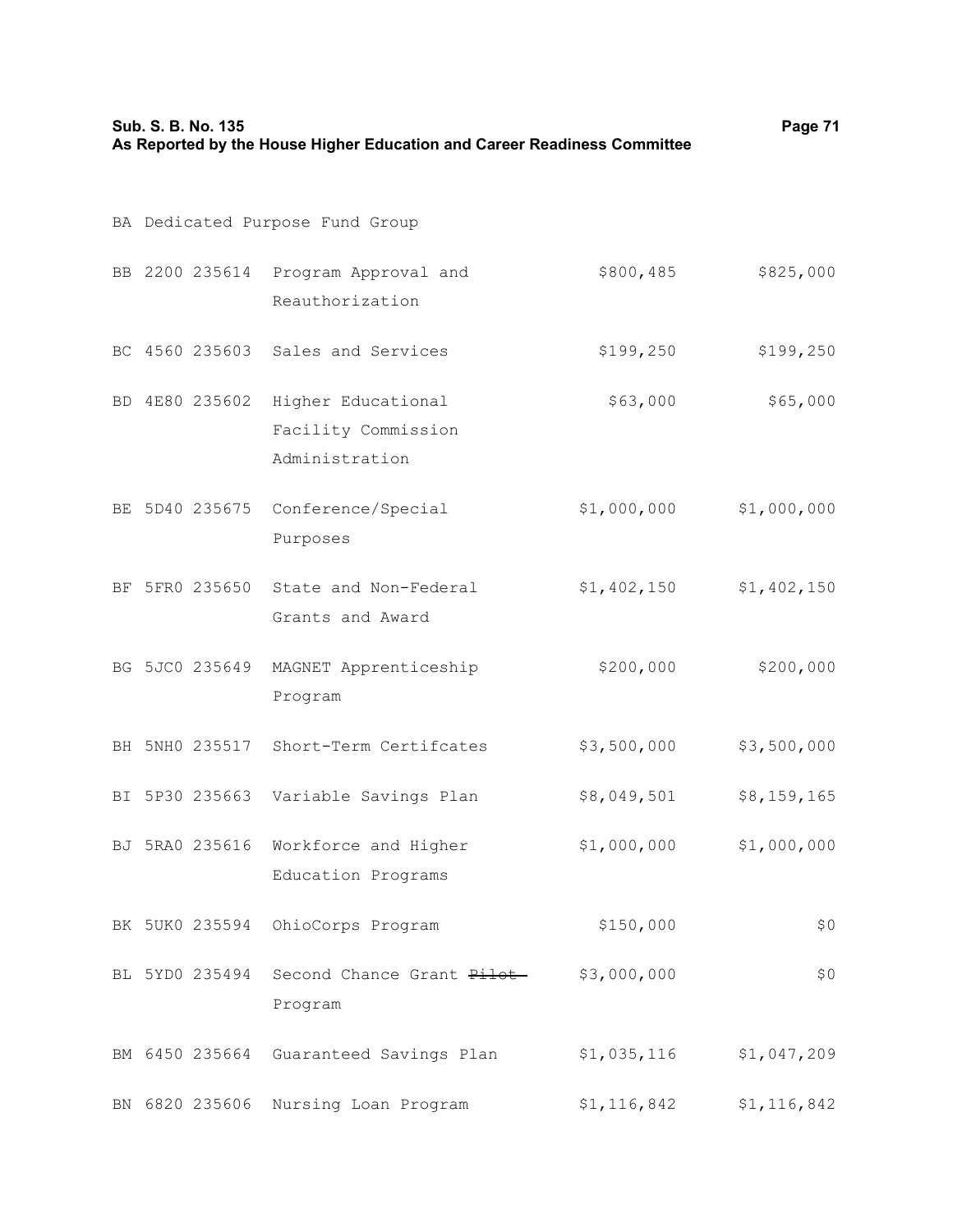| Sub. S. B. No. 135<br>As Reported by the House Higher Education and Career Readiness Committee | Page 72                                                                 |                                                                             |              |              |
|------------------------------------------------------------------------------------------------|-------------------------------------------------------------------------|-----------------------------------------------------------------------------|--------------|--------------|
|                                                                                                |                                                                         | BO TOTAL DPF Dedicated Purpose Fund Group \$21,516,344                      |              | \$18,514,616 |
|                                                                                                |                                                                         | BP Bond Research and Development Fund Group                                 |              |              |
|                                                                                                |                                                                         | BQ 7011 235634 Research Incentive Third<br>Frontier                         | \$5,000,000  | \$5,000,000  |
|                                                                                                |                                                                         | BR 7014 235639 Research Incentive Third<br>Frontier - Tax                   | \$3,000,000  | \$3,000,000  |
|                                                                                                | \$8,000,000<br>BS TOTAL BRD Bond Research and<br>Development Fund Group |                                                                             |              | \$8,000,000  |
|                                                                                                | BT Federal Fund Group                                                   |                                                                             |              |              |
|                                                                                                |                                                                         | BU 3120 235577 Education, Research,<br>Development, and<br>Dissemination    | \$25,691     | \$25,691     |
|                                                                                                | BV 3120 235611                                                          | Gear-up Grant                                                               | \$2,000,000  | \$2,000,000  |
| BW                                                                                             |                                                                         | 3120 235612 Carl D. Perkins<br>Grant/Plan Administration                    | \$1,350,000  | \$1,350,000  |
|                                                                                                |                                                                         | BX 3120 235641 Adult Basic and Literacy \$17,600,000<br>Education - Federal |              | \$17,600,000 |
|                                                                                                |                                                                         | BY 3BG0 235651 Gear Up Grant<br>Scholarships                                | \$1,750,000  | \$1,750,000  |
|                                                                                                |                                                                         | BZ 3N60 235658 John R. Justice Student<br>Loan Repayment Program            | \$70,000     | \$70,000     |
|                                                                                                |                                                                         | CA TOTAL FED Federal Fund Group                                             | \$22,795,691 | \$22,795,691 |